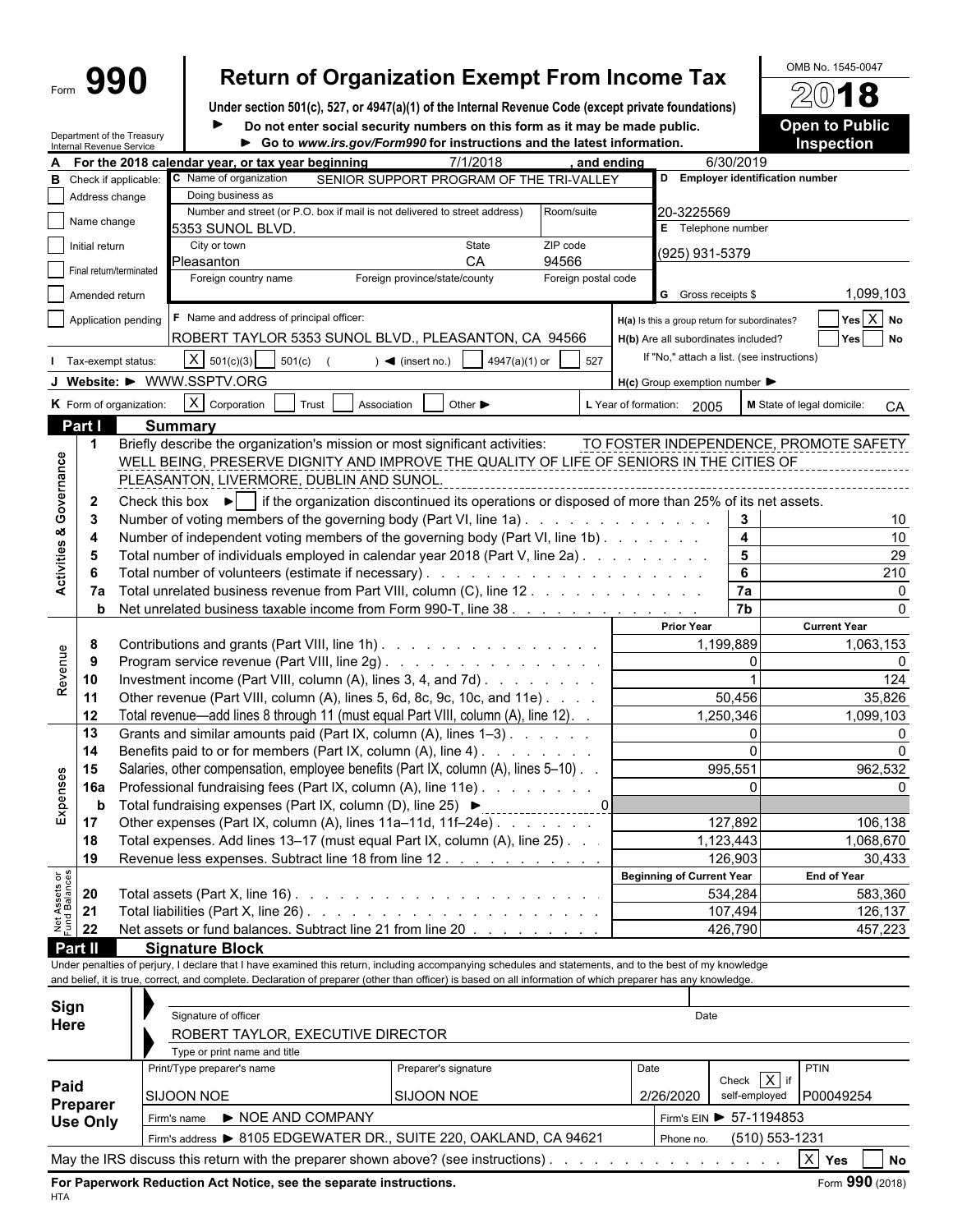|     | Form 990 (2018) | SENIOR SUPPORT PROGRAM OF THE TRI-VALLEY                                                                                                                                                                                                                                                                                                    | 20-3225569 | Page 2                  |
|-----|-----------------|---------------------------------------------------------------------------------------------------------------------------------------------------------------------------------------------------------------------------------------------------------------------------------------------------------------------------------------------|------------|-------------------------|
|     | Part III        | <b>Statement of Program Service Accomplishments</b>                                                                                                                                                                                                                                                                                         |            |                         |
|     |                 | Check if Schedule O contains a response or note to any line in this Part III.                                                                                                                                                                                                                                                               |            | $\overline{\mathbf{X}}$ |
|     |                 | Briefly describe the organization's mission:<br>TO FOSTER INDEPENDENCE, PROMOTE SAFETY AND WELL BEING, PRESERVE DIGNITY AND IMPROVE THE<br>QUALITY OF LIFE OF SENIORS IN THE CITIES OF PLEASANTON, LIVERMORE, DUBLIN AND SUNOL.                                                                                                             |            |                         |
| - 2 |                 | Did the organization undertake any significant program services during the year which were not listed on                                                                                                                                                                                                                                    |            |                         |
|     |                 | If "Yes," describe these new services on Schedule O.                                                                                                                                                                                                                                                                                        | Yes        | $X$ No                  |
|     |                 | Did the organization cease conducting, or make significant changes in how it conducts, any program                                                                                                                                                                                                                                          | Yes        | $X$ No                  |
|     |                 | If "Yes," describe these changes on Schedule O.                                                                                                                                                                                                                                                                                             |            |                         |
|     |                 | Describe the organization's program service accomplishments for each of its three largest program services, as measured by<br>expenses. Section 501(c)(3) and 501(c)(4) organizations are required to report the amount of grants and allocations to others,<br>the total expenses, and revenue, if any, for each program service reported. |            |                         |
| 4a  |                 | Friendly Visiting Volunteer Program: The friendly visiting volunteer program provides services entertain-<br>where volunteers are matched with Seniors for: 1. Socialization, Home and Telephone Visits, 2.                                                                                                                                 |            |                         |
|     |                 | Shopping and Errands, 3. Community Group Projects, and 4. Sponsorship for Luncheons. 195 Seniors<br>Shopping and Errands, 3. Community Group Projects, and 4. Sponsorship for Luncheons. 195 Seniors<br>were served, 107 Volunteers matched, 3,893 Phone Visits, 2,115 Home Visits and 207 Group                                            |            |                         |
|     |                 | Volunteers and In-House.                                                                                                                                                                                                                                                                                                                    |            |                         |
|     |                 |                                                                                                                                                                                                                                                                                                                                             |            |                         |
|     |                 |                                                                                                                                                                                                                                                                                                                                             |            |                         |
| 4b. |                 | (Code: ________________) (Expenses $\frac{1}{2}$ [23,960] including grants of $\frac{1}{2}$ [Revenue $\frac{1}{2}$ ] (Revenue $\frac{1}{2}$<br>Behavioral Health Programs: Prevention Program provides classes that educate the community on the                                                                                            |            |                         |
|     |                 | use /misuse of alcohol and medications through 6-week session the program is called Finding<br>Wellness: 1. Finding Wellness: 3,231 Seniors Served, 2. Alcohol and Drug, and 3. Support/Groups, Matter Concentration of the Wellness: 4.231 Seniors Served, 2. Alcohol and Drug, and 3. Support/Groups, Matter Concentration                |            |                         |
|     |                 | Counseling, Case Management: 37 Seniors Served.                                                                                                                                                                                                                                                                                             |            |                         |
|     |                 |                                                                                                                                                                                                                                                                                                                                             |            |                         |
|     |                 |                                                                                                                                                                                                                                                                                                                                             |            |                         |
|     |                 |                                                                                                                                                                                                                                                                                                                                             |            |                         |
| 4c  | (Code:          | ) (Expenses \$ $\frac{105,851}{2}$ including grants of \$ $\frac{105,851}{2}$ including grants of \$ $\frac{1000}{2}$ (Revenue \$<br>Transportation Services: Transportation services provide access to senior with door-to-door                                                                                                            |            |                         |
|     |                 | mobility in the Tri Valley. The organization strides to provide same-day-service and out of the<br>area transportation. Volunteer consist of community members who are interested helping: 168                                                                                                                                              |            |                         |
|     |                 | Seniors Served, 2,068 Trips, and 31 Volunteers.                                                                                                                                                                                                                                                                                             |            |                         |
|     |                 |                                                                                                                                                                                                                                                                                                                                             |            |                         |
|     |                 |                                                                                                                                                                                                                                                                                                                                             |            |                         |
|     |                 |                                                                                                                                                                                                                                                                                                                                             |            |                         |
| 4d  | (Expenses \$    | Other program services. (Describe in Schedule O.)<br>507,912 including grants of \$<br>$0$ ) (Revenue \$                                                                                                                                                                                                                                    |            |                         |
| 4e  |                 | Total program service expenses<br>1,003,344                                                                                                                                                                                                                                                                                                 |            |                         |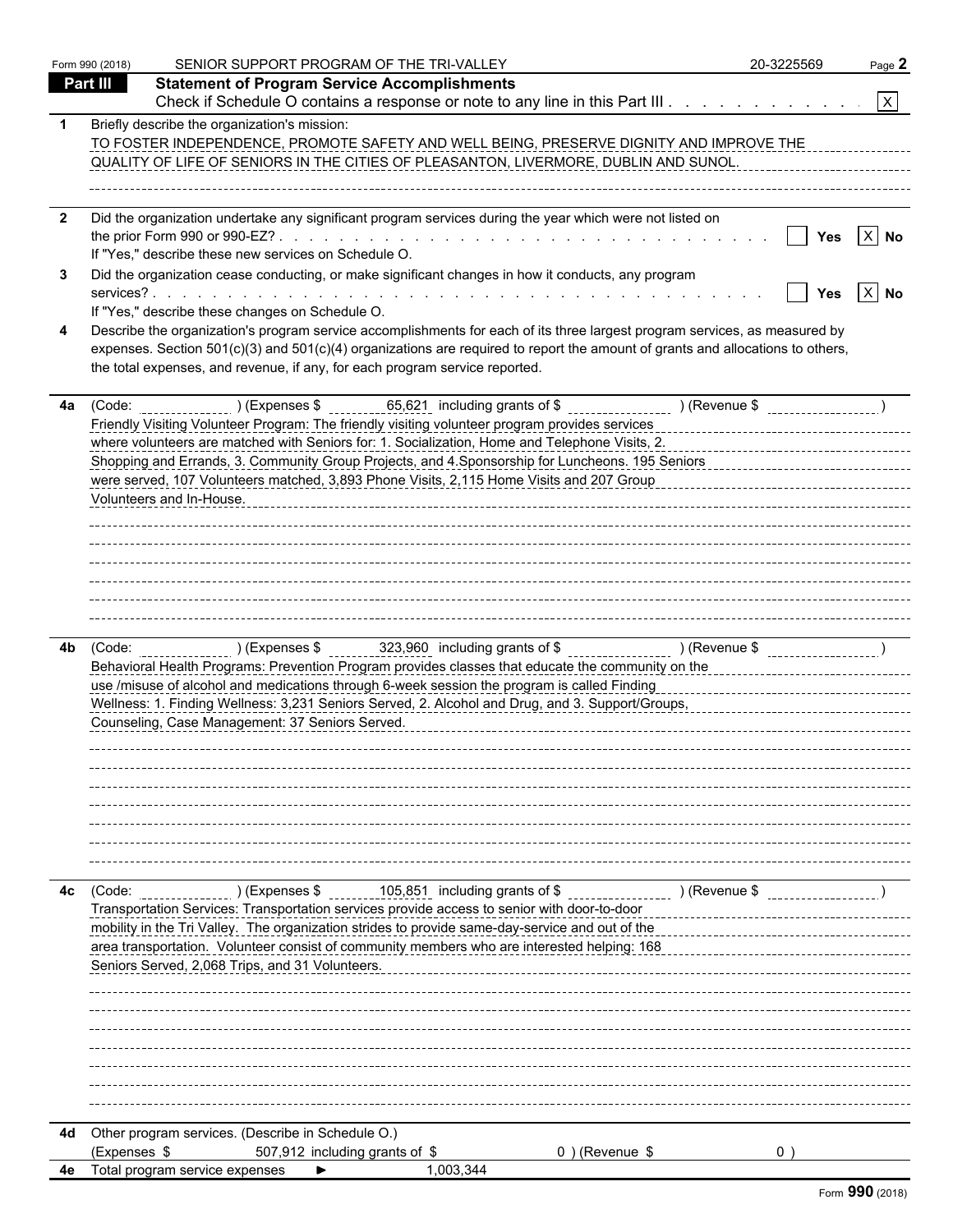Form 990 (2018) SENIOR SUPPORT PROGRAM OF THE TRI-VALLEY 20 20-3225569 Page 3 **Part IV Checklist of Required Schedules** 

| 20-3225569 | Page $\cdot$ |  |
|------------|--------------|--|
|------------|--------------|--|

|              |                                                                                                                                                                                                             |                | Yes                       | No           |
|--------------|-------------------------------------------------------------------------------------------------------------------------------------------------------------------------------------------------------------|----------------|---------------------------|--------------|
|              | 1 Is the organization described in section 501(c)(3) or 4947(a)(1) (other than a private foundation)? If "Yes,"                                                                                             |                | $\boldsymbol{\mathsf{X}}$ |              |
| $\mathbf{2}$ | Is the organization required to complete Schedule B, Schedule of Contributors (see instructions)?                                                                                                           | $\overline{2}$ | $\mathsf{X}$              |              |
|              | 3 Did the organization engage in direct or indirect political campaign activities on behalf of or in opposition to                                                                                          |                |                           |              |
|              |                                                                                                                                                                                                             | $\mathbf{3}$   |                           | X            |
|              | 4 Section 501(c)(3) organizations. Did the organization engage in lobbying activities, or have a section 501(h)                                                                                             |                |                           |              |
|              | election in effect during the tax year? If "Yes," complete Schedule C, Part II.                                                                                                                             | 4              |                           | $\times$     |
|              | 5 Is the organization a section $501(c)(4)$ , $501(c)(5)$ , or $501(c)(6)$ organization that receives membership dues,                                                                                      |                |                           |              |
|              | assessments, or similar amounts as defined in Revenue Procedure 98-19? If "Yes," complete Schedule C, Part III                                                                                              | 5.             |                           | $\times$     |
|              | 6 Did the organization maintain any donor advised funds or any similar funds or accounts for which donors                                                                                                   |                |                           |              |
|              | have the right to provide advice on the distribution or investment of amounts in such funds or accounts? If                                                                                                 |                |                           |              |
|              |                                                                                                                                                                                                             | 6              |                           | $\times$     |
| 7            | Did the organization receive or hold a conservation easement, including easements to preserve open space,                                                                                                   |                |                           |              |
|              | the environment, historic land areas, or historic structures? If "Yes," complete Schedule D, Part II.                                                                                                       | 7              |                           | $\times$     |
|              | 8 Did the organization maintain collections of works of art, historical treasures, or other similar assets? If "Yes,"                                                                                       |                |                           |              |
|              |                                                                                                                                                                                                             | 8              |                           | $\times$     |
|              | 9 Did the organization report an amount in Part X, line 21, for escrow or custodial account liability, serve as a                                                                                           |                |                           |              |
|              | custodian for amounts not listed in Part X; or provide credit counseling, debt management, credit repair, or debt                                                                                           |                |                           |              |
|              |                                                                                                                                                                                                             | 9              |                           | X.           |
| 10           | Did the organization, directly or through a related organization, hold assets in temporarily restricted                                                                                                     |                |                           |              |
|              | endowments, permanent endowments, or quasi-endowments? If "Yes," complete Schedule D, Part V                                                                                                                | 10             |                           | X            |
|              | 11 If the organization's answer to any of the following questions is "Yes," then complete Schedule D, Parts VI,                                                                                             |                |                           |              |
|              | VII, VIII, IX, or X as applicable.                                                                                                                                                                          |                |                           |              |
|              | a Did the organization report an amount for land, buildings, and equipment in Part X, line 10? If "Yes," complete                                                                                           |                |                           |              |
|              |                                                                                                                                                                                                             | 11a            | $\mathsf{X}$              |              |
|              | <b>b</b> Did the organization report an amount for investments—other securities in Part X, line 12 that is 5% or more                                                                                       |                |                           |              |
|              | of its total assets reported in Part X, line 16? If "Yes," complete Schedule D, Part VII.                                                                                                                   | l 11b          |                           | X            |
|              | c Did the organization report an amount for investments—program related in Part X, line 13 that is 5% or more                                                                                               |                |                           |              |
|              | of its total assets reported in Part X, line 16? If "Yes," complete Schedule D, Part VIII.                                                                                                                  | 11c            |                           | $\times$     |
|              | d Did the organization report an amount for other assets in Part X, line 15 that is 5% or more of its total assets                                                                                          |                |                           |              |
|              |                                                                                                                                                                                                             | <b>11d</b>     |                           | X            |
|              | e Did the organization report an amount for other liabilities in Part X, line 25? If "Yes," complete Schedule D, Part X.                                                                                    | 11e            |                           | $\mathsf{X}$ |
|              | f Did the organization's separate or consolidated financial statements for the tax year include a footnote that addresses                                                                                   |                |                           |              |
|              | the organization's liability for uncertain tax positions under FIN 48 (ASC 740)? If "Yes," complete Schedule D, Part X.                                                                                     | 11f            |                           | X.           |
|              | 12a Did the organization obtain separate, independent audited financial statements for the tax year? If "Yes," complete                                                                                     |                |                           |              |
|              |                                                                                                                                                                                                             | 12a            | X.                        |              |
|              | b Was the organization included in consolidated, independent audited financial statements for the tax year? If "Yes,"                                                                                       |                |                           |              |
|              | and if the organization answered "No" to line 12a, then completing Schedule D, Parts XI and XII is optional                                                                                                 | 12b            |                           | X            |
|              | 13 Is the organization a school described in section 170(b)(1)(A)(ii)? If "Yes," complete Schedule E.                                                                                                       | 13             |                           | $\mathsf{X}$ |
|              | 14a Did the organization maintain an office, employees, or agents outside of the United States?                                                                                                             | 14a            |                           | $\mathsf{X}$ |
|              | <b>b</b> Did the organization have aggregate revenues or expenses of more than \$10,000 from grantmaking,                                                                                                   |                |                           |              |
|              | fundraising, business, investment, and program service activities outside the United States, or aggregate                                                                                                   |                |                           |              |
|              | foreign investments valued at \$100,000 or more? If "Yes," complete Schedule F, Parts I and IV.                                                                                                             | l 14b          |                           | $\mathsf{X}$ |
|              | 15 Did the organization report on Part IX, column (A), line 3, more than \$5,000 of grants or other assistance to or                                                                                        |                |                           |              |
|              |                                                                                                                                                                                                             | 15             |                           | X            |
|              |                                                                                                                                                                                                             |                |                           |              |
|              | 16 Did the organization report on Part IX, column (A), line 3, more than \$5,000 of aggregate grants or other<br>assistance to or for foreign individuals? If "Yes," complete Schedule F, Parts III and IV. |                |                           |              |
|              |                                                                                                                                                                                                             | 16             |                           | X            |
|              | 17 Did the organization report a total of more than \$15,000 of expenses for professional fundraising services                                                                                              |                |                           |              |
|              | on Part IX, column (A), lines 6 and 11e? If "Yes," complete Schedule G, Part I (see instructions).                                                                                                          | 17             |                           | X            |
|              | 18 Did the organization report more than \$15,000 total of fundraising event gross income and contributions on                                                                                              |                |                           |              |
|              |                                                                                                                                                                                                             | 18             |                           | $\mathsf{X}$ |
|              | 19 Did the organization report more than \$15,000 of gross income from gaming activities on Part VIII, line 9a?                                                                                             |                |                           |              |
|              |                                                                                                                                                                                                             | 19             |                           | X            |
|              | 20a Did the organization operate one or more hospital facilities? If "Yes," complete Schedule H.                                                                                                            | 20a            |                           | X            |
|              | <b>b</b> If "Yes" to line 20a, did the organization attach a copy of its audited financial statements to this return?                                                                                       | 20b            |                           |              |
|              | 21 Did the organization report more than \$5,000 of grants or other assistance to any domestic organization or                                                                                              |                |                           |              |
|              | domestic government on Part IX, column (A), line 1? If "Yes," complete Schedule I, Parts I and II.                                                                                                          | 21             |                           |              |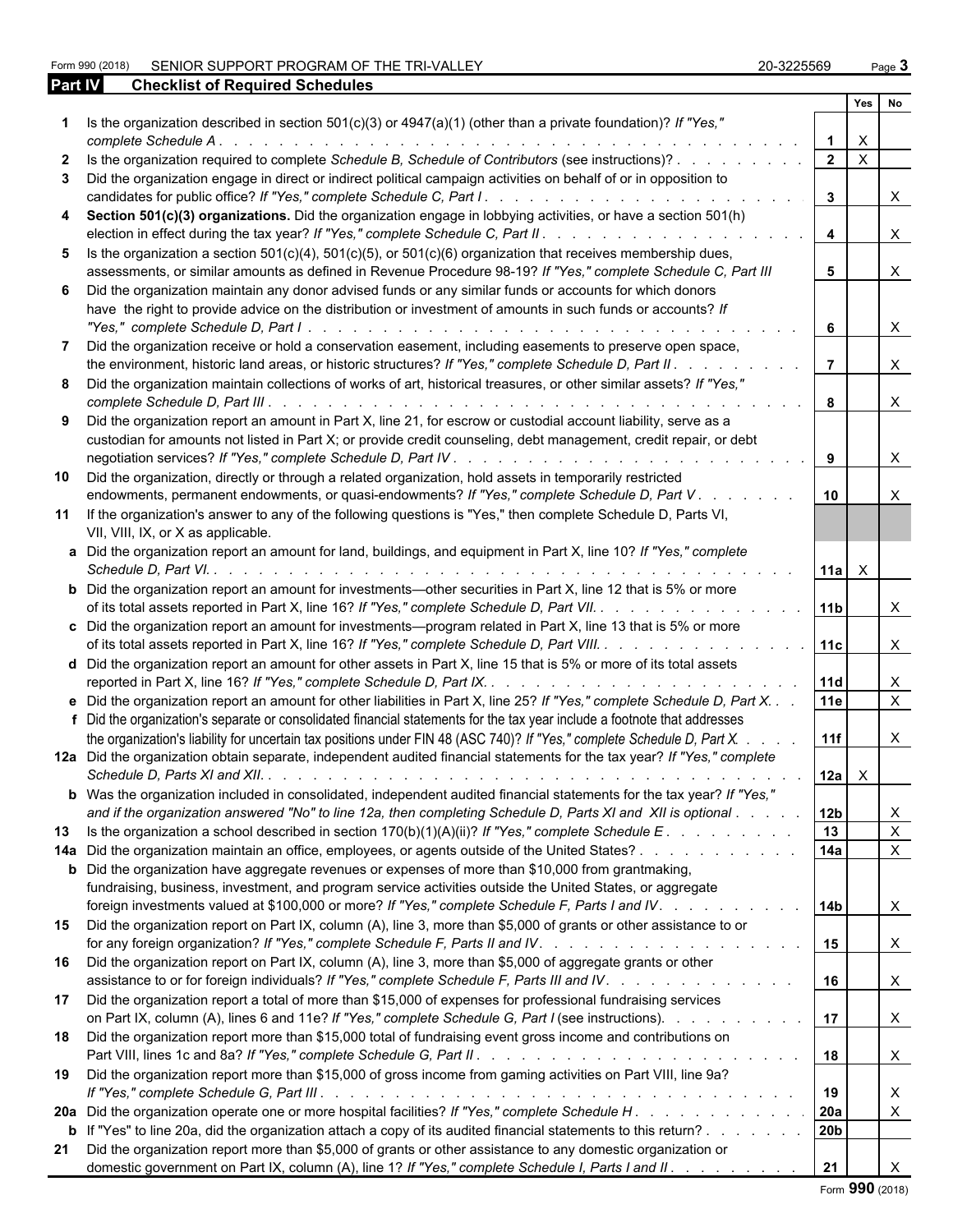|               |                                                                                                                                                                                                                                                                                                                                                                     |                 | Yes                                | No             |  |
|---------------|---------------------------------------------------------------------------------------------------------------------------------------------------------------------------------------------------------------------------------------------------------------------------------------------------------------------------------------------------------------------|-----------------|------------------------------------|----------------|--|
|               | 22 Did the organization report more than \$5,000 of grants or other assistance to or for domestic individuals on<br>Part IX, column (A), line 2? If "Yes," complete Schedule I, Parts I and III. .<br>$\frac{1}{2}$ . $\frac{1}{2}$ . $\frac{1}{2}$ . $\frac{1}{2}$ . $\frac{1}{2}$ . $\frac{1}{2}$ . $\frac{1}{2}$ . $\frac{1}{2}$ . $\frac{1}{2}$ . $\frac{1}{2}$ | 22              |                                    |                |  |
|               | 23 Did the organization answer "Yes" to Part VII, Section A, line 3, 4, or 5 about compensation of the                                                                                                                                                                                                                                                              |                 |                                    |                |  |
|               | organization's current and former officers, directors, trustees, key employees, and highest compensated                                                                                                                                                                                                                                                             |                 |                                    |                |  |
|               | employees? If "Yes," complete Schedule J.<br>$\mathcal{A}$ . The contribution of the contribution of the contribution of $\mathcal{A}$                                                                                                                                                                                                                              | 23              |                                    | $\times$       |  |
|               | 24a Did the organization have a tax-exempt bond issue with an outstanding principal amount of more than                                                                                                                                                                                                                                                             |                 |                                    |                |  |
|               | \$100,000 as of the last day of the year, that was issued after December 31, 2002? If "Yes," answer lines                                                                                                                                                                                                                                                           |                 |                                    |                |  |
|               | 24b through 24d and complete Schedule K. If "No," go to line 25a<br>and the state of the state of the state of the                                                                                                                                                                                                                                                  | 24a             |                                    | X              |  |
|               |                                                                                                                                                                                                                                                                                                                                                                     | 24 <sub>b</sub> |                                    |                |  |
|               | <b>b</b> Did the organization invest any proceeds of tax-exempt bonds beyond a temporary period exception?                                                                                                                                                                                                                                                          |                 |                                    |                |  |
|               | c Did the organization maintain an escrow account other than a refunding escrow at any time during the year                                                                                                                                                                                                                                                         |                 |                                    |                |  |
|               | to defease any tax-exempt bonds?.<br>the second contract of the second contract of the second contract of the second contract of the second contract of the second contract of the second contract of the second contract of the second contract of the second cont                                                                                                 | 24c             |                                    |                |  |
|               | d Did the organization act as an "on behalf of" issuer for bonds outstanding at any time during the year?                                                                                                                                                                                                                                                           | <b>24d</b>      |                                    |                |  |
|               | 25a Section 501(c)(3), 501(c)(4), and 501(c)(29) organizations. Did the organization engage in an excess benefit                                                                                                                                                                                                                                                    |                 |                                    |                |  |
|               | transaction with a disqualified person during the year? If "Yes," complete Schedule L, Part I.                                                                                                                                                                                                                                                                      | 25a             |                                    | $\times$       |  |
|               | <b>b</b> Is the organization aware that it engaged in an excess benefit transaction with a disqualified person in a                                                                                                                                                                                                                                                 |                 |                                    |                |  |
|               | prior year, and that the transaction has not been reported on any of the organization's prior Forms 990 or                                                                                                                                                                                                                                                          |                 |                                    |                |  |
|               |                                                                                                                                                                                                                                                                                                                                                                     |                 |                                    |                |  |
|               |                                                                                                                                                                                                                                                                                                                                                                     | 25 <sub>b</sub> |                                    | $\times$       |  |
|               | 26 Did the organization report any amount on Part X, line 5, 6, or 22 for receivables from or payables to any                                                                                                                                                                                                                                                       |                 |                                    |                |  |
|               | current or former officers, directors, trustees, key employees, highest compensated employees, or                                                                                                                                                                                                                                                                   |                 |                                    |                |  |
|               |                                                                                                                                                                                                                                                                                                                                                                     | 26              |                                    | $\times$       |  |
| 27            | Did the organization provide a grant or other assistance to an officer, director, trustee, key employee,                                                                                                                                                                                                                                                            |                 |                                    |                |  |
|               | substantial contributor or employee thereof, a grant selection committee member, or to a 35% controlled                                                                                                                                                                                                                                                             |                 |                                    |                |  |
|               | entity or family member of any of these persons? If "Yes," complete Schedule L, Part III.                                                                                                                                                                                                                                                                           | 27              |                                    |                |  |
|               | 28 Was the organization a party to a business transaction with one of the following parties (see Schedule L,                                                                                                                                                                                                                                                        |                 |                                    |                |  |
|               | Part IV instructions for applicable filing thresholds, conditions, and exceptions):                                                                                                                                                                                                                                                                                 |                 |                                    |                |  |
|               |                                                                                                                                                                                                                                                                                                                                                                     |                 |                                    | $\times$       |  |
|               | a A current or former officer, director, trustee, or key employee? If "Yes," complete Schedule L, Part IV.                                                                                                                                                                                                                                                          | 28a             |                                    |                |  |
|               | <b>b</b> A family member of a current or former officer, director, trustee, or key employee? If "Yes," complete<br>Schedule L, Part IV.                                                                                                                                                                                                                             | 28 <sub>b</sub> |                                    | $\mathsf{X}$   |  |
|               | c An entity of which a current or former officer, director, trustee, or key employee (or a family member thereof)                                                                                                                                                                                                                                                   |                 |                                    |                |  |
|               | was an officer, director, trustee, or direct or indirect owner? If "Yes," complete Schedule L, Part IV.                                                                                                                                                                                                                                                             | <b>28c</b>      |                                    | $\mathsf{X}$   |  |
| 29            | Did the organization receive more than \$25,000 in non-cash contributions? If "Yes," complete Schedule M.                                                                                                                                                                                                                                                           | 29              |                                    | $\mathsf{X}$   |  |
|               |                                                                                                                                                                                                                                                                                                                                                                     |                 |                                    |                |  |
| 30            | Did the organization receive contributions of art, historical treasures, or other similar assets, or qualified                                                                                                                                                                                                                                                      |                 |                                    |                |  |
|               | conservation contributions? If "Yes," complete Schedule M.                                                                                                                                                                                                                                                                                                          | 30              |                                    | X              |  |
| -31           | Did the organization liquidate, terminate, or dissolve and cease operations? If "Yes," complete Schedule N, Part I                                                                                                                                                                                                                                                  | 31              |                                    | $\mathsf{X}$   |  |
|               | Did the organization sell, exchange, dispose of, or transfer more than 25% of its net assets?<br>If "Yes," complete Schedule N, Part II.                                                                                                                                                                                                                            | 32              |                                    | X              |  |
|               | 33 Did the organization own 100% of an entity disregarded as separate from the organization under Regulations                                                                                                                                                                                                                                                       |                 |                                    |                |  |
|               |                                                                                                                                                                                                                                                                                                                                                                     |                 |                                    |                |  |
|               |                                                                                                                                                                                                                                                                                                                                                                     | 33              |                                    | $\mathsf{X}$   |  |
|               | 34 Was the organization related to any tax-exempt or taxable entity? If "Yes," complete Schedule R, Part II,                                                                                                                                                                                                                                                        |                 |                                    |                |  |
|               |                                                                                                                                                                                                                                                                                                                                                                     | 34              |                                    | $\mathsf{X}$   |  |
|               | 35a Did the organization have a controlled entity within the meaning of section 512(b)(13)?                                                                                                                                                                                                                                                                         | 35a             |                                    | $\overline{X}$ |  |
|               | b If "Yes" to line 35a, did the organization receive any payment from or engage in any transaction with a controlled                                                                                                                                                                                                                                                |                 |                                    |                |  |
|               | entity within the meaning of section 512(b)(13)? If "Yes," complete Schedule R, Part V, line 2                                                                                                                                                                                                                                                                      | 35 <sub>b</sub> |                                    |                |  |
|               | 36 Section 501(c)(3) organizations. Did the organization make any transfers to an exempt non-charitable related                                                                                                                                                                                                                                                     |                 |                                    |                |  |
|               |                                                                                                                                                                                                                                                                                                                                                                     | 36              |                                    |                |  |
|               |                                                                                                                                                                                                                                                                                                                                                                     |                 |                                    | X              |  |
| 37            | Did the organization conduct more than 5% of its activities through an entity that is not a related organization                                                                                                                                                                                                                                                    |                 |                                    |                |  |
|               | and that is treated as a partnership for federal income tax purposes? If "Yes," complete Schedule R, Part VI.                                                                                                                                                                                                                                                       | 37              |                                    | X              |  |
| 38            | Did the organization complete Schedule O and provide explanations in Schedule O for Part VI, lines 11b and                                                                                                                                                                                                                                                          |                 |                                    |                |  |
|               |                                                                                                                                                                                                                                                                                                                                                                     | $38$ $\times$   |                                    |                |  |
|               |                                                                                                                                                                                                                                                                                                                                                                     |                 |                                    |                |  |
| <b>Part V</b> | <b>Statements Regarding Other IRS Filings and Tax Compliance</b>                                                                                                                                                                                                                                                                                                    |                 |                                    |                |  |
|               | Check if Schedule O contains a response or note to any line in this Part V                                                                                                                                                                                                                                                                                          |                 |                                    |                |  |
|               |                                                                                                                                                                                                                                                                                                                                                                     |                 | Yes No                             |                |  |
| 1a            | Enter the number reported in Box 3 of Form 1096. Enter -0- if not applicable<br>1a                                                                                                                                                                                                                                                                                  |                 |                                    |                |  |
|               | 1 <sub>b</sub>                                                                                                                                                                                                                                                                                                                                                      |                 |                                    |                |  |
|               | Enter the number of Forms W-2G included in line 1a. Enter -0- if not applicable                                                                                                                                                                                                                                                                                     |                 |                                    |                |  |
|               | Did the organization comply with backup withholding rules for reportable payments to vendors and reportable                                                                                                                                                                                                                                                         |                 |                                    |                |  |
|               |                                                                                                                                                                                                                                                                                                                                                                     | 1c              | $\mathsf{X}$                       |                |  |
|               |                                                                                                                                                                                                                                                                                                                                                                     |                 | $\mathbf{a} \mathbf{a} \mathbf{n}$ |                |  |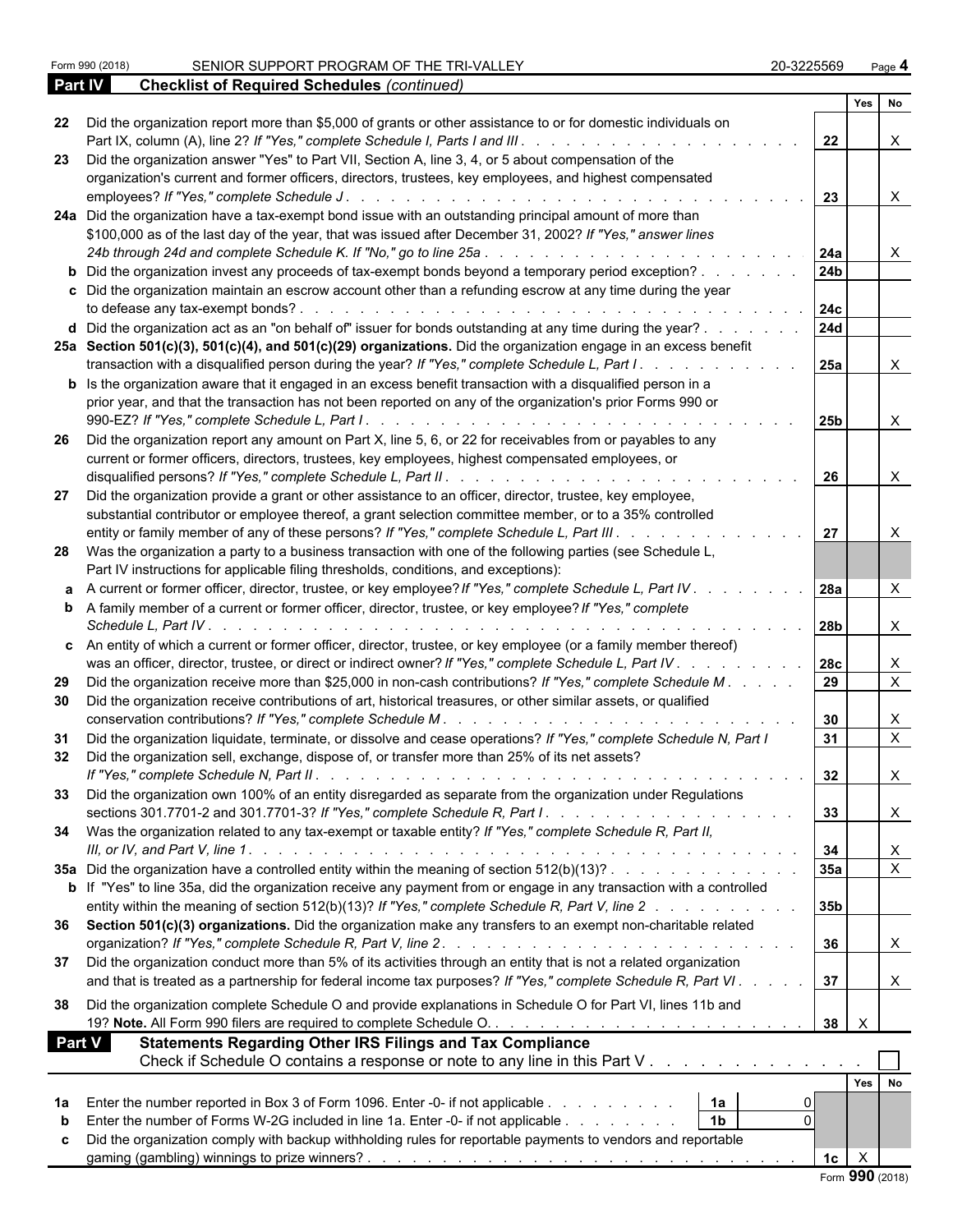|               | SENIOR SUPPORT PROGRAM OF THE TRI-VALLEY<br>Form 990 (2018)                                                                                                                                                                                                      | 20-3225569      |                | Page 5                    |  |
|---------------|------------------------------------------------------------------------------------------------------------------------------------------------------------------------------------------------------------------------------------------------------------------|-----------------|----------------|---------------------------|--|
| <b>Part V</b> | Statements Regarding Other IRS Filings and Tax Compliance (continued)                                                                                                                                                                                            |                 |                |                           |  |
|               |                                                                                                                                                                                                                                                                  |                 | Yes            | No                        |  |
| 2a            | Enter the number of employees reported on Form W-3, Transmittal of Wage and Tax                                                                                                                                                                                  |                 |                |                           |  |
|               | Statements, filed for the calendar year ending with or within the year covered by this return.<br>2a                                                                                                                                                             | 29              |                |                           |  |
|               | b If at least one is reported on line 2a, did the organization file all required federal employment tax returns?.                                                                                                                                                | 2 <sub>b</sub>  | $\times$       |                           |  |
|               | Note. If the sum of lines 1a and 2a is greater than 250, you may be required to e-file. (see instructions)                                                                                                                                                       |                 |                |                           |  |
| За            | Did the organization have unrelated business gross income of \$1,000 or more during the year?                                                                                                                                                                    | 3a              |                |                           |  |
|               | If "Yes," has it filed a Form 990-T for this year? If "No" to line 3b, provide an explanation in Schedule O.                                                                                                                                                     | 3 <sub>b</sub>  |                |                           |  |
| 4a            | At any time during the calendar year, did the organization have an interest in, or a signature or other authority over,                                                                                                                                          |                 |                |                           |  |
|               | a financial account in a foreign country (such as a bank account, securities account, or other financial account)?                                                                                                                                               | 4a              |                |                           |  |
|               | <b>b</b> If "Yes," enter the name of the foreign country: $\blacktriangleright$                                                                                                                                                                                  |                 |                |                           |  |
|               | See instructions for filing requirements for FinCEN Form 114, Report of Foreign Bank and Financial Accounts (FBAR).                                                                                                                                              |                 |                |                           |  |
| 5a            | Was the organization a party to a prohibited tax shelter transaction at any time during the tax year?.                                                                                                                                                           | 5a              |                | X                         |  |
|               | Did any taxable party notify the organization that it was or is a party to a prohibited tax shelter transaction?.                                                                                                                                                | 5 <sub>b</sub>  |                | $\mathsf{X}$              |  |
|               | If "Yes" to line 5a or 5b, did the organization file Form 8886-T?                                                                                                                                                                                                | 5 <sub>c</sub>  |                |                           |  |
| 6а            | Does the organization have annual gross receipts that are normally greater than \$100,000, and did the                                                                                                                                                           |                 |                |                           |  |
|               | organization solicit any contributions that were not tax deductible as charitable contributions? .                                                                                                                                                               | 6a              |                | $\times$                  |  |
|               | <b>b</b> If "Yes," did the organization include with every solicitation an express statement that such contributions or                                                                                                                                          |                 |                |                           |  |
|               | gifts were not tax deductible?<br>and the company of the company of the company of the company of the company of the company of the company of the company of the company of the company of the company of the company of the company of the company of the comp | 6b              |                |                           |  |
|               | Organizations that may receive deductible contributions under section 170(c).                                                                                                                                                                                    |                 |                |                           |  |
|               | Did the organization receive a payment in excess of \$75 made partly as a contribution and partly for goods                                                                                                                                                      |                 |                |                           |  |
|               | and services provided to the payor?<br>and a complete that the complete that the complete the complete that the complete the                                                                                                                                     | 7a              | $\mathsf{X}$   |                           |  |
|               | If "Yes," did the organization notify the donor of the value of the goods or services provided?                                                                                                                                                                  | 7 <sub>b</sub>  | $\overline{X}$ |                           |  |
|               | Did the organization sell, exchange, or otherwise dispose of tangible personal property for which it was                                                                                                                                                         |                 |                |                           |  |
|               |                                                                                                                                                                                                                                                                  | 7c              |                | $\times$                  |  |
|               | If "Yes," indicate the number of Forms 8282 filed during the year                                                                                                                                                                                                |                 |                |                           |  |
|               | Did the organization receive any funds, directly or indirectly, to pay premiums on a personal benefit contract? .                                                                                                                                                | 7e              |                | X                         |  |
|               | Did the organization, during the year, pay premiums, directly or indirectly, on a personal benefit contract? .                                                                                                                                                   | 7f              |                | $\boldsymbol{\mathsf{X}}$ |  |
|               | If the organization received a contribution of qualified intellectual property, did the organization file Form 8899 as required?.                                                                                                                                | 7g              |                |                           |  |
|               | If the organization received a contribution of cars, boats, airplanes, or other vehicles, did the organization file a Form 1098-C?.                                                                                                                              | 7h              |                |                           |  |
| 8             | Sponsoring organizations maintaining donor advised funds. Did a donor advised fund maintained by the                                                                                                                                                             |                 |                |                           |  |
|               | sponsoring organization have excess business holdings at any time during the year?.                                                                                                                                                                              | 8               |                |                           |  |
| 9             | Sponsoring organizations maintaining donor advised funds.                                                                                                                                                                                                        |                 |                |                           |  |
|               | Did the sponsoring organization make any taxable distributions under section 4966?.                                                                                                                                                                              | 9a              |                |                           |  |
|               | Did the sponsoring organization make a distribution to a donor, donor advisor, or related person?                                                                                                                                                                | 9 <sub>b</sub>  |                |                           |  |
|               | Section 501(c)(7) organizations. Enter:                                                                                                                                                                                                                          |                 |                |                           |  |
|               | 10a<br>Initiation fees and capital contributions included on Part VIII, line 12                                                                                                                                                                                  |                 |                |                           |  |
|               | 10 <sub>b</sub><br>Gross receipts, included on Form 990, Part VIII, line 12, for public use of club facilities.                                                                                                                                                  |                 |                |                           |  |
| 11            | Section 501(c)(12) organizations. Enter:                                                                                                                                                                                                                         |                 |                |                           |  |
|               | 11a                                                                                                                                                                                                                                                              |                 |                |                           |  |
| b             | Gross income from other sources (Do not net amounts due or paid to other sources                                                                                                                                                                                 |                 |                |                           |  |
|               | 11 <sub>b</sub><br>against amounts due or received from them.). The state of the state of the state of the state of the state of the state of the state of the state of the state of the state of the state of the state of the state of the stat                |                 |                |                           |  |
| 12a           | Section 4947(a)(1) non-exempt charitable trusts. Is the organization filing Form 990 in lieu of Form 1041?.                                                                                                                                                      | 12a             |                |                           |  |
| b             | 12 <sub>b</sub><br>If "Yes," enter the amount of tax-exempt interest received or accrued during the year                                                                                                                                                         |                 |                |                           |  |
| 13            | Section 501(c)(29) qualified nonprofit health insurance issuers.                                                                                                                                                                                                 |                 |                |                           |  |
| а             | Is the organization licensed to issue qualified health plans in more than one state?.                                                                                                                                                                            | 13a             |                |                           |  |
|               | Note. See the instructions for additional information the organization must report on Schedule O.                                                                                                                                                                |                 |                |                           |  |
|               | <b>b</b> Enter the amount of reserves the organization is required to maintain by the states in which                                                                                                                                                            |                 |                |                           |  |
|               | 13b                                                                                                                                                                                                                                                              |                 |                |                           |  |
| c             | 13c                                                                                                                                                                                                                                                              |                 |                |                           |  |
| 14a           | Did the organization receive any payments for indoor tanning services during the tax year?.<br>the contract of the contract of the contract of the contract of the contract of the contract of the contract of                                                   | 14a             |                | X                         |  |
| b             | If "Yes," has it filed a Form 720 to report these payments? If "No," provide an explanation in Schedule O.                                                                                                                                                       | 14 <sub>b</sub> |                |                           |  |
| 15            | Is the organization subject to the section 4960 tax on payment(s) of more than \$1,000,000 in remuneration or                                                                                                                                                    |                 |                |                           |  |
|               |                                                                                                                                                                                                                                                                  | 15              |                | X                         |  |
|               | If "Yes," see instructions and file Form 4720, Schedule N.                                                                                                                                                                                                       |                 |                |                           |  |
| 16            | Is the organization an educational institution subject to the section 4968 excise tax on net investment income?                                                                                                                                                  | 16              |                | X                         |  |
|               | If "Yes," complete Form 4720, Schedule O.                                                                                                                                                                                                                        |                 |                |                           |  |
|               |                                                                                                                                                                                                                                                                  |                 |                |                           |  |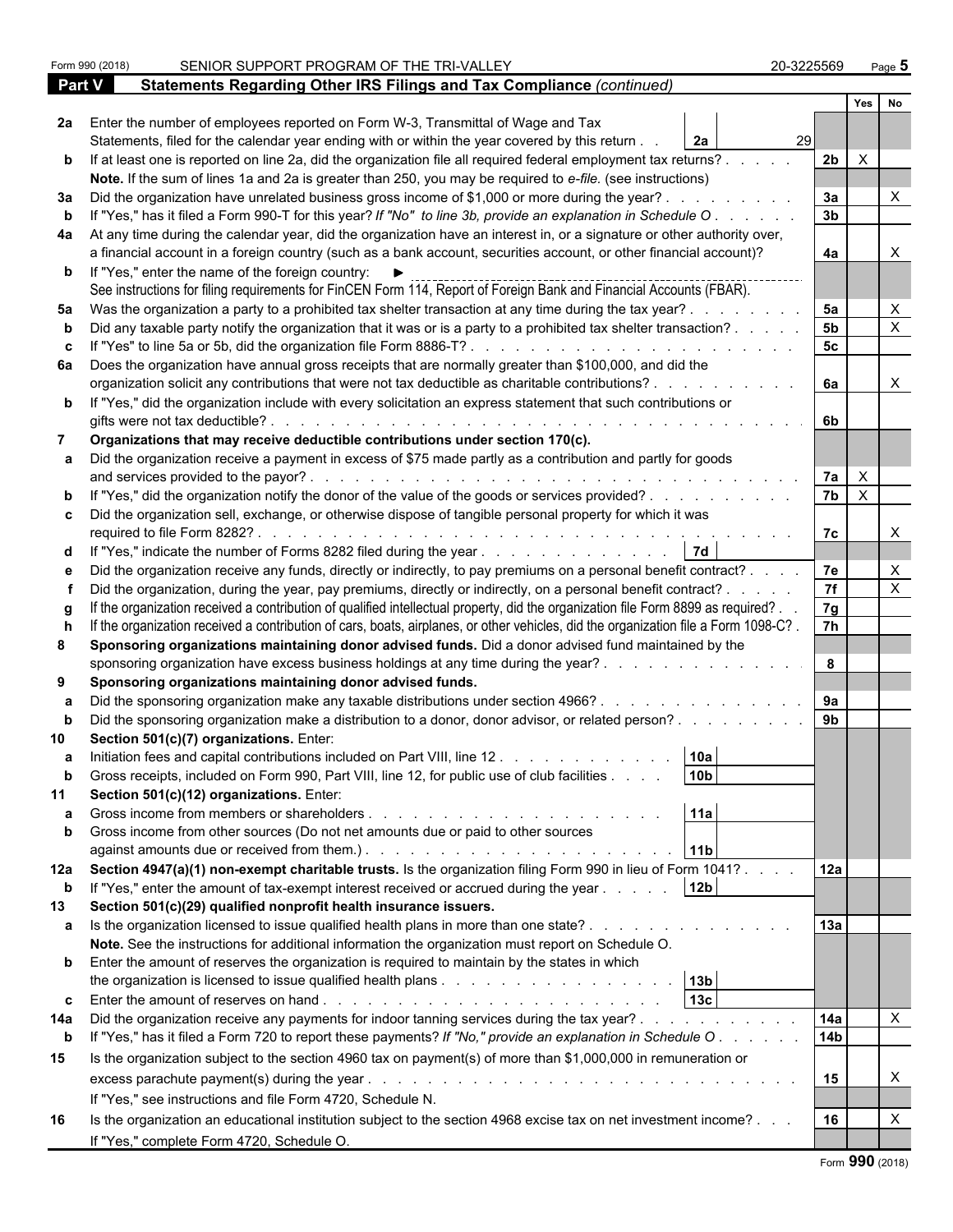|     | Form 990 (2018)              | SENIOR SUPPORT PROGRAM OF THE TRI-VALLEY                                                                                                                                                                                                                                                    | 20-3225569                      |                                 | Page $6$                  |  |  |
|-----|------------------------------|---------------------------------------------------------------------------------------------------------------------------------------------------------------------------------------------------------------------------------------------------------------------------------------------|---------------------------------|---------------------------------|---------------------------|--|--|
|     | <b>Part VI</b>               | Governance, Management, and Disclosure For each "Yes" response to lines 2 through 7b below, and for a "No"                                                                                                                                                                                  |                                 |                                 |                           |  |  |
|     |                              | response to line 8a, 8b, or 10b below, describe the circumstances, processes, or changes in Schedule O. See instructions.                                                                                                                                                                   |                                 |                                 |                           |  |  |
|     |                              | Check if Schedule O contains a response or note to any line in this Part VI.                                                                                                                                                                                                                |                                 |                                 |                           |  |  |
|     |                              | <b>Section A. Governing Body and Management</b>                                                                                                                                                                                                                                             |                                 |                                 |                           |  |  |
|     |                              |                                                                                                                                                                                                                                                                                             |                                 | Yes                             | No                        |  |  |
|     |                              | 1a Enter the number of voting members of the governing body at the end of the tax year.<br>1a                                                                                                                                                                                               |                                 |                                 |                           |  |  |
|     |                              | If there are material differences in voting rights among members of the governing body, or                                                                                                                                                                                                  |                                 |                                 |                           |  |  |
|     |                              | if the governing body delegated broad authority to an executive committee or similar                                                                                                                                                                                                        |                                 |                                 |                           |  |  |
|     |                              | committee, explain in Schedule O.                                                                                                                                                                                                                                                           |                                 |                                 |                           |  |  |
| b   |                              | Enter the number of voting members included in line 1a, above, who are independent.<br>l 1b                                                                                                                                                                                                 | 10                              |                                 |                           |  |  |
|     |                              | Did any officer, director, trustee, or key employee have a family relationship or a business relationship with                                                                                                                                                                              |                                 |                                 |                           |  |  |
|     |                              | any other officer, director, trustee, or key employee?<br>and the company of the company of the company of the company of the company of the company of the company of the company of the company of the company of the company of the company of the company of the company of the comp    |                                 | $\overline{2}$                  | $\mathsf{X}$              |  |  |
| 3   |                              | Did the organization delegate control over management duties customarily performed by or under the direct                                                                                                                                                                                   |                                 |                                 |                           |  |  |
|     |                              | supervision of officers, directors, or trustees, or key employees to a management company or other person?.                                                                                                                                                                                 |                                 | $3^{\circ}$                     | $\mathsf{X}$              |  |  |
|     |                              | Did the organization make any significant changes to its governing documents since the prior Form 990 was filed?.                                                                                                                                                                           |                                 | $\overline{\mathbf{4}}$         | $\mathsf{X}$              |  |  |
|     |                              | Did the organization become aware during the year of a significant diversion of the organization's assets? .                                                                                                                                                                                |                                 | 5 <sub>5</sub>                  | $\mathsf{X}$              |  |  |
|     |                              | Did the organization have members or stockholders?.<br><u>a serie de la característica de la característica de la característica de la característica de la característica de la característica de la característica de la característica de la característica de la característica de </u> |                                 | $6\phantom{a}$                  | $\boldsymbol{\mathsf{X}}$ |  |  |
|     |                              |                                                                                                                                                                                                                                                                                             |                                 |                                 |                           |  |  |
|     |                              | 7a Did the organization have members, stockholders, or other persons who had the power to elect or appoint<br>one or more members of the governing body?.                                                                                                                                   |                                 | 7а                              | $\mathsf{X}$              |  |  |
|     |                              | <b>b</b> Are any governance decisions of the organization reserved to (or subject to approval by) members,                                                                                                                                                                                  |                                 |                                 |                           |  |  |
|     |                              |                                                                                                                                                                                                                                                                                             |                                 | 7b                              | $\mathsf{X}$              |  |  |
|     |                              |                                                                                                                                                                                                                                                                                             |                                 |                                 |                           |  |  |
| 8   |                              | Did the organization contemporaneously document the meetings held or written actions undertaken during<br>the year by the following:                                                                                                                                                        |                                 |                                 |                           |  |  |
|     |                              | <b>a</b> The governing body?.                                                                                                                                                                                                                                                               |                                 | 8a                              | $\mathsf{X}$              |  |  |
| b   |                              |                                                                                                                                                                                                                                                                                             |                                 | 8 <sub>b</sub>                  | $\mathsf{X}$              |  |  |
| 9   |                              | Is there any officer, director, trustee, or key employee listed in Part VII, Section A, who cannot be reached                                                                                                                                                                               |                                 |                                 |                           |  |  |
|     |                              | at the organization's mailing address? If "Yes," provide the names and addresses in Schedule O.                                                                                                                                                                                             |                                 |                                 | $\mathsf{X}$              |  |  |
|     |                              | Section B. Policies (This Section B requests information about policies not required by the Internal Revenue Code.)                                                                                                                                                                         |                                 |                                 |                           |  |  |
|     |                              |                                                                                                                                                                                                                                                                                             |                                 |                                 | Yes No                    |  |  |
|     |                              |                                                                                                                                                                                                                                                                                             |                                 | 10a                             | $\boldsymbol{\mathsf{X}}$ |  |  |
|     |                              | <b>b</b> If "Yes," did the organization have written policies and procedures governing the activities of such chapters,                                                                                                                                                                     |                                 |                                 |                           |  |  |
|     |                              | affiliates, and branches to ensure their operations are consistent with the organization's exempt purposes?.                                                                                                                                                                                |                                 | 10b                             |                           |  |  |
|     |                              | 11a Has the organization provided a complete copy of this Form 990 to all members of its governing body before filing the form?.                                                                                                                                                            |                                 | 11a<br>$\mathsf{X}$             |                           |  |  |
|     |                              | <b>b</b> Describe in Schedule O the process, if any, used by the organization to review this Form 990.                                                                                                                                                                                      |                                 |                                 |                           |  |  |
|     |                              |                                                                                                                                                                                                                                                                                             |                                 | 12a<br>$\times$                 |                           |  |  |
|     |                              | <b>b</b> Were officers, directors, or trustees, and key employees required to disclose annually interests that could give rise to conflicts?                                                                                                                                                |                                 | 12 <sub>b</sub><br>$\mathsf{X}$ |                           |  |  |
|     |                              | Did the organization regularly and consistently monitor and enforce compliance with the policy? If "Yes,"                                                                                                                                                                                   |                                 |                                 |                           |  |  |
|     |                              |                                                                                                                                                                                                                                                                                             |                                 | $\mathsf{X}$<br>12c             |                           |  |  |
|     |                              |                                                                                                                                                                                                                                                                                             |                                 | 13                              | $\mathsf{X}$              |  |  |
|     |                              |                                                                                                                                                                                                                                                                                             |                                 | 14<br>$\mathsf{X}$              |                           |  |  |
|     |                              | 15 Did the process for determining compensation of the following persons include a review and approval by                                                                                                                                                                                   |                                 |                                 |                           |  |  |
|     |                              | independent persons, comparability data, and contemporaneous substantiation of the deliberation and decision?                                                                                                                                                                               |                                 |                                 |                           |  |  |
|     |                              |                                                                                                                                                                                                                                                                                             |                                 | 15a<br>$\mathsf{X}$             |                           |  |  |
|     |                              |                                                                                                                                                                                                                                                                                             |                                 | 15 <sub>b</sub><br>$\mathsf{X}$ |                           |  |  |
|     |                              | If "Yes" to line 15a or 15b, describe the process in Schedule O (see instructions).                                                                                                                                                                                                         |                                 |                                 |                           |  |  |
|     |                              | 16a Did the organization invest in, contribute assets to, or participate in a joint venture or similar arrangement                                                                                                                                                                          |                                 |                                 |                           |  |  |
|     |                              |                                                                                                                                                                                                                                                                                             |                                 | <b>16a</b>                      | $\boldsymbol{\mathsf{X}}$ |  |  |
|     |                              | <b>b</b> If "Yes," did the organization follow a written policy or procedure requiring the organization to evaluate its                                                                                                                                                                     |                                 |                                 |                           |  |  |
|     |                              | participation in joint venture arrangements under applicable federal tax law, and take steps to safeguard                                                                                                                                                                                   |                                 |                                 |                           |  |  |
|     |                              |                                                                                                                                                                                                                                                                                             |                                 | 16b                             |                           |  |  |
|     | <b>Section C. Disclosure</b> |                                                                                                                                                                                                                                                                                             |                                 |                                 |                           |  |  |
| 17  |                              | List the states with which a copy of this Form 990 is required to be filed<br>$\triangleright$ CA                                                                                                                                                                                           |                                 |                                 |                           |  |  |
| 18  |                              | Section 6104 requires an organization to make its Forms 1023 (1024 or 1024-A if applicable), 990, and 990-T (Section 501(c)                                                                                                                                                                 |                                 |                                 |                           |  |  |
|     |                              | (3)s only) available for public inspection. Indicate how you made these available. Check all that apply.                                                                                                                                                                                    |                                 |                                 |                           |  |  |
|     | Own website                  | X Upon request<br>Other (explain in Schedule O)<br>  Another's website                                                                                                                                                                                                                      |                                 |                                 |                           |  |  |
| 19  |                              | Describe in Schedule O whether (and if so, how) the organization made its governing documents, conflict of interest policy, and                                                                                                                                                             |                                 |                                 |                           |  |  |
|     |                              | financial statements available to the public during the tax year.                                                                                                                                                                                                                           |                                 |                                 |                           |  |  |
| -20 |                              | State the name, address, and telephone number of the person who possesses the organization's books and records:                                                                                                                                                                             |                                 |                                 |                           |  |  |
|     |                              | ROBERT TAYLOR                                                                                                                                                                                                                                                                               | (925) 931-5379 ________________ |                                 |                           |  |  |
|     |                              | 5353 SUNOL BLVD., PLEASANTON, CA 94566                                                                                                                                                                                                                                                      |                                 |                                 |                           |  |  |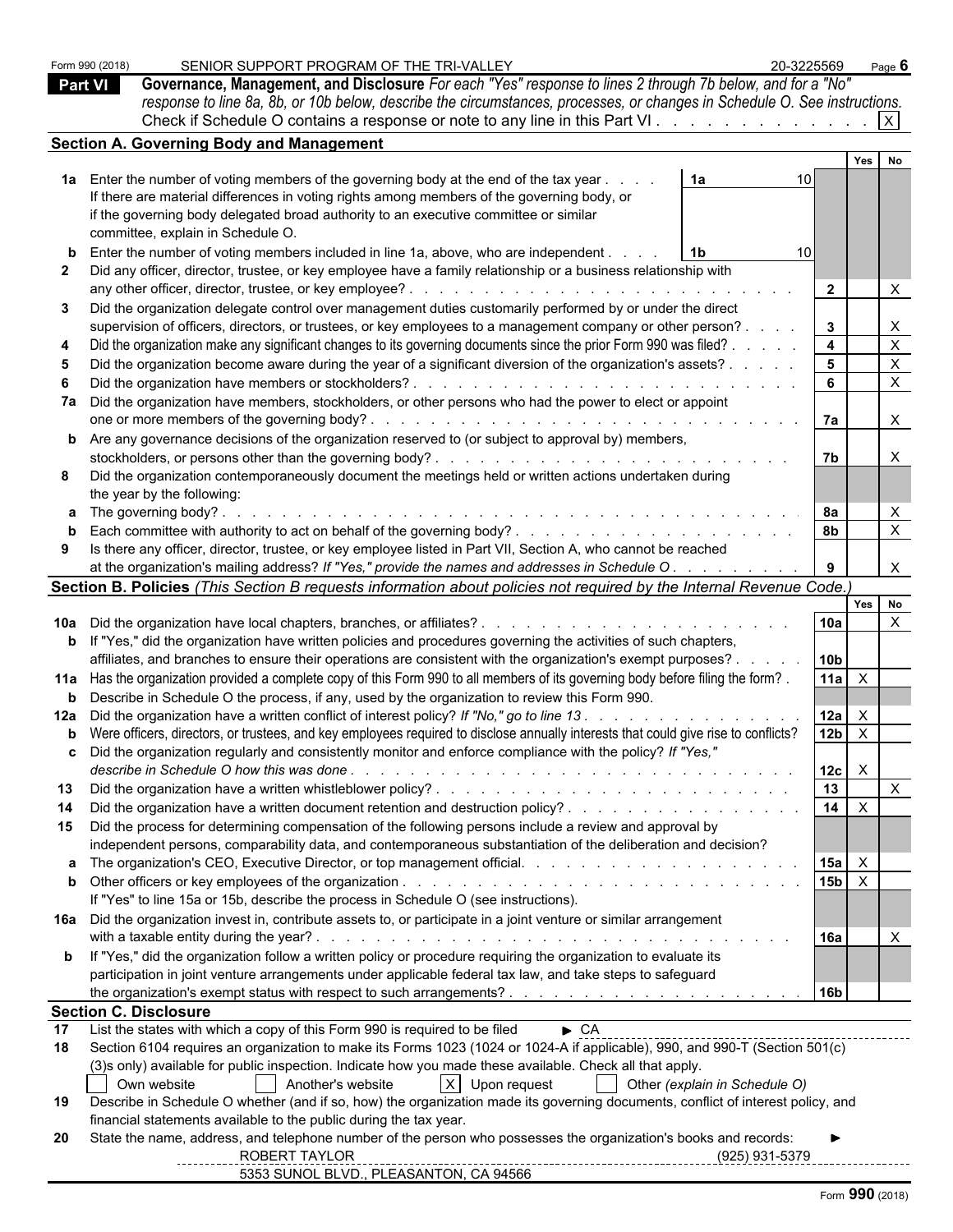| Form 990 (2018)   | SENIOR SUPPORT PROGRAM OF THE TRI-VALLEY                                                                                          | 20-3225569 | Page. |
|-------------------|-----------------------------------------------------------------------------------------------------------------------------------|------------|-------|
| Part VII          | <b>Compensation of Officers, Directors, Trustees, Key Employees, Highest Compensated</b>                                          |            |       |
|                   | <b>Employees, and Independent Contractors</b><br>Check if Schedule O contains a response or note to any line in this Part VII.    |            |       |
| <b>Section A.</b> | Officers, Directors, Trustees, Key Employees, and Highest Compensated Employees                                                   |            |       |
|                   | 1a Complete this table for all persons required to be listed. Report compensation for the calendar year ending with or within the |            |       |

**1a** Complete this table for all persons required to be listed. Report compensation for the calendar year ending with or within the organization's tax year.

List all of the organization's **current** officers, directors, trustees (whether individuals or organizations), regardless of amount of compensation. Enter -0- in columns (D), (E), and (F) if no compensation was paid.

List all of the organization's **current** key employees, if any. See instructions for definition of "key employee."

List the organization's five **current** highest compensated employees (other than an officer, director, trustee, or key employee) who received reportable compensation (Box 5 of Form W-2 and/or Box 7 of Form 1099-MISC) of more than \$100,000 from the organization and any related organizations.

List all of the organization's **former** officers, key employees, and highest compensated employees who received more than \$100,000 of reportable compensation from the organization and any related organizations.

List all of the organization's **former directors or trustees** that received, in the capacity as a former director or trustee of the organization, more than \$10,000 of reportable compensation from the organization and any related organizations.

List persons in the following order: individual trustees or directors; institutional trustees; officers; key employees; highest compensated employees; and former such persons.

Check this box if neither the organization nor any related organization compensated any current officer, director, or trustee.

| Position<br>(B)<br>(do not check more than one<br>(D)<br>(E)<br>(F)<br>(A)<br>Name and Title<br>Average<br>box, unless person is both an<br>Reportable<br>Estimated<br>Reportable<br>hours per<br>officer and a director/trustee)<br>compensation<br>compensation<br>amount of<br>week (list any<br>from<br>from related<br>other<br>Highest compensated<br>employee<br>Former<br>Individual trustee<br>or director<br>Institutional trustee<br>Officer<br>Key employee<br>hours for<br>the<br>organizations<br>compensation<br>(W-2/1099-MISC)<br>related<br>organization<br>from the<br>organizations<br>(W-2/1099-MISC)<br>organization<br>below dotted<br>and related<br>line)<br>organizations<br>2.00<br>(1) HELEN BUCKHOLZ<br>X<br><b>PRESIDENT</b><br>0.00<br>Χ<br>0<br>0<br>2.00<br><b>CHRISTINE SEVIER</b><br>(2)<br><b>DIRECTOR</b><br>0.00<br>Χ<br>0<br>0<br>2.00<br>(3) ROSEMARY YOUNG<br>$\mathsf X$<br><b>SECRETARY</b><br>0.00<br>X<br>0<br>0<br>2.00<br>(4)<br>J.J. OLSEN<br>$\mathsf X$<br><b>TREASURER</b><br>0.00<br>X<br>0<br>0<br>2.00<br><b>DEBORAH MADNICK</b><br>(5)<br>X<br><b>VICE PRESIDENT</b><br>0.00<br>X<br>0<br>0<br>2.00<br>(6) LISA FOSTER<br>0.00<br><b>DIRECTOR</b><br>Χ<br>0<br>0<br>2.00<br>DOLORES OLNESS<br>(7)<br><b>DIRECTOR</b><br>0.00<br>0<br>Χ<br>0<br>(8) TIM BROPHY<br>2.00<br>0.00<br><b>DIRECTOR</b><br>X<br>0<br>0<br>(9) SANDRA RYAN<br>2.00<br><b>DIRECTOR</b><br>0.00<br>X<br>0<br>0<br>(10) CHRISTINA RICE<br>2.00<br>0.00<br>X<br><b>DIRECTOR</b><br>0<br>0<br>(11) ROBERT TAYLOR<br>40.00<br>0.00<br><b>EXECUTIVE DIRECTOR</b><br>X<br>88,505<br>0<br>(12)<br>(13)<br>(14) |  |  |  |  | (C) |  |  |  |   |  |
|--------------------------------------------------------------------------------------------------------------------------------------------------------------------------------------------------------------------------------------------------------------------------------------------------------------------------------------------------------------------------------------------------------------------------------------------------------------------------------------------------------------------------------------------------------------------------------------------------------------------------------------------------------------------------------------------------------------------------------------------------------------------------------------------------------------------------------------------------------------------------------------------------------------------------------------------------------------------------------------------------------------------------------------------------------------------------------------------------------------------------------------------------------------------------------------------------------------------------------------------------------------------------------------------------------------------------------------------------------------------------------------------------------------------------------------------------------------------------------------------------------------------------------------------------------------------------------------------------------------------------------------|--|--|--|--|-----|--|--|--|---|--|
|                                                                                                                                                                                                                                                                                                                                                                                                                                                                                                                                                                                                                                                                                                                                                                                                                                                                                                                                                                                                                                                                                                                                                                                                                                                                                                                                                                                                                                                                                                                                                                                                                                      |  |  |  |  |     |  |  |  |   |  |
|                                                                                                                                                                                                                                                                                                                                                                                                                                                                                                                                                                                                                                                                                                                                                                                                                                                                                                                                                                                                                                                                                                                                                                                                                                                                                                                                                                                                                                                                                                                                                                                                                                      |  |  |  |  |     |  |  |  |   |  |
|                                                                                                                                                                                                                                                                                                                                                                                                                                                                                                                                                                                                                                                                                                                                                                                                                                                                                                                                                                                                                                                                                                                                                                                                                                                                                                                                                                                                                                                                                                                                                                                                                                      |  |  |  |  |     |  |  |  |   |  |
|                                                                                                                                                                                                                                                                                                                                                                                                                                                                                                                                                                                                                                                                                                                                                                                                                                                                                                                                                                                                                                                                                                                                                                                                                                                                                                                                                                                                                                                                                                                                                                                                                                      |  |  |  |  |     |  |  |  |   |  |
|                                                                                                                                                                                                                                                                                                                                                                                                                                                                                                                                                                                                                                                                                                                                                                                                                                                                                                                                                                                                                                                                                                                                                                                                                                                                                                                                                                                                                                                                                                                                                                                                                                      |  |  |  |  |     |  |  |  | 0 |  |
|                                                                                                                                                                                                                                                                                                                                                                                                                                                                                                                                                                                                                                                                                                                                                                                                                                                                                                                                                                                                                                                                                                                                                                                                                                                                                                                                                                                                                                                                                                                                                                                                                                      |  |  |  |  |     |  |  |  |   |  |
|                                                                                                                                                                                                                                                                                                                                                                                                                                                                                                                                                                                                                                                                                                                                                                                                                                                                                                                                                                                                                                                                                                                                                                                                                                                                                                                                                                                                                                                                                                                                                                                                                                      |  |  |  |  |     |  |  |  | 0 |  |
|                                                                                                                                                                                                                                                                                                                                                                                                                                                                                                                                                                                                                                                                                                                                                                                                                                                                                                                                                                                                                                                                                                                                                                                                                                                                                                                                                                                                                                                                                                                                                                                                                                      |  |  |  |  |     |  |  |  |   |  |
|                                                                                                                                                                                                                                                                                                                                                                                                                                                                                                                                                                                                                                                                                                                                                                                                                                                                                                                                                                                                                                                                                                                                                                                                                                                                                                                                                                                                                                                                                                                                                                                                                                      |  |  |  |  |     |  |  |  | 0 |  |
|                                                                                                                                                                                                                                                                                                                                                                                                                                                                                                                                                                                                                                                                                                                                                                                                                                                                                                                                                                                                                                                                                                                                                                                                                                                                                                                                                                                                                                                                                                                                                                                                                                      |  |  |  |  |     |  |  |  |   |  |
|                                                                                                                                                                                                                                                                                                                                                                                                                                                                                                                                                                                                                                                                                                                                                                                                                                                                                                                                                                                                                                                                                                                                                                                                                                                                                                                                                                                                                                                                                                                                                                                                                                      |  |  |  |  |     |  |  |  | 0 |  |
|                                                                                                                                                                                                                                                                                                                                                                                                                                                                                                                                                                                                                                                                                                                                                                                                                                                                                                                                                                                                                                                                                                                                                                                                                                                                                                                                                                                                                                                                                                                                                                                                                                      |  |  |  |  |     |  |  |  |   |  |
|                                                                                                                                                                                                                                                                                                                                                                                                                                                                                                                                                                                                                                                                                                                                                                                                                                                                                                                                                                                                                                                                                                                                                                                                                                                                                                                                                                                                                                                                                                                                                                                                                                      |  |  |  |  |     |  |  |  | 0 |  |
|                                                                                                                                                                                                                                                                                                                                                                                                                                                                                                                                                                                                                                                                                                                                                                                                                                                                                                                                                                                                                                                                                                                                                                                                                                                                                                                                                                                                                                                                                                                                                                                                                                      |  |  |  |  |     |  |  |  |   |  |
|                                                                                                                                                                                                                                                                                                                                                                                                                                                                                                                                                                                                                                                                                                                                                                                                                                                                                                                                                                                                                                                                                                                                                                                                                                                                                                                                                                                                                                                                                                                                                                                                                                      |  |  |  |  |     |  |  |  | 0 |  |
|                                                                                                                                                                                                                                                                                                                                                                                                                                                                                                                                                                                                                                                                                                                                                                                                                                                                                                                                                                                                                                                                                                                                                                                                                                                                                                                                                                                                                                                                                                                                                                                                                                      |  |  |  |  |     |  |  |  |   |  |
|                                                                                                                                                                                                                                                                                                                                                                                                                                                                                                                                                                                                                                                                                                                                                                                                                                                                                                                                                                                                                                                                                                                                                                                                                                                                                                                                                                                                                                                                                                                                                                                                                                      |  |  |  |  |     |  |  |  | 0 |  |
|                                                                                                                                                                                                                                                                                                                                                                                                                                                                                                                                                                                                                                                                                                                                                                                                                                                                                                                                                                                                                                                                                                                                                                                                                                                                                                                                                                                                                                                                                                                                                                                                                                      |  |  |  |  |     |  |  |  |   |  |
|                                                                                                                                                                                                                                                                                                                                                                                                                                                                                                                                                                                                                                                                                                                                                                                                                                                                                                                                                                                                                                                                                                                                                                                                                                                                                                                                                                                                                                                                                                                                                                                                                                      |  |  |  |  |     |  |  |  | 0 |  |
|                                                                                                                                                                                                                                                                                                                                                                                                                                                                                                                                                                                                                                                                                                                                                                                                                                                                                                                                                                                                                                                                                                                                                                                                                                                                                                                                                                                                                                                                                                                                                                                                                                      |  |  |  |  |     |  |  |  |   |  |
|                                                                                                                                                                                                                                                                                                                                                                                                                                                                                                                                                                                                                                                                                                                                                                                                                                                                                                                                                                                                                                                                                                                                                                                                                                                                                                                                                                                                                                                                                                                                                                                                                                      |  |  |  |  |     |  |  |  | 0 |  |
|                                                                                                                                                                                                                                                                                                                                                                                                                                                                                                                                                                                                                                                                                                                                                                                                                                                                                                                                                                                                                                                                                                                                                                                                                                                                                                                                                                                                                                                                                                                                                                                                                                      |  |  |  |  |     |  |  |  |   |  |
|                                                                                                                                                                                                                                                                                                                                                                                                                                                                                                                                                                                                                                                                                                                                                                                                                                                                                                                                                                                                                                                                                                                                                                                                                                                                                                                                                                                                                                                                                                                                                                                                                                      |  |  |  |  |     |  |  |  | 0 |  |
|                                                                                                                                                                                                                                                                                                                                                                                                                                                                                                                                                                                                                                                                                                                                                                                                                                                                                                                                                                                                                                                                                                                                                                                                                                                                                                                                                                                                                                                                                                                                                                                                                                      |  |  |  |  |     |  |  |  |   |  |
|                                                                                                                                                                                                                                                                                                                                                                                                                                                                                                                                                                                                                                                                                                                                                                                                                                                                                                                                                                                                                                                                                                                                                                                                                                                                                                                                                                                                                                                                                                                                                                                                                                      |  |  |  |  |     |  |  |  | 0 |  |
|                                                                                                                                                                                                                                                                                                                                                                                                                                                                                                                                                                                                                                                                                                                                                                                                                                                                                                                                                                                                                                                                                                                                                                                                                                                                                                                                                                                                                                                                                                                                                                                                                                      |  |  |  |  |     |  |  |  |   |  |
|                                                                                                                                                                                                                                                                                                                                                                                                                                                                                                                                                                                                                                                                                                                                                                                                                                                                                                                                                                                                                                                                                                                                                                                                                                                                                                                                                                                                                                                                                                                                                                                                                                      |  |  |  |  |     |  |  |  |   |  |
|                                                                                                                                                                                                                                                                                                                                                                                                                                                                                                                                                                                                                                                                                                                                                                                                                                                                                                                                                                                                                                                                                                                                                                                                                                                                                                                                                                                                                                                                                                                                                                                                                                      |  |  |  |  |     |  |  |  |   |  |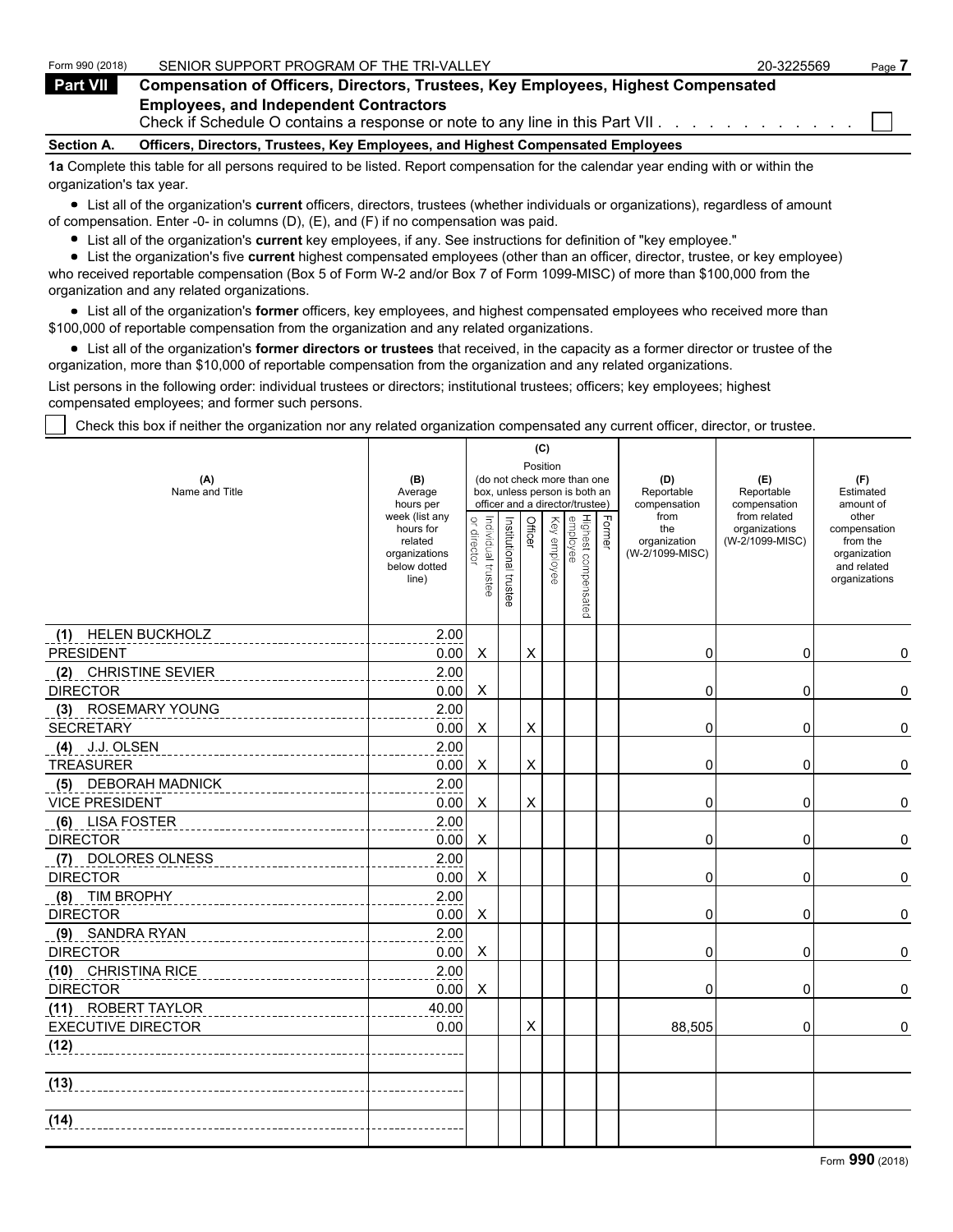| <b>Part VII</b><br>Section A. Officers, Directors, Trustees, Key Employees, and Highest Compensated Employees (continued)<br>(C)<br>Position<br>(do not check more than one<br>(A)<br>(D)<br>(E)<br>(F)<br>(B)<br>Name and title<br>Estimated<br>Average<br>box, unless person is both an<br>Reportable<br>Reportable<br>officer and a director/trustee)<br>hours per<br>compensation<br>compensation<br>amount of<br>from<br>from related<br>week (list any<br>other<br>Former<br>Officer<br>Institutional trustee<br>Key employee<br>Highest compensated<br>employee<br>Individual trustee<br>hours for<br>organizations<br>the<br>compensation<br>director<br>related<br>organization<br>(W-2/1099-MISC)<br>from the<br>(W-2/1099-MISC)<br>organizations<br>organization<br>below dotted<br>and related<br>organizations<br>line)<br>(15)<br>(16)<br>$\frac{1}{117}$<br>(18)<br>(19)<br>(20)<br>(22)<br>(23)<br>(25)<br>88,505<br>$\Omega$<br>1b<br>Total from continuation sheets to Part VII, Section A. ▶<br>$\Omega$<br>$\Omega$<br>88,505<br>$\Omega$<br>2 Total number of individuals (including but not limited to those listed above) who received more than \$100,000 of<br>reportable compensation from the organization<br>▶<br>0<br>Did the organization list any former officer, director, or trustee, key employee, or highest compensated<br>3<br>employee on line 1a? If "Yes," complete Schedule J for such individual<br>3<br>X<br>For any individual listed on line 1a, is the sum of reportable compensation and other compensation from<br>4<br>the organization and related organizations greater than \$150,000? If "Yes," complete Schedule J for such<br>4<br>X<br>Did any person listed on line 1a receive or accrue compensation from any unrelated organization or individual<br>5<br>for services rendered to the organization? If "Yes," complete Schedule J for such person.<br>X<br>5<br><b>Section B. Independent Contractors</b><br>Complete this table for your five highest compensated independent contractors that received more than \$100,000 of<br>$\mathbf 1$<br>compensation from the organization. Report compensation for the calendar year ending with or within the organization's tax<br>year.<br>(B)<br>(A)<br>(C)<br>Name and business address<br>Description of services<br>Compensation<br>0<br>0<br>0<br>Total number of independent contractors (including but not limited to those listed above) who received<br>more than \$100,000 of compensation from the organization<br>0 | Form 990 (2018) | SENIOR SUPPORT PROGRAM OF THE TRI-VALLEY |   |  |  |  | 20-3225569<br>Page 8              |
|-------------------------------------------------------------------------------------------------------------------------------------------------------------------------------------------------------------------------------------------------------------------------------------------------------------------------------------------------------------------------------------------------------------------------------------------------------------------------------------------------------------------------------------------------------------------------------------------------------------------------------------------------------------------------------------------------------------------------------------------------------------------------------------------------------------------------------------------------------------------------------------------------------------------------------------------------------------------------------------------------------------------------------------------------------------------------------------------------------------------------------------------------------------------------------------------------------------------------------------------------------------------------------------------------------------------------------------------------------------------------------------------------------------------------------------------------------------------------------------------------------------------------------------------------------------------------------------------------------------------------------------------------------------------------------------------------------------------------------------------------------------------------------------------------------------------------------------------------------------------------------------------------------------------------------------------------------------------------------------------------------------------------------------------------------------------------------------------------------------------------------------------------------------------------------------------------------------------------------------------------------------------------------------------------------------------------------------------------------------------------------------------------------------------------------------------------------------------------------------------------------------------------------------------|-----------------|------------------------------------------|---|--|--|--|-----------------------------------|
|                                                                                                                                                                                                                                                                                                                                                                                                                                                                                                                                                                                                                                                                                                                                                                                                                                                                                                                                                                                                                                                                                                                                                                                                                                                                                                                                                                                                                                                                                                                                                                                                                                                                                                                                                                                                                                                                                                                                                                                                                                                                                                                                                                                                                                                                                                                                                                                                                                                                                                                                           |                 |                                          |   |  |  |  |                                   |
|                                                                                                                                                                                                                                                                                                                                                                                                                                                                                                                                                                                                                                                                                                                                                                                                                                                                                                                                                                                                                                                                                                                                                                                                                                                                                                                                                                                                                                                                                                                                                                                                                                                                                                                                                                                                                                                                                                                                                                                                                                                                                                                                                                                                                                                                                                                                                                                                                                                                                                                                           |                 |                                          |   |  |  |  |                                   |
|                                                                                                                                                                                                                                                                                                                                                                                                                                                                                                                                                                                                                                                                                                                                                                                                                                                                                                                                                                                                                                                                                                                                                                                                                                                                                                                                                                                                                                                                                                                                                                                                                                                                                                                                                                                                                                                                                                                                                                                                                                                                                                                                                                                                                                                                                                                                                                                                                                                                                                                                           |                 |                                          |   |  |  |  |                                   |
|                                                                                                                                                                                                                                                                                                                                                                                                                                                                                                                                                                                                                                                                                                                                                                                                                                                                                                                                                                                                                                                                                                                                                                                                                                                                                                                                                                                                                                                                                                                                                                                                                                                                                                                                                                                                                                                                                                                                                                                                                                                                                                                                                                                                                                                                                                                                                                                                                                                                                                                                           |                 |                                          |   |  |  |  |                                   |
|                                                                                                                                                                                                                                                                                                                                                                                                                                                                                                                                                                                                                                                                                                                                                                                                                                                                                                                                                                                                                                                                                                                                                                                                                                                                                                                                                                                                                                                                                                                                                                                                                                                                                                                                                                                                                                                                                                                                                                                                                                                                                                                                                                                                                                                                                                                                                                                                                                                                                                                                           |                 |                                          |   |  |  |  |                                   |
|                                                                                                                                                                                                                                                                                                                                                                                                                                                                                                                                                                                                                                                                                                                                                                                                                                                                                                                                                                                                                                                                                                                                                                                                                                                                                                                                                                                                                                                                                                                                                                                                                                                                                                                                                                                                                                                                                                                                                                                                                                                                                                                                                                                                                                                                                                                                                                                                                                                                                                                                           |                 |                                          |   |  |  |  |                                   |
|                                                                                                                                                                                                                                                                                                                                                                                                                                                                                                                                                                                                                                                                                                                                                                                                                                                                                                                                                                                                                                                                                                                                                                                                                                                                                                                                                                                                                                                                                                                                                                                                                                                                                                                                                                                                                                                                                                                                                                                                                                                                                                                                                                                                                                                                                                                                                                                                                                                                                                                                           |                 |                                          |   |  |  |  |                                   |
|                                                                                                                                                                                                                                                                                                                                                                                                                                                                                                                                                                                                                                                                                                                                                                                                                                                                                                                                                                                                                                                                                                                                                                                                                                                                                                                                                                                                                                                                                                                                                                                                                                                                                                                                                                                                                                                                                                                                                                                                                                                                                                                                                                                                                                                                                                                                                                                                                                                                                                                                           |                 |                                          |   |  |  |  |                                   |
|                                                                                                                                                                                                                                                                                                                                                                                                                                                                                                                                                                                                                                                                                                                                                                                                                                                                                                                                                                                                                                                                                                                                                                                                                                                                                                                                                                                                                                                                                                                                                                                                                                                                                                                                                                                                                                                                                                                                                                                                                                                                                                                                                                                                                                                                                                                                                                                                                                                                                                                                           |                 |                                          |   |  |  |  |                                   |
|                                                                                                                                                                                                                                                                                                                                                                                                                                                                                                                                                                                                                                                                                                                                                                                                                                                                                                                                                                                                                                                                                                                                                                                                                                                                                                                                                                                                                                                                                                                                                                                                                                                                                                                                                                                                                                                                                                                                                                                                                                                                                                                                                                                                                                                                                                                                                                                                                                                                                                                                           |                 |                                          |   |  |  |  |                                   |
|                                                                                                                                                                                                                                                                                                                                                                                                                                                                                                                                                                                                                                                                                                                                                                                                                                                                                                                                                                                                                                                                                                                                                                                                                                                                                                                                                                                                                                                                                                                                                                                                                                                                                                                                                                                                                                                                                                                                                                                                                                                                                                                                                                                                                                                                                                                                                                                                                                                                                                                                           |                 |                                          |   |  |  |  |                                   |
|                                                                                                                                                                                                                                                                                                                                                                                                                                                                                                                                                                                                                                                                                                                                                                                                                                                                                                                                                                                                                                                                                                                                                                                                                                                                                                                                                                                                                                                                                                                                                                                                                                                                                                                                                                                                                                                                                                                                                                                                                                                                                                                                                                                                                                                                                                                                                                                                                                                                                                                                           |                 |                                          |   |  |  |  |                                   |
|                                                                                                                                                                                                                                                                                                                                                                                                                                                                                                                                                                                                                                                                                                                                                                                                                                                                                                                                                                                                                                                                                                                                                                                                                                                                                                                                                                                                                                                                                                                                                                                                                                                                                                                                                                                                                                                                                                                                                                                                                                                                                                                                                                                                                                                                                                                                                                                                                                                                                                                                           |                 |                                          |   |  |  |  |                                   |
|                                                                                                                                                                                                                                                                                                                                                                                                                                                                                                                                                                                                                                                                                                                                                                                                                                                                                                                                                                                                                                                                                                                                                                                                                                                                                                                                                                                                                                                                                                                                                                                                                                                                                                                                                                                                                                                                                                                                                                                                                                                                                                                                                                                                                                                                                                                                                                                                                                                                                                                                           |                 |                                          |   |  |  |  |                                   |
|                                                                                                                                                                                                                                                                                                                                                                                                                                                                                                                                                                                                                                                                                                                                                                                                                                                                                                                                                                                                                                                                                                                                                                                                                                                                                                                                                                                                                                                                                                                                                                                                                                                                                                                                                                                                                                                                                                                                                                                                                                                                                                                                                                                                                                                                                                                                                                                                                                                                                                                                           |                 |                                          |   |  |  |  | $\mathbf{0}$<br>0<br>$\mathbf{0}$ |
|                                                                                                                                                                                                                                                                                                                                                                                                                                                                                                                                                                                                                                                                                                                                                                                                                                                                                                                                                                                                                                                                                                                                                                                                                                                                                                                                                                                                                                                                                                                                                                                                                                                                                                                                                                                                                                                                                                                                                                                                                                                                                                                                                                                                                                                                                                                                                                                                                                                                                                                                           |                 |                                          |   |  |  |  |                                   |
|                                                                                                                                                                                                                                                                                                                                                                                                                                                                                                                                                                                                                                                                                                                                                                                                                                                                                                                                                                                                                                                                                                                                                                                                                                                                                                                                                                                                                                                                                                                                                                                                                                                                                                                                                                                                                                                                                                                                                                                                                                                                                                                                                                                                                                                                                                                                                                                                                                                                                                                                           |                 |                                          |   |  |  |  | Yes No                            |
|                                                                                                                                                                                                                                                                                                                                                                                                                                                                                                                                                                                                                                                                                                                                                                                                                                                                                                                                                                                                                                                                                                                                                                                                                                                                                                                                                                                                                                                                                                                                                                                                                                                                                                                                                                                                                                                                                                                                                                                                                                                                                                                                                                                                                                                                                                                                                                                                                                                                                                                                           |                 |                                          |   |  |  |  |                                   |
|                                                                                                                                                                                                                                                                                                                                                                                                                                                                                                                                                                                                                                                                                                                                                                                                                                                                                                                                                                                                                                                                                                                                                                                                                                                                                                                                                                                                                                                                                                                                                                                                                                                                                                                                                                                                                                                                                                                                                                                                                                                                                                                                                                                                                                                                                                                                                                                                                                                                                                                                           |                 |                                          |   |  |  |  |                                   |
|                                                                                                                                                                                                                                                                                                                                                                                                                                                                                                                                                                                                                                                                                                                                                                                                                                                                                                                                                                                                                                                                                                                                                                                                                                                                                                                                                                                                                                                                                                                                                                                                                                                                                                                                                                                                                                                                                                                                                                                                                                                                                                                                                                                                                                                                                                                                                                                                                                                                                                                                           |                 |                                          |   |  |  |  |                                   |
|                                                                                                                                                                                                                                                                                                                                                                                                                                                                                                                                                                                                                                                                                                                                                                                                                                                                                                                                                                                                                                                                                                                                                                                                                                                                                                                                                                                                                                                                                                                                                                                                                                                                                                                                                                                                                                                                                                                                                                                                                                                                                                                                                                                                                                                                                                                                                                                                                                                                                                                                           |                 |                                          |   |  |  |  |                                   |
|                                                                                                                                                                                                                                                                                                                                                                                                                                                                                                                                                                                                                                                                                                                                                                                                                                                                                                                                                                                                                                                                                                                                                                                                                                                                                                                                                                                                                                                                                                                                                                                                                                                                                                                                                                                                                                                                                                                                                                                                                                                                                                                                                                                                                                                                                                                                                                                                                                                                                                                                           |                 |                                          |   |  |  |  | 0                                 |
|                                                                                                                                                                                                                                                                                                                                                                                                                                                                                                                                                                                                                                                                                                                                                                                                                                                                                                                                                                                                                                                                                                                                                                                                                                                                                                                                                                                                                                                                                                                                                                                                                                                                                                                                                                                                                                                                                                                                                                                                                                                                                                                                                                                                                                                                                                                                                                                                                                                                                                                                           |                 |                                          |   |  |  |  | 0                                 |
|                                                                                                                                                                                                                                                                                                                                                                                                                                                                                                                                                                                                                                                                                                                                                                                                                                                                                                                                                                                                                                                                                                                                                                                                                                                                                                                                                                                                                                                                                                                                                                                                                                                                                                                                                                                                                                                                                                                                                                                                                                                                                                                                                                                                                                                                                                                                                                                                                                                                                                                                           |                 |                                          | ► |  |  |  |                                   |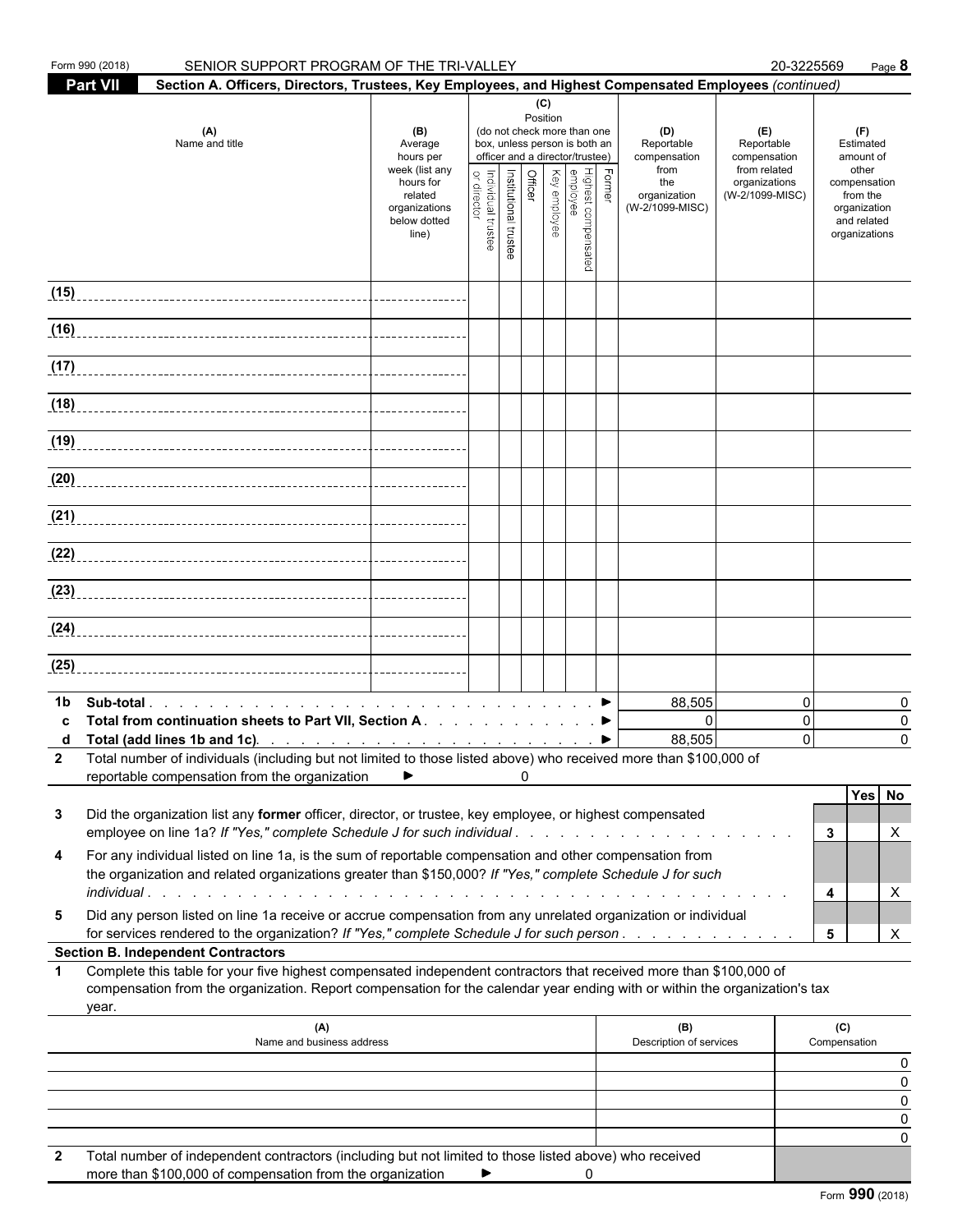|                                                                  | Form 990 (2018)<br><b>Part VIII</b> | SENIOR SUPPORT PROGRAM OF THE TRI-VALLEY<br><b>Statement of Revenue</b>                                                                                                                                                                                                                     |                                                         |                                                                                             |                      |                                                    | 20-3225569                              | Page 9                                                           |
|------------------------------------------------------------------|-------------------------------------|---------------------------------------------------------------------------------------------------------------------------------------------------------------------------------------------------------------------------------------------------------------------------------------------|---------------------------------------------------------|---------------------------------------------------------------------------------------------|----------------------|----------------------------------------------------|-----------------------------------------|------------------------------------------------------------------|
|                                                                  |                                     |                                                                                                                                                                                                                                                                                             |                                                         |                                                                                             |                      |                                                    |                                         |                                                                  |
|                                                                  |                                     |                                                                                                                                                                                                                                                                                             |                                                         |                                                                                             | (A)<br>Total revenue | (B)<br>Related or<br>exempt<br>function<br>revenue | (C)<br>Unrelated<br>business<br>revenue | (D)<br>Revenue<br>excluded from<br>tax under sections<br>512-514 |
| <b>Contributions, Gifts, Grants</b><br>and Other Similar Amounts | 1a<br>b<br>h                        | Federated campaigns<br>Membership dues<br>Fundraising events<br>Related organizations<br>Government grants (contributions)<br>All other contributions, gifts, grants, and<br>similar amounts not included above<br>Noncash contributions included in lines 1a-1f:<br>Total. Add lines 1a-1f | 1a<br> 1 <sub>b</sub><br> 1c <br>1d<br>1e<br>  1f<br>\$ | $\Omega$<br>$\Omega$<br>$\Omega$<br>893,151<br>170,002<br>$\Omega$<br>$\blacktriangleright$ | 1,063,153            |                                                    |                                         |                                                                  |
| Program Service Revenue                                          | 2a                                  |                                                                                                                                                                                                                                                                                             |                                                         | <b>Business Code</b>                                                                        | $\Omega$<br>$\Omega$ |                                                    |                                         |                                                                  |
|                                                                  |                                     |                                                                                                                                                                                                                                                                                             |                                                         |                                                                                             | $\Omega$             |                                                    |                                         |                                                                  |
|                                                                  |                                     |                                                                                                                                                                                                                                                                                             |                                                         |                                                                                             | $\Omega$<br>$\Omega$ |                                                    |                                         |                                                                  |
|                                                                  |                                     | All other program service revenue                                                                                                                                                                                                                                                           |                                                         |                                                                                             | $\Omega$             |                                                    |                                         |                                                                  |
|                                                                  |                                     |                                                                                                                                                                                                                                                                                             |                                                         |                                                                                             | $\Omega$             |                                                    |                                         |                                                                  |
|                                                                  | 3                                   | Investment income (including dividends, interest, and                                                                                                                                                                                                                                       |                                                         |                                                                                             |                      |                                                    |                                         |                                                                  |
|                                                                  | 4                                   | other similar amounts). $\ldots$ $\ldots$ $\ldots$ $\ldots$ $\ldots$ $\ldots$<br>Income from investment of tax-exempt bond proceeds ▶                                                                                                                                                       |                                                         |                                                                                             | 124<br>$\Omega$      |                                                    |                                         | 124                                                              |
|                                                                  | 5                                   |                                                                                                                                                                                                                                                                                             |                                                         |                                                                                             | $\Omega$             |                                                    |                                         |                                                                  |
|                                                                  |                                     |                                                                                                                                                                                                                                                                                             | (i) Real                                                | (ii) Personal                                                                               |                      |                                                    |                                         |                                                                  |
|                                                                  | 6a                                  | Gross rents                                                                                                                                                                                                                                                                                 |                                                         |                                                                                             |                      |                                                    |                                         |                                                                  |
|                                                                  |                                     | Less: rental expenses [                                                                                                                                                                                                                                                                     | $\overline{0}$                                          | $\Omega$                                                                                    |                      |                                                    |                                         |                                                                  |
|                                                                  | d                                   | Rental income or (loss)<br>Net rental income or (loss) <u>.</u>                                                                                                                                                                                                                             |                                                         |                                                                                             | $\Omega$             |                                                    |                                         |                                                                  |
|                                                                  | 7а                                  | Gross amount from sales of                                                                                                                                                                                                                                                                  | (i) Securities                                          | (ii) Other                                                                                  |                      |                                                    |                                         |                                                                  |
|                                                                  |                                     | assets other than inventory                                                                                                                                                                                                                                                                 | $\Omega$                                                | $\Omega$                                                                                    |                      |                                                    |                                         |                                                                  |
|                                                                  |                                     | Less: cost or other basis                                                                                                                                                                                                                                                                   |                                                         |                                                                                             |                      |                                                    |                                         |                                                                  |
|                                                                  |                                     | and sales expenses<br>c Gain or (loss). $\ldots$ $\ldots$ $\qquad$                                                                                                                                                                                                                          | 0<br>$\sim$                                             |                                                                                             |                      |                                                    |                                         |                                                                  |
|                                                                  | d                                   | Net gain or (loss). $\ldots$ $\ldots$ $\ldots$ $\ldots$ $\ldots$ $\ldots$                                                                                                                                                                                                                   | $\mathsf{v}$                                            |                                                                                             | $\Omega$             |                                                    |                                         |                                                                  |
|                                                                  | 8а                                  | Gross income from fundraising                                                                                                                                                                                                                                                               |                                                         |                                                                                             |                      |                                                    |                                         |                                                                  |
| Other Revenue                                                    |                                     | of contributions reported on line 1c).<br>See Part IV, line 18. a                                                                                                                                                                                                                           |                                                         |                                                                                             |                      |                                                    |                                         |                                                                  |
|                                                                  |                                     | Less: direct expenses b                                                                                                                                                                                                                                                                     |                                                         |                                                                                             |                      |                                                    |                                         |                                                                  |
|                                                                  |                                     | Net income or (loss) from fundraising events                                                                                                                                                                                                                                                |                                                         | $\blacktriangleright$                                                                       | $\Omega$             |                                                    |                                         |                                                                  |
|                                                                  |                                     | 9a Gross income from gaming activities.<br>See Part IV, line 19. $\ldots$ $\ldots$ $\ldots$ $\ldots$ <b>a</b>                                                                                                                                                                               |                                                         |                                                                                             |                      |                                                    |                                         |                                                                  |
|                                                                  |                                     | Less: direct expenses b                                                                                                                                                                                                                                                                     |                                                         |                                                                                             |                      |                                                    |                                         |                                                                  |
|                                                                  | c                                   | Net income or (loss) from gaming activities <u>. ▶</u>                                                                                                                                                                                                                                      |                                                         |                                                                                             | $\Omega$             |                                                    |                                         |                                                                  |
|                                                                  |                                     | 10a Gross sales of inventory, less<br>returns and allowances $\mathbf{a}$                                                                                                                                                                                                                   |                                                         |                                                                                             |                      |                                                    |                                         |                                                                  |
|                                                                  |                                     | <b>b</b> Less: cost of goods sold $\ldots$ $\ldots$ $\ldots$ <b>b</b>                                                                                                                                                                                                                       |                                                         | $\Omega$                                                                                    |                      |                                                    |                                         |                                                                  |
|                                                                  |                                     | c Net income or (loss) from sales of inventory<br>Miscellaneous Revenue                                                                                                                                                                                                                     |                                                         | $\blacktriangleright$<br><b>Business Code</b>                                               | $\overline{0}$       |                                                    |                                         |                                                                  |
|                                                                  |                                     | 11a OTHER INCOME ______________________________                                                                                                                                                                                                                                             |                                                         |                                                                                             | 35,826               | 35,826                                             |                                         |                                                                  |
|                                                                  | b                                   |                                                                                                                                                                                                                                                                                             |                                                         |                                                                                             | $\Omega$             |                                                    |                                         |                                                                  |
|                                                                  |                                     |                                                                                                                                                                                                                                                                                             |                                                         |                                                                                             | $\Omega$             |                                                    |                                         |                                                                  |
|                                                                  |                                     | All other revenue                                                                                                                                                                                                                                                                           |                                                         |                                                                                             | $\Omega$             |                                                    |                                         |                                                                  |
|                                                                  | 12                                  |                                                                                                                                                                                                                                                                                             |                                                         |                                                                                             | 35,826<br>1,099,103  | 35,826                                             | $\overline{0}$                          | 124                                                              |
|                                                                  |                                     | Total revenue. See instructions. ▶                                                                                                                                                                                                                                                          |                                                         |                                                                                             |                      |                                                    |                                         |                                                                  |

Form **990** (2018)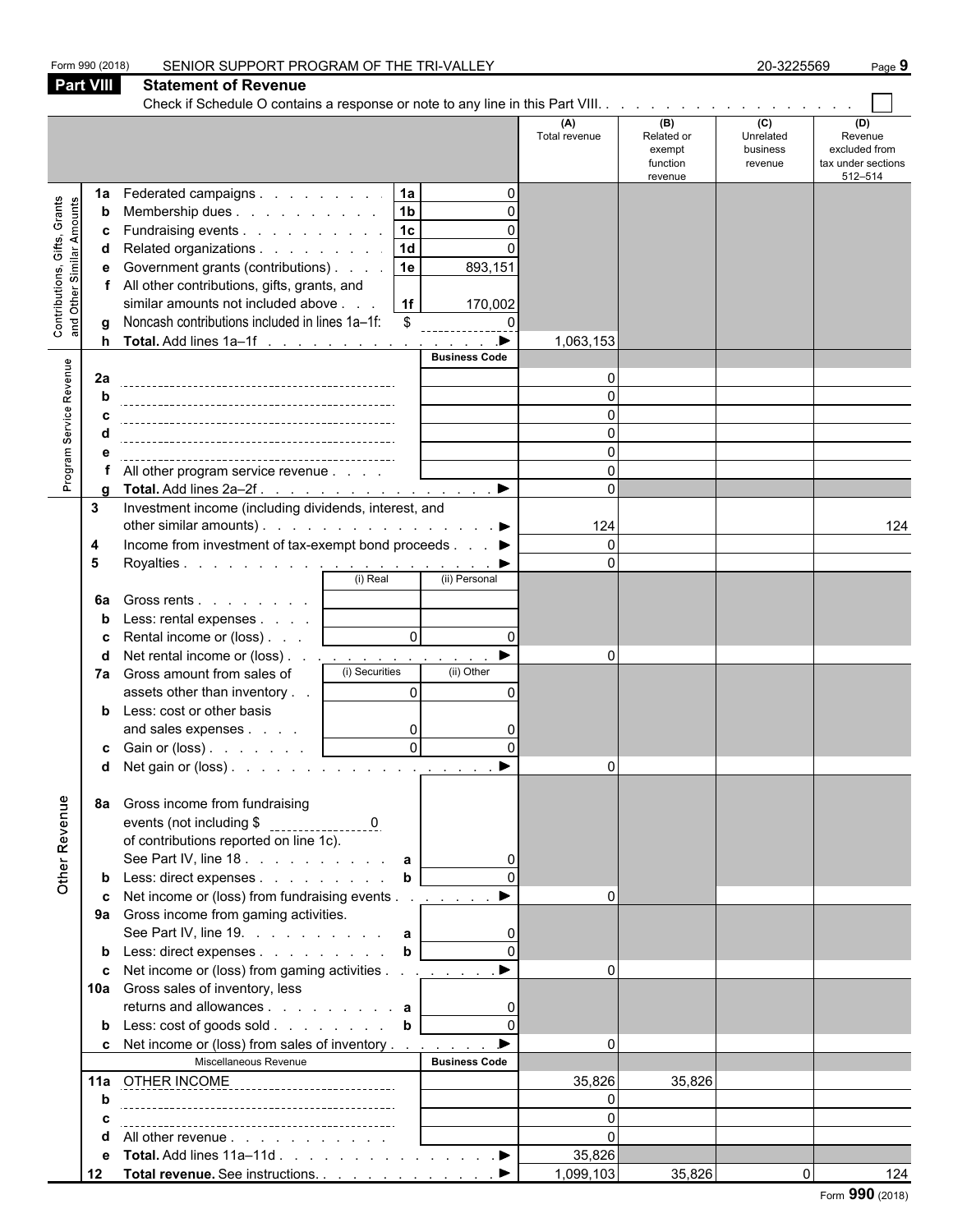|              | Section 501(c)(3) and 501(c)(4) organizations must complete all columns. All other organizations must complete column (A). |                       |                                    |                                           |                                |
|--------------|----------------------------------------------------------------------------------------------------------------------------|-----------------------|------------------------------------|-------------------------------------------|--------------------------------|
|              |                                                                                                                            |                       |                                    |                                           |                                |
|              | Do not include amounts reported on lines 6b, 7b,<br>8b, 9b, and 10b of Part VIII.                                          | (A)<br>Total expenses | (B)<br>Program service<br>expenses | (C)<br>Management and<br>general expenses | (D)<br>Fundraising<br>expenses |
| $\mathbf{1}$ | Grants and other assistance to domestic organizations                                                                      |                       |                                    |                                           |                                |
|              | domestic governments. See Part IV, line 21                                                                                 | $\Omega$              |                                    |                                           |                                |
| $\mathbf{2}$ | Grants and other assistance to domestic                                                                                    |                       |                                    |                                           |                                |
|              | individuals. See Part IV, line 22                                                                                          | $\Omega$              |                                    |                                           |                                |
| 3            | Grants and other assistance to foreign                                                                                     |                       |                                    |                                           |                                |
|              | organizations, foreign governments, and foreign                                                                            | $\overline{0}$        |                                    |                                           |                                |
| 4            | individuals. See Part IV, lines 15 and 16<br>Benefits paid to or for members                                               |                       |                                    |                                           |                                |
| 5            | Compensation of current officers, directors,                                                                               |                       |                                    |                                           |                                |
|              | trustees, and key employees                                                                                                | 88,505                | 88,505                             | 0                                         |                                |
| 6            | Compensation not included above, to disqualified                                                                           |                       |                                    |                                           |                                |
|              | persons (as defined under section 4958(f)(1)) and                                                                          |                       |                                    |                                           |                                |
|              | persons described in section 4958(c)(3)(B)                                                                                 | 0                     |                                    |                                           |                                |
| 7            | Other salaries and wages                                                                                                   | 776,652               | 776,556                            | 96                                        |                                |
| 8            | Pension plan accruals and contributions (include                                                                           |                       |                                    |                                           |                                |
|              | section $401(k)$ and $403(b)$ employer contributions). $\ldots$                                                            | 0                     |                                    |                                           |                                |
| 9            | Other employee benefits                                                                                                    | 28,897                | 17,617                             | 11,280                                    |                                |
| 10           | Payroll taxes                                                                                                              | 68,478                | 68,053                             | 425                                       |                                |
| 11           | Fees for services (non-employees):                                                                                         |                       |                                    |                                           |                                |
| a            | Management.                                                                                                                | 0<br>$\Omega$         |                                    |                                           |                                |
| b<br>C.      |                                                                                                                            | 35,492                | 6,711                              | 28,781                                    |                                |
| d            |                                                                                                                            | $\Omega$              |                                    |                                           |                                |
| е            | Professional fundraising services. See Part IV, line 17.                                                                   | $\Omega$              |                                    |                                           |                                |
|              | Investment management fees                                                                                                 | $\Omega$              |                                    |                                           |                                |
| g            | Other. (If line 11g amount exceeds 10% of line 25, column                                                                  |                       |                                    |                                           |                                |
|              | (A) amount, list line 11g expenses on Schedule O.)                                                                         | 4,979                 | 4,979                              | 0                                         |                                |
| 12           | Advertising and promotion                                                                                                  | $\Omega$              |                                    |                                           |                                |
| 13           | Office expenses                                                                                                            | 18,383                | 11,034                             | 7,349                                     |                                |
| 14           | Information technology                                                                                                     | 3.800                 | 2,369                              | 1,431                                     |                                |
| 15           |                                                                                                                            | $\Omega$              |                                    |                                           |                                |
| 16           | Occupancy                                                                                                                  | $\Omega$              |                                    |                                           |                                |
| 17           |                                                                                                                            | 20,319                | 14,605                             | 5,714                                     |                                |
| 18           | Payments of travel or entertainment expenses<br>for any federal, state, or local public officials                          | $\overline{0}$        |                                    |                                           |                                |
| 19           | Conferences, conventions, and meetings                                                                                     | $\Omega$              |                                    |                                           |                                |
| 20           |                                                                                                                            | $\Omega$              |                                    |                                           |                                |
| 21           | Payments to affiliates                                                                                                     | $\Omega$              |                                    |                                           |                                |
| 22           | Depreciation, depletion, and amortization                                                                                  | 1,423                 | 1,423                              | 0                                         | 0                              |
| 23           |                                                                                                                            | 6,143                 | 2,841                              | 3,302                                     |                                |
| 24           | Other expenses. Itemize expenses not covered                                                                               |                       |                                    |                                           |                                |
|              | above (List miscellaneous expenses in line 24e. If                                                                         |                       |                                    |                                           |                                |
|              | line 24e amount exceeds 10% of line 25, column                                                                             |                       |                                    |                                           |                                |
|              | (A) amount, list line 24e expenses on Schedule O.)                                                                         |                       |                                    |                                           |                                |
| a            |                                                                                                                            | 6,238                 | 2,550                              | 3,688                                     |                                |
| b            | <b>PRINTING</b>                                                                                                            | 7,657                 | 5,636                              | 2,021                                     |                                |
| c<br>d       | DUES AND SUBSCRIPTIONS                                                                                                     | 1,704<br>$\Omega$     | 465                                | 1,239                                     |                                |
| е            | All other expenses                                                                                                         | $\Omega$              |                                    |                                           |                                |
| 25           | ------------------------------------<br>Total functional expenses. Add lines 1 through 24e                                 | 1,068,670             | 1,003,344                          | 65,326                                    |                                |
| 26           | Joint costs. Complete this line only if the                                                                                |                       |                                    |                                           |                                |
|              | organization reported in column (B) joint costs                                                                            |                       |                                    |                                           |                                |
|              | from a combined educational campaign and                                                                                   |                       |                                    |                                           |                                |
|              | fundraising solicitation. Check here ▶   if                                                                                |                       |                                    |                                           |                                |
|              | following SOP 98-2 (ASC 958-720)                                                                                           |                       |                                    |                                           |                                |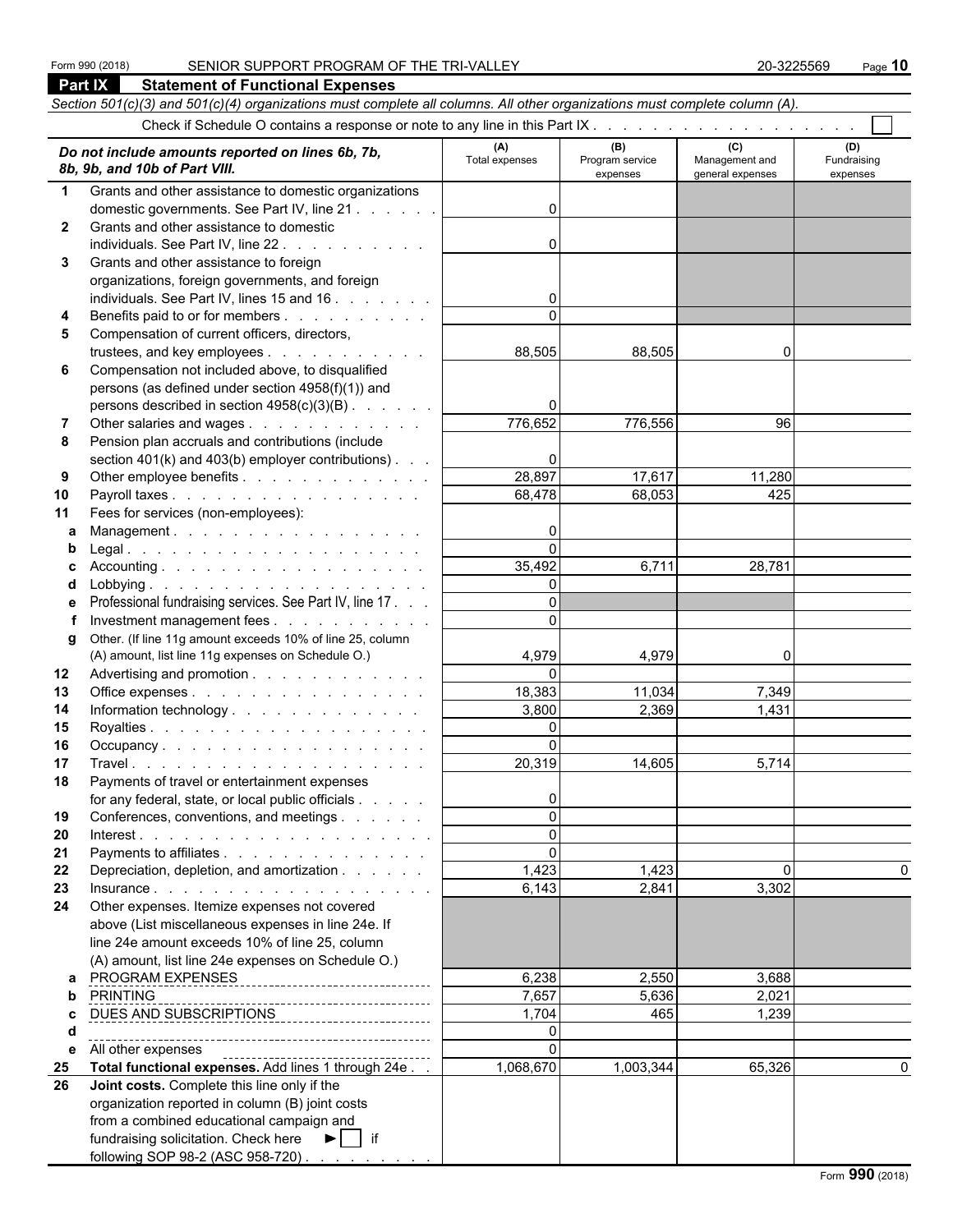|                 | Part X       | <b>Balance Sheet</b>                                                                              |                   |                         |             |
|-----------------|--------------|---------------------------------------------------------------------------------------------------|-------------------|-------------------------|-------------|
|                 |              |                                                                                                   |                   |                         |             |
|                 |              |                                                                                                   | (A)               |                         | (B)         |
|                 |              |                                                                                                   | Beginning of year |                         | End of year |
|                 |              |                                                                                                   | 364,263           | $\overline{1}$          | 314,892     |
|                 | $\mathbf{2}$ |                                                                                                   | 828               | $\overline{\mathbf{2}}$ | 79,623      |
|                 | 3            |                                                                                                   | $\Omega$          | $\mathbf{3}$            |             |
|                 |              |                                                                                                   | 166,816           | $\overline{4}$          | 184,986     |
|                 | 5            | Loans and other receivables from current and former officers, directors,                          |                   |                         |             |
|                 |              | trustees, key employees, and highest compensated employees.                                       |                   |                         |             |
|                 |              |                                                                                                   | $\overline{0}$    | 5                       |             |
|                 | 6            | Loans and other receivables from other disqualified persons (as defined under section             |                   |                         |             |
|                 |              | 4958(f)(1)), persons described in section 4958(c)(3)(B), and contributing employers and           |                   |                         |             |
|                 |              | sponsoring organizations of section 501(c)(9) voluntary employees' beneficiary                    |                   |                         |             |
|                 |              | organizations (see instructions). Complete Part II of Schedule L.                                 | $\Omega$          | 6                       |             |
| Assets          | -7           |                                                                                                   | $\Omega$          | $\overline{7}$          |             |
|                 | 8            |                                                                                                   | $\Omega$          | 8                       |             |
|                 | 9            | Prepaid expenses and deferred charges                                                             | $\Omega$          | 9                       |             |
|                 | 10a          | Land, buildings, and equipment: cost or                                                           |                   |                         |             |
|                 |              | other basis. Complete Part VI of Schedule D<br> 10a <br>23,446                                    |                   |                         |             |
|                 | b            | 10 <sub>b</sub><br>22,492<br>Less: accumulated depreciation                                       | 2,377 10c         |                         | 954         |
|                 | 11           | Investments—publicly traded securities                                                            | $\Omega$          | 11                      |             |
|                 | 12           | Investments—other securities. See Part IV, line 11                                                | ΩI                | 12                      | $\Omega$    |
|                 | 13           | Investments---program-related. See Part IV, line 11                                               | ΩI                | 13                      | $\Omega$    |
|                 | 14           |                                                                                                   | ΩI                | 14                      | $\Omega$    |
|                 | 15           |                                                                                                   | $\Omega$          | 15                      | 2,905       |
|                 | 16           | Total assets. Add lines 1 through 15 (must equal line 34)                                         | 534,284           | 16                      | 583,360     |
|                 | 17           | Accounts payable and accrued expenses                                                             | 107,494           | 17                      | 126,137     |
|                 | 18           |                                                                                                   | $\Omega$          | 18                      |             |
|                 | 19           |                                                                                                   | ΩI                | 19                      |             |
|                 |              |                                                                                                   | $\Omega$          | 20                      |             |
|                 | 20           |                                                                                                   | ΩI                |                         |             |
|                 | 21           | Escrow or custodial account liability. Complete Part IV of Schedule D                             |                   | 21                      |             |
| Liabilities     | 22           | Loans and other payables to current and former officers, directors,                               |                   |                         |             |
|                 |              | trustees, key employees, highest compensated employees, and                                       |                   |                         |             |
|                 |              | disqualified persons. Complete Part II of Schedule L.                                             | ΩI                | 22                      |             |
|                 | 23           | Secured mortgages and notes payable to unrelated third parties                                    | $\Omega$          | 23                      |             |
|                 | 24           | Unsecured notes and loans payable to unrelated third parties                                      | $\Omega$          | $\overline{24}$         | ∩           |
|                 | 25           | Other liabilities (including federal income tax, payables to related third                        |                   |                         |             |
|                 |              | parties, and other liabilities not included on lines 17-24). Complete Part X                      |                   |                         |             |
|                 |              |                                                                                                   | $\Omega$          | 25                      |             |
|                 | 26           | Total liabilities. Add lines 17 through 25.                                                       | 107,494           | 26                      | 126,137     |
|                 |              | Organizations that follow SFAS 117 (ASC 958), check here $\blacktriangleright  \overline{X} $ and |                   |                         |             |
|                 |              | complete lines 27 through 29, and lines 33 and 34.                                                |                   |                         |             |
|                 | 27           |                                                                                                   | 355,713 27        |                         | 426,146     |
| <b>Balances</b> |              |                                                                                                   |                   |                         |             |
|                 | 28           |                                                                                                   | 71,077 28         |                         | 31,077      |
| or Fund         | 29           |                                                                                                   |                   | 0 <sub>29</sub>         |             |
|                 |              | Organizations that do not follow SFAS 117 (ASC958), check here<br>$\blacktriangleright$   and     |                   |                         |             |
|                 |              | complete lines 30 through 34.                                                                     |                   |                         |             |
|                 | 30           | Capital stock or trust principal, or current funds                                                | $\Omega$          | 30                      |             |
| Assets          | 31           | Paid-in or capital surplus, or land, building, or equipment fund                                  | $\Omega$          | 31                      |             |
|                 | 32           | Retained earnings, endowment, accumulated income, or other funds                                  | $\overline{0}$    | 32                      |             |
| $\frac{1}{2}$   | 33           |                                                                                                   | 426,790 33        |                         | 457,223     |
|                 | 34           | Total liabilities and net assets/fund balances                                                    | 534,284 34        |                         | 583,360     |

Form **990** (2018)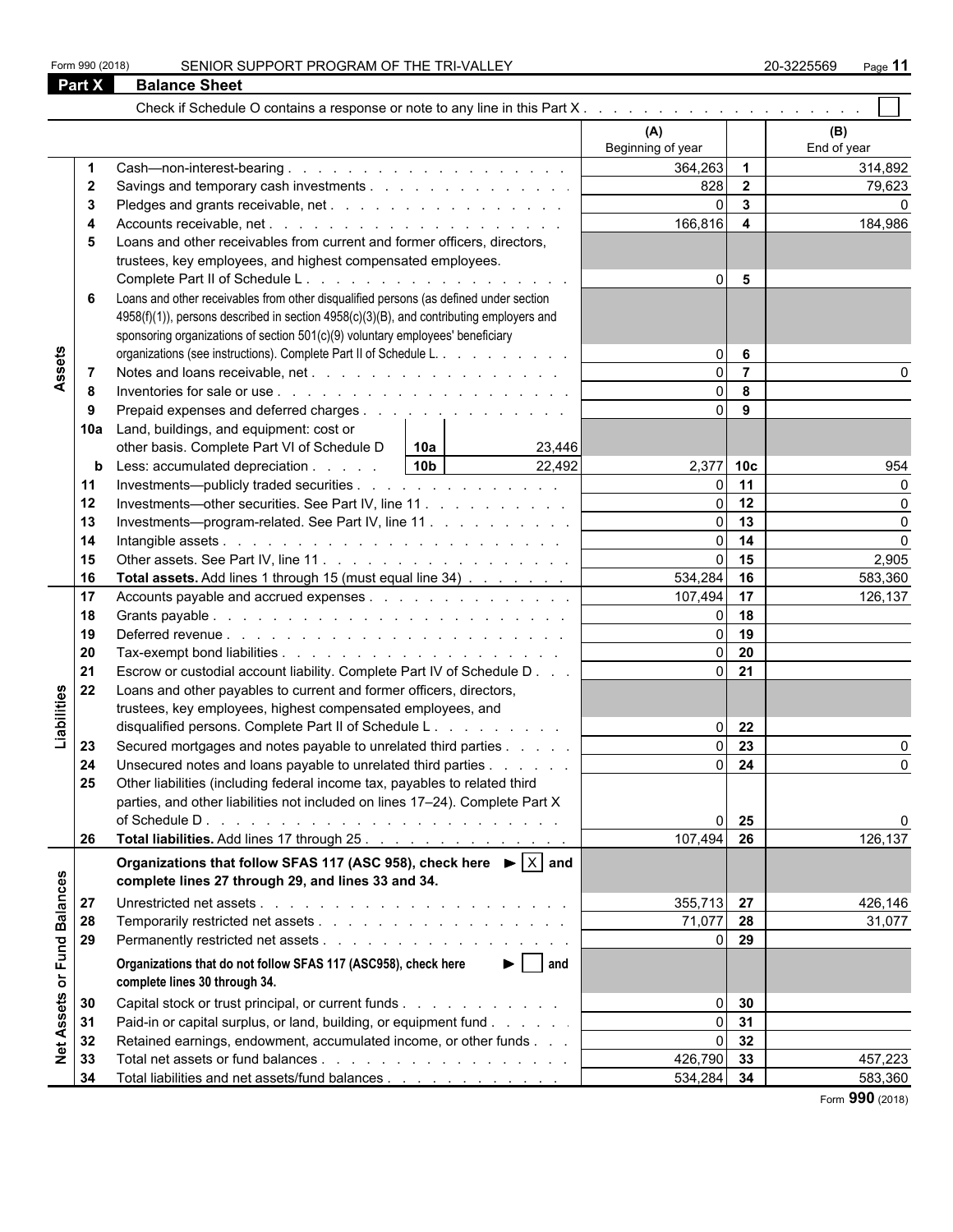|         | SENIOR SUPPORT PROGRAM OF THE TRI-VALLEY<br>Form 990 (2018)                                                    |                                                                                                                                                                                                                                   |                | 20-3225569 Page 12 |  |
|---------|----------------------------------------------------------------------------------------------------------------|-----------------------------------------------------------------------------------------------------------------------------------------------------------------------------------------------------------------------------------|----------------|--------------------|--|
| Part XI | <b>Reconciliation of Net Assets</b>                                                                            |                                                                                                                                                                                                                                   |                |                    |  |
|         | Check if Schedule O contains a response or note to any line in this Part XI.                                   |                                                                                                                                                                                                                                   |                |                    |  |
|         |                                                                                                                | $\mathbf 1$                                                                                                                                                                                                                       |                | 1,099,103          |  |
|         |                                                                                                                | 2 <sup>1</sup>                                                                                                                                                                                                                    |                | 1,068,670          |  |
|         |                                                                                                                | $\mathbf{3}$                                                                                                                                                                                                                      |                | 30,433             |  |
|         | Net assets or fund balances at beginning of year (must equal Part X, line 33, column (A))                      | 4                                                                                                                                                                                                                                 |                | 426,790            |  |
| 5       |                                                                                                                | 5                                                                                                                                                                                                                                 |                |                    |  |
|         |                                                                                                                | 6                                                                                                                                                                                                                                 |                |                    |  |
|         |                                                                                                                | $\overline{7}$                                                                                                                                                                                                                    |                |                    |  |
| 8       |                                                                                                                | 8                                                                                                                                                                                                                                 |                |                    |  |
| 9       | Other changes in net assets or fund balances (explain in Schedule O)                                           | 9                                                                                                                                                                                                                                 |                |                    |  |
| 10      | Net assets or fund balances at end of year. Combine lines 3 through 9 (must equal Part X, line 33,             |                                                                                                                                                                                                                                   |                |                    |  |
|         |                                                                                                                | 10                                                                                                                                                                                                                                |                | 457,223            |  |
|         | <b>Part XII</b> Financial Statements and Reporting                                                             |                                                                                                                                                                                                                                   |                |                    |  |
|         | Check if Schedule O contains a response or note to any line in this Part XII. A contact the state of the Check |                                                                                                                                                                                                                                   |                |                    |  |
|         |                                                                                                                |                                                                                                                                                                                                                                   |                | Yes<br><b>No</b>   |  |
|         | $X$ Accrual<br>Accounting method used to prepare the Form 990:<br><b>Other</b><br>Cash                         |                                                                                                                                                                                                                                   |                |                    |  |
|         | If the organization changed its method of accounting from a prior year or checked "Other," explain in          |                                                                                                                                                                                                                                   |                |                    |  |
|         | Schedule O.                                                                                                    |                                                                                                                                                                                                                                   |                |                    |  |
| 2a      | Were the organization's financial statements compiled or reviewed by an independent accountant?.               | $\mathbf{r}$ . The set of the set of the set of the set of the set of the set of the set of the set of the set of the set of the set of the set of the set of the set of the set of the set of the set of the set of the set of t | 2a             | $\times$           |  |
|         | If "Yes," check a box below to indicate whether the financial statements for the year were compiled or         |                                                                                                                                                                                                                                   |                |                    |  |
|         | reviewed on a separate basis, consolidated basis, or both:                                                     |                                                                                                                                                                                                                                   |                |                    |  |
|         | Consolidated basis<br>Separate basis<br>Both consolidated and separate basis                                   |                                                                                                                                                                                                                                   |                |                    |  |
|         | Were the organization's financial statements audited by an independent accountant?                             |                                                                                                                                                                                                                                   | 2 <sub>b</sub> | $\mathsf{X}$       |  |
|         | If "Yes," check a box below to indicate whether the financial statements for the year were audited on a        |                                                                                                                                                                                                                                   |                |                    |  |
|         | separate basis, consolidated basis, or both:                                                                   |                                                                                                                                                                                                                                   |                |                    |  |
|         | $X$ Separate basis<br>Consolidated basis<br>Both consolidated and separate basis                               |                                                                                                                                                                                                                                   |                |                    |  |
|         | If "Yes" to line 2a or 2b, does the organization have a committee that assumes responsibility for oversight of |                                                                                                                                                                                                                                   |                |                    |  |
|         | the audit, review, or compilation of its financial statements and selection of an independent accountant? .    |                                                                                                                                                                                                                                   | 2c             | X                  |  |
|         | If the organization changed either its oversight process or selection process during the tax year, explain in  |                                                                                                                                                                                                                                   |                |                    |  |
|         | Schedule O.                                                                                                    |                                                                                                                                                                                                                                   |                |                    |  |
|         | 3a As a result of a federal award, was the organization required to undergo an audit or audits as set forth in |                                                                                                                                                                                                                                   |                |                    |  |
|         |                                                                                                                |                                                                                                                                                                                                                                   | За             | $\times$           |  |
|         | If "Yes," did the organization undergo the required audit or audits? If the organization did not undergo the   |                                                                                                                                                                                                                                   |                |                    |  |
|         | required audit or audits, explain why in Schedule O and describe any steps taken to undergo such audits        |                                                                                                                                                                                                                                   | 3 <sub>b</sub> |                    |  |
|         |                                                                                                                |                                                                                                                                                                                                                                   |                | Form 990 (2018)    |  |
|         |                                                                                                                |                                                                                                                                                                                                                                   |                |                    |  |

|  |  | $\frac{1}{2}$ orm 990 (2018) |
|--|--|------------------------------|
|--|--|------------------------------|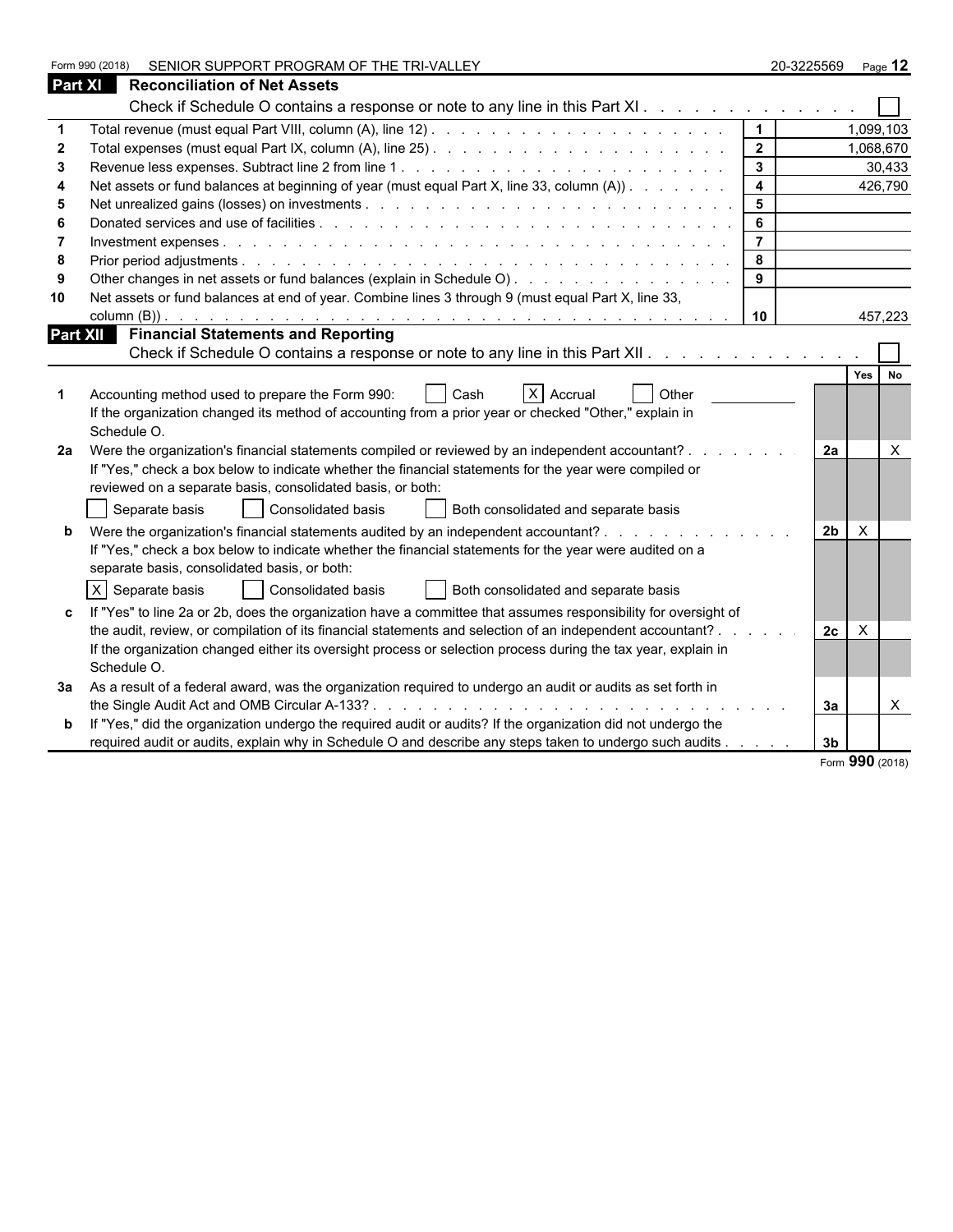| <b>SCHEDULE A</b> |  |                      |
|-------------------|--|----------------------|
|                   |  | (Form 990 or 990-EZ) |

# **Public Charity Status and Public Support**  $\frac{600B\ N_{0.}1545-0047}{20}$

**Complete if the organization is a section 501(c)(3) organization or a section 4947(a)(1) nonexempt charitable trust.**

▶ Attach to Form 990 or Form 990-EZ. **Open to Public** 



| Department of the Treasury |
|----------------------------|
| Internal Revenue Service   |
| Name of the organization   |

|              |            | Department or the Treasury<br>Internal Revenue Service |                                               |                                                                        | ► Go to www.irs.gov/Form990 for instructions and the latest information.                                                                                                                                                                                                                                                                                                                           |     |                                       |                                       | <b>Inspection</b>                   |
|--------------|------------|--------------------------------------------------------|-----------------------------------------------|------------------------------------------------------------------------|----------------------------------------------------------------------------------------------------------------------------------------------------------------------------------------------------------------------------------------------------------------------------------------------------------------------------------------------------------------------------------------------------|-----|---------------------------------------|---------------------------------------|-------------------------------------|
|              |            | Name of the organization                               |                                               |                                                                        |                                                                                                                                                                                                                                                                                                                                                                                                    |     |                                       | <b>Employer identification number</b> |                                     |
|              |            |                                                        | SENIOR SUPPORT PROGRAM OF THE TRI-VALLEY      |                                                                        |                                                                                                                                                                                                                                                                                                                                                                                                    |     |                                       |                                       | 20-3225569                          |
|              | Part I     |                                                        |                                               |                                                                        | Reason for Public Charity Status (All organizations must complete this part.) See instructions.                                                                                                                                                                                                                                                                                                    |     |                                       |                                       |                                     |
| 1            |            |                                                        |                                               |                                                                        | The organization is not a private foundation because it is: (For lines 1 through 12, check only one box.)<br>A church, convention of churches, or association of churches described in section 170(b)(1)(A)(i).                                                                                                                                                                                    |     |                                       |                                       |                                     |
|              |            |                                                        |                                               |                                                                        |                                                                                                                                                                                                                                                                                                                                                                                                    |     |                                       |                                       |                                     |
| $\mathbf{2}$ |            |                                                        |                                               |                                                                        | A school described in section 170(b)(1)(A)(ii). (Attach Schedule E (Form 990 or 990-EZ).)                                                                                                                                                                                                                                                                                                          |     |                                       |                                       |                                     |
| 3            |            |                                                        |                                               |                                                                        | A hospital or a cooperative hospital service organization described in section 170(b)(1)(A)(iii).                                                                                                                                                                                                                                                                                                  |     |                                       |                                       |                                     |
| 4            |            |                                                        | hospital's name, city, and state:             |                                                                        | A medical research organization operated in conjunction with a hospital described in section 170(b)(1)(A)(iii). Enter the                                                                                                                                                                                                                                                                          |     |                                       |                                       |                                     |
| 5            |            |                                                        |                                               |                                                                        | An organization operated for the benefit of a college or university owned or operated by a governmental unit described in                                                                                                                                                                                                                                                                          |     |                                       |                                       |                                     |
| 6            |            |                                                        | section 170(b)(1)(A)(iv). (Complete Part II.) |                                                                        | A federal, state, or local government or governmental unit described in section 170(b)(1)(A)(v).                                                                                                                                                                                                                                                                                                   |     |                                       |                                       |                                     |
|              | $7 \mid X$ |                                                        |                                               |                                                                        | An organization that normally receives a substantial part of its support from a governmental unit or from the general public                                                                                                                                                                                                                                                                       |     |                                       |                                       |                                     |
|              |            |                                                        |                                               | described in section 170(b)(1)(A)(vi). (Complete Part II.)             |                                                                                                                                                                                                                                                                                                                                                                                                    |     |                                       |                                       |                                     |
| 8<br>9       |            |                                                        |                                               |                                                                        | A community trust described in section 170(b)(1)(A)(vi). (Complete Part II.)                                                                                                                                                                                                                                                                                                                       |     |                                       |                                       |                                     |
|              |            | university:                                            |                                               |                                                                        | An agricultural research organization described in section 170(b)(1)(A)(ix) operated in conjunction with a land-grant college<br>or university or a non-land-grant college of agriculture (see instructions). Enter the name, city, and state of the college or                                                                                                                                    |     |                                       |                                       |                                     |
| 10           |            |                                                        |                                               |                                                                        | An organization that normally receives: (1) more than 33 1/3% of its support from contributions, membership fees, and gross<br>receipts from activities related to its exempt functions—subject to certain exceptions, and (2) no more than 33 1/3% of its<br>support from gross investment income and unrelated business taxable income (less section 511 tax) from businesses                    |     |                                       |                                       |                                     |
|              |            |                                                        |                                               |                                                                        | acquired by the organization after June 30, 1975. See section 509(a)(2). (Complete Part III.)                                                                                                                                                                                                                                                                                                      |     |                                       |                                       |                                     |
| 11           |            |                                                        |                                               |                                                                        | An organization organized and operated exclusively to test for public safety. See section 509(a)(4).                                                                                                                                                                                                                                                                                               |     |                                       |                                       |                                     |
| $12 \,$      |            |                                                        |                                               |                                                                        | An organization organized and operated exclusively for the benefit of, to perform the functions of, or to carry out the purposes<br>of one or more publicly supported organizations described in section 509(a)(1) or section 509(a)(2). See section 509(a)(3).<br>Check the box in lines 12a through 12d that describes the type of supporting organization and complete lines 12e, 12f, and 12g. |     |                                       |                                       |                                     |
| a            |            |                                                        |                                               | organization. You must complete Part IV, Sections A and B.             | Type I. A supporting organization operated, supervised, or controlled by its supported organization(s), typically by giving<br>the supported organization(s) the power to regularly appoint or elect a majority of the directors or trustees of the supporting                                                                                                                                     |     |                                       |                                       |                                     |
| b            |            |                                                        |                                               |                                                                        | Type II. A supporting organization supervised or controlled in connection with its supported organization(s), by having<br>control or management of the supporting organization vested in the same persons that control or manage the supported                                                                                                                                                    |     |                                       |                                       |                                     |
|              |            |                                                        |                                               | organization(s). You must complete Part IV, Sections A and C.          |                                                                                                                                                                                                                                                                                                                                                                                                    |     |                                       |                                       |                                     |
| c            |            |                                                        |                                               |                                                                        | Type III functionally integrated. A supporting organization operated in connection with, and functionally integrated with,                                                                                                                                                                                                                                                                         |     |                                       |                                       |                                     |
|              |            |                                                        |                                               |                                                                        | its supported organization(s) (see instructions). You must complete Part IV, Sections A, D, and E.<br>Type III non-functionally integrated. A supporting organization operated in connection with its supported organization(s)                                                                                                                                                                    |     |                                       |                                       |                                     |
| d            |            |                                                        |                                               |                                                                        | that is not functionally integrated. The organization generally must satisfy a distribution requirement and an attentiveness                                                                                                                                                                                                                                                                       |     |                                       |                                       |                                     |
|              |            |                                                        |                                               |                                                                        | requirement (see instructions). You must complete Part IV, Sections A and D, and Part V.                                                                                                                                                                                                                                                                                                           |     |                                       |                                       |                                     |
|              |            |                                                        |                                               |                                                                        | Check this box if the organization received a written determination from the IRS that it is a Type I, Type II, Type III                                                                                                                                                                                                                                                                            |     |                                       |                                       |                                     |
|              |            |                                                        |                                               | Enter the number of supported organizations $\ldots$ $\ldots$ $\ldots$ | functionally integrated, or Type III non-functionally integrated supporting organization.                                                                                                                                                                                                                                                                                                          |     |                                       |                                       | $\overline{0}$                      |
| a            |            |                                                        |                                               | Provide the following information about the supported organization(s). |                                                                                                                                                                                                                                                                                                                                                                                                    |     |                                       |                                       |                                     |
|              |            | (i) Name of supported organization                     |                                               | $(ii)$ EIN                                                             | (iii) Type of organization                                                                                                                                                                                                                                                                                                                                                                         |     | (iv) Is the organization              | (v) Amount of monetary                | (vi) Amount of                      |
|              |            |                                                        |                                               |                                                                        | (described on lines 1-10<br>above (see instructions))                                                                                                                                                                                                                                                                                                                                              |     | listed in your governing<br>document? | support (see<br>instructions)         | other support (see<br>instructions) |
|              |            |                                                        |                                               |                                                                        |                                                                                                                                                                                                                                                                                                                                                                                                    | Yes | No                                    |                                       |                                     |
| (A)          |            |                                                        |                                               |                                                                        |                                                                                                                                                                                                                                                                                                                                                                                                    |     |                                       |                                       |                                     |
| (B)          |            |                                                        |                                               |                                                                        |                                                                                                                                                                                                                                                                                                                                                                                                    |     |                                       |                                       |                                     |
|              |            |                                                        |                                               |                                                                        |                                                                                                                                                                                                                                                                                                                                                                                                    |     |                                       |                                       |                                     |
| (C)          |            |                                                        |                                               |                                                                        |                                                                                                                                                                                                                                                                                                                                                                                                    |     |                                       |                                       |                                     |
| (D)          |            |                                                        |                                               |                                                                        |                                                                                                                                                                                                                                                                                                                                                                                                    |     |                                       |                                       |                                     |
| (E)          |            |                                                        |                                               |                                                                        |                                                                                                                                                                                                                                                                                                                                                                                                    |     |                                       |                                       |                                     |
| <b>Total</b> |            |                                                        |                                               |                                                                        |                                                                                                                                                                                                                                                                                                                                                                                                    |     |                                       | 0                                     | U                                   |
|              |            |                                                        |                                               |                                                                        |                                                                                                                                                                                                                                                                                                                                                                                                    |     |                                       |                                       |                                     |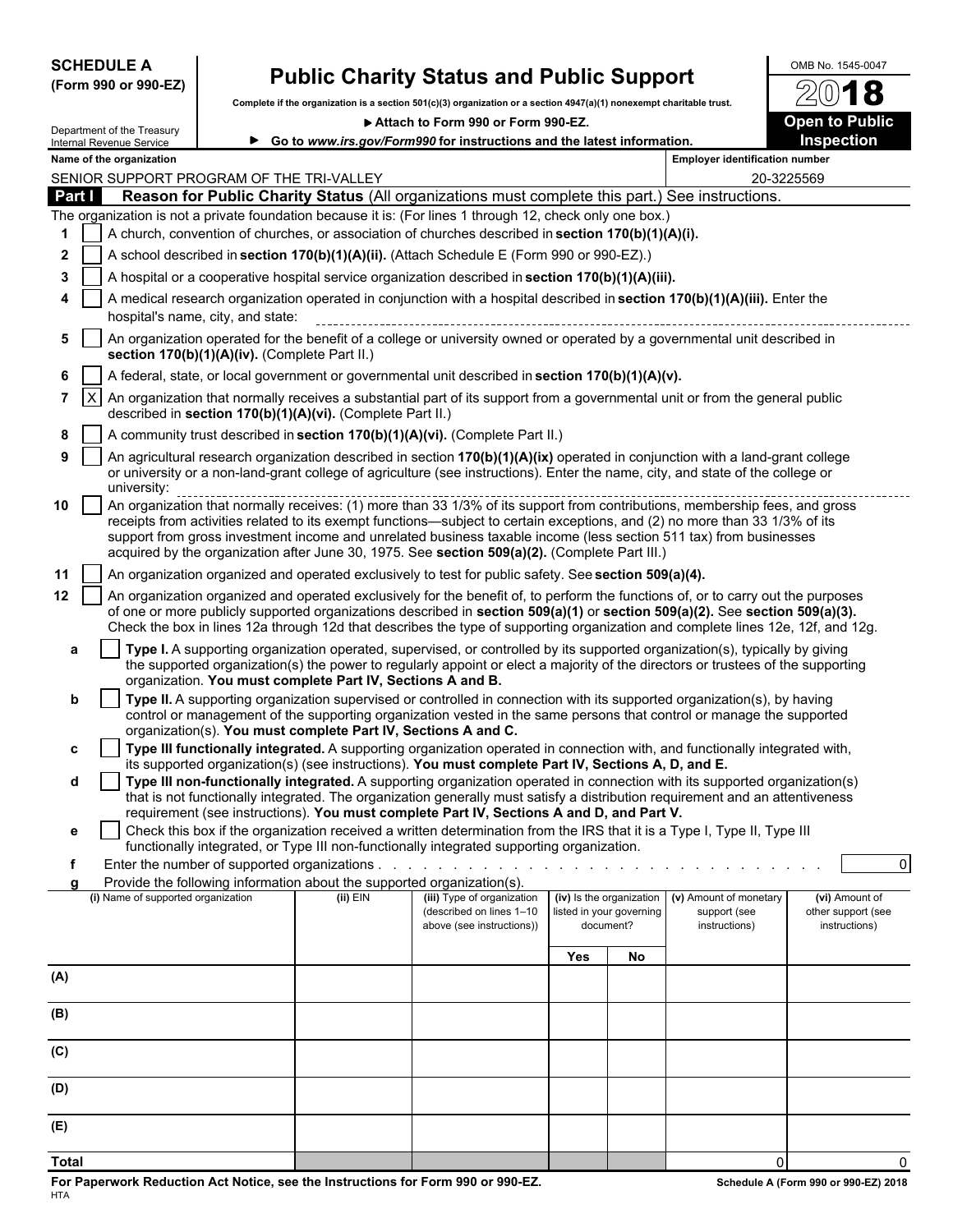| ረ) 2018<br>Schedule<br>$_{\odot}$ and or 990 $^{-1}$<br>$\sqrt{\text{Form }99^\circ}$<br>$\mathbf{r}$ | SENIOR SUPPORT PROGRAM OF THE TRI-VALLEY | -3225569<br>ne. | Page. |
|-------------------------------------------------------------------------------------------------------|------------------------------------------|-----------------|-------|
|-------------------------------------------------------------------------------------------------------|------------------------------------------|-----------------|-------|

**Part II Support Schedule for Organizations Described in Sections 170(b)(1)(A)(iv) and 170(b)(1)(A)(vi)** (Complete only if you checked the box on line 5, 7, or 8 of Part I or if the organization failed to qualify under Part III. If the organization fails to qualify under the tests listed below, please complete Part III.)

|              | <b>Section A. Public Support</b>                                                                                                                                                                                                                   |          |          |            |            |           |                                |
|--------------|----------------------------------------------------------------------------------------------------------------------------------------------------------------------------------------------------------------------------------------------------|----------|----------|------------|------------|-----------|--------------------------------|
|              | Calendar year (or fiscal year beginning in)                                                                                                                                                                                                        | (a) 2014 | (b) 2015 | $(c)$ 2016 | $(d)$ 2017 | (e) 2018  | (f) Total                      |
|              | 1 Gifts, grants, contributions, and                                                                                                                                                                                                                |          |          |            |            |           |                                |
|              | membership fees received. (Do not                                                                                                                                                                                                                  |          |          |            |            |           |                                |
|              | include any "unusual grants.")                                                                                                                                                                                                                     | 938,966  | 934,415  | 1,030,876  | 1,199,889  | 1,063,153 | 5,167,299                      |
| $\mathbf{2}$ | Tax revenues levied for the                                                                                                                                                                                                                        |          |          |            |            |           |                                |
|              | organization's benefit and either paid                                                                                                                                                                                                             |          |          |            |            |           |                                |
|              | to or expended on its behalf                                                                                                                                                                                                                       |          |          |            |            |           | 0                              |
| 3            | The value of services or facilities                                                                                                                                                                                                                |          |          |            |            |           |                                |
|              | furnished by a governmental unit to the                                                                                                                                                                                                            |          |          |            |            |           |                                |
|              | organization without charge                                                                                                                                                                                                                        |          |          |            |            |           | 0                              |
| 4            | Total. Add lines 1 through 3                                                                                                                                                                                                                       | 938,966  | 934,415  | 1,030,876  | 1,199,889  | 1,063,153 | 5,167,299                      |
| 5            | The portion of total contributions by                                                                                                                                                                                                              |          |          |            |            |           |                                |
|              | each person (other than a                                                                                                                                                                                                                          |          |          |            |            |           |                                |
|              | governmental unit or publicly                                                                                                                                                                                                                      |          |          |            |            |           |                                |
|              | supported organization) included on                                                                                                                                                                                                                |          |          |            |            |           |                                |
|              | line 1 that exceeds 2% of the amount                                                                                                                                                                                                               |          |          |            |            |           |                                |
|              | shown on line 11, column $(f)$ .                                                                                                                                                                                                                   |          |          |            |            |           |                                |
| 6            | Public support. Subtract line 5 from line 4                                                                                                                                                                                                        |          |          |            |            |           | 5,167,299                      |
|              | <b>Section B. Total Support</b>                                                                                                                                                                                                                    |          |          |            |            |           |                                |
|              | Calendar year (or fiscal year beginning in)                                                                                                                                                                                                        | (a) 2014 | (b) 2015 | $(c)$ 2016 | $(d)$ 2017 | (e) 2018  | (f) Total                      |
| 7            | Amounts from line 4.                                                                                                                                                                                                                               | 938,966  | 934,415  | 1,030,876  | 1,199,889  | 1,063,153 | 5,167,299                      |
| 8            | Gross income from interest, dividends,                                                                                                                                                                                                             |          |          |            |            |           |                                |
|              | payments received on securities loans,                                                                                                                                                                                                             |          |          |            |            |           |                                |
|              | rents, royalties, and income from                                                                                                                                                                                                                  |          |          |            |            |           |                                |
|              | similar sources                                                                                                                                                                                                                                    |          | 82       |            |            | 124       | 208                            |
| 9            | Net income from unrelated business                                                                                                                                                                                                                 |          |          |            |            |           |                                |
|              | activities, whether or not the business is                                                                                                                                                                                                         |          |          |            |            |           |                                |
|              | regularly carried on                                                                                                                                                                                                                               |          |          |            |            |           | 0                              |
| 10           | Other income. Do not include gain or                                                                                                                                                                                                               |          |          |            |            |           |                                |
|              | loss from the sale of capital assets<br>(Explain in Part VI.)                                                                                                                                                                                      |          |          |            |            |           |                                |
|              |                                                                                                                                                                                                                                                    | 2,731    |          | 11,402     | 50,456     | 35,826    | 100,415                        |
| 11<br>12     | Total support. Add lines 7 through 10.                                                                                                                                                                                                             |          |          |            |            | 12        | 5,267,922                      |
| 13           | First five years. If the Form 990 is for the organization's first, second, third, fourth, or fifth tax year as a section 501(c)(3)                                                                                                                 |          |          |            |            |           |                                |
|              |                                                                                                                                                                                                                                                    |          |          |            |            |           |                                |
|              | <b>Section C. Computation of Public Support Percentage</b>                                                                                                                                                                                         |          |          |            |            |           |                                |
|              |                                                                                                                                                                                                                                                    |          |          |            |            | 14        | 98.09%                         |
| 15           | 14 Public support percentage for 2018 (line 6, column (f) divided by line 11, column (f)).                                                                                                                                                         |          |          |            |            | 15        | 98.72%                         |
|              | 16a 33 1/3% support test-2018. If the organization did not check the box on line 13, and line 14 is 33 1/3% or more, check this box                                                                                                                |          |          |            |            |           |                                |
|              |                                                                                                                                                                                                                                                    |          |          |            |            |           | $\blacktriangleright$ $\mid$ X |
|              | b 33 1/3% support test-2017. If the organization did not check a box on line 13 or 16a, and line 15 is 33 1/3% or more, check this                                                                                                                 |          |          |            |            |           |                                |
|              |                                                                                                                                                                                                                                                    |          |          |            |            |           |                                |
|              |                                                                                                                                                                                                                                                    |          |          |            |            |           |                                |
|              | 17a 10%-facts-and-circumstances test-2018. If the organization did not check a box on line 13, 16a, or 16b, and line 14<br>10% or more, and if the organization meets the "facts-and-circumstances" test, check this box and stop here. Explain in |          |          |            |            |           |                                |
|              | Part VI how the organization meets the "facts-and-circumstances" test. The organization qualifies as a publicly supported                                                                                                                          |          |          |            |            |           |                                |
|              |                                                                                                                                                                                                                                                    |          |          |            |            |           |                                |
|              | <b>b</b> 10%-facts-and-circumstances test-2017. If the organization did not check a box on line 13, 16a, 16b, or 17a, and line                                                                                                                     |          |          |            |            |           |                                |
|              | 15 is 10% or more, and if the organization meets the "facts-and-circumstances" test, check this box and stop here.                                                                                                                                 |          |          |            |            |           |                                |
|              | Explain in Part VI how the organization meets the "facts-and-circumstances" test. The organization qualifies as a publicly                                                                                                                         |          |          |            |            |           |                                |
|              |                                                                                                                                                                                                                                                    |          |          |            |            |           | ▶│                             |
| 18           | Private foundation. If the organization did not check a box on line 13, 16a, 16b, 17a, or 17b, check this box and see                                                                                                                              |          |          |            |            |           |                                |
|              |                                                                                                                                                                                                                                                    |          |          |            |            |           |                                |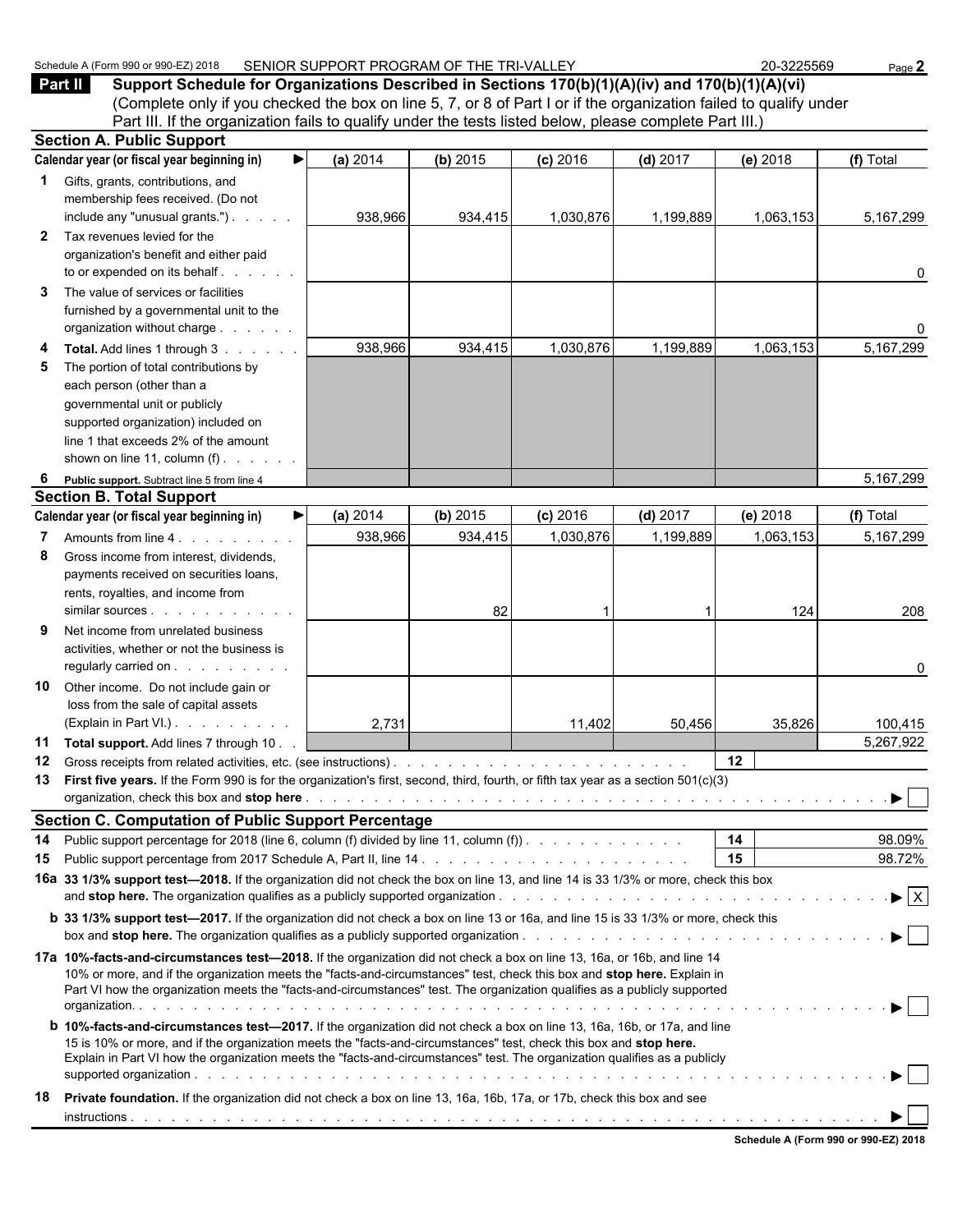| 32018<br>Schedule<br>350 or 900<br>. (Form 990<br>$\cdots$<br>. | SENIOR SUPPORT PROGRAM OF THE TRI-V<br>.<br>'RI-VA∟<br>-<br>-- | -3225569<br>ົ | Paɑe |
|-----------------------------------------------------------------|----------------------------------------------------------------|---------------|------|
|                                                                 |                                                                |               |      |

**Part III Support Schedule for Organizations Described in Section 509(a)(2)** (Complete only if you checked the box on line 10 of Part I or if the organization failed to qualify under Part II. If the organization fails to qualify under the tests listed below, please complete Part II.) **Section A. Public Support**

|     | Section A. Fublic Support                                                                                                              |              |              |            |              |              |           |
|-----|----------------------------------------------------------------------------------------------------------------------------------------|--------------|--------------|------------|--------------|--------------|-----------|
|     | ▶<br>Calendar year (or fiscal year beginning in)                                                                                       | (a) 2014     | (b) 2015     | $(c)$ 2016 | $(d)$ 2017   | (e) 2018     | (f) Total |
|     | Gifts, grants, contributions, and membership fees                                                                                      |              |              |            |              |              |           |
|     | received. (Do not include any "unusual grants.")                                                                                       |              |              |            |              |              | 0         |
| 2   | Gross receipts from admissions, merchandise                                                                                            |              |              |            |              |              |           |
|     | sold or services performed, or facilities<br>furnished in any activity that is related to the                                          |              |              |            |              |              |           |
|     | organization's tax-exempt purpose                                                                                                      |              |              |            |              |              | 0         |
| 3   | Gross receipts from activities that are not an                                                                                         |              |              |            |              |              |           |
|     | unrelated trade or business under section 513.                                                                                         |              |              |            |              |              | 0         |
| 4   | Tax revenues levied for the                                                                                                            |              |              |            |              |              |           |
|     | organization's benefit and either paid to                                                                                              |              |              |            |              |              |           |
|     | or expended on its behalf<br>and the company                                                                                           |              |              |            |              |              | 0         |
| 5   | The value of services or facilities                                                                                                    |              |              |            |              |              |           |
|     | furnished by a governmental unit to the                                                                                                |              |              |            |              |              |           |
|     |                                                                                                                                        |              |              |            |              |              |           |
|     | organization without charge                                                                                                            | $\Omega$     | 0            | $\Omega$   | $\mathbf{0}$ | $\Omega$     | 0         |
| 6   | <b>Total.</b> Add lines 1 through 5.                                                                                                   |              |              |            |              |              |           |
|     | 7a Amounts included on lines 1, 2, and 3                                                                                               |              |              |            |              |              | 0         |
|     | received from disqualified persons                                                                                                     |              |              |            |              |              |           |
|     | <b>b</b> Amounts included on lines 2 and 3                                                                                             |              |              |            |              |              |           |
|     | received from other than disqualified                                                                                                  |              |              |            |              |              |           |
|     | persons that exceed the greater of \$5,000                                                                                             |              |              |            |              |              |           |
|     | or 1% of the amount on line 13 for the year                                                                                            |              |              |            |              |              |           |
|     | c Add lines 7a and 7b. $\ldots$ . $\ldots$                                                                                             | $\Omega$     | 0            | $\Omega$   | $\mathbf{0}$ | $\Omega$     | $\Omega$  |
| 8   | Public support (Subtract line 7c from                                                                                                  |              |              |            |              |              |           |
|     | $line 6.)$ $\ldots$ $\ldots$ $\ldots$ $\ldots$ $\ldots$                                                                                |              |              |            |              |              | O         |
|     | <b>Section B. Total Support</b>                                                                                                        |              |              |            |              |              |           |
|     | Calendar year (or fiscal year beginning in)<br>▶                                                                                       | (a) 2014     | (b) 2015     | $(c)$ 2016 | $(d)$ 2017   | (e) 2018     | (f) Total |
| 9   | Amounts from line 6.                                                                                                                   | $\mathbf{0}$ | $\mathbf{0}$ | $\Omega$   | $\Omega$     | $\mathbf{0}$ | 0         |
|     | 10a Gross income from interest, dividends,                                                                                             |              |              |            |              |              |           |
|     | payments received on securities loans, rents,                                                                                          |              |              |            |              |              |           |
|     | royalties, and income from similar sources.                                                                                            |              |              |            |              |              | 0         |
|     | <b>b</b> Unrelated business taxable income (less                                                                                       |              |              |            |              |              |           |
|     | section 511 taxes) from businesses                                                                                                     |              |              |            |              |              |           |
|     | acquired after June 30, 1975                                                                                                           |              |              |            |              |              |           |
|     | $\text{c}$ Add lines 10a and 10b $\ldots$                                                                                              | $\mathbf{0}$ | $\Omega$     | $\Omega$   | $\mathbf{0}$ | $\Omega$     | $\Omega$  |
| 11  | Net income from unrelated business                                                                                                     |              |              |            |              |              |           |
|     | activities not included in line 10b, whether                                                                                           |              |              |            |              |              |           |
|     | or not the business is regularly carried on.                                                                                           |              |              |            |              |              | 0         |
| 12  | Other income. Do not include gain or                                                                                                   |              |              |            |              |              |           |
|     | loss from the sale of capital assets                                                                                                   |              |              |            |              |              |           |
|     | (Explain in Part VI.)                                                                                                                  |              |              |            |              |              | 0         |
| 13. | Total support. (Add lines 9, 10c, 11,                                                                                                  |              |              |            |              |              |           |
|     | and $12.$ ). $\ldots$ $\ldots$ $\ldots$ $\ldots$                                                                                       | $\Omega$     | 0            |            |              | 0            | 0         |
|     | 14 First five years. If the Form 990 is for the organization's first, second, third, fourth, or fifth tax year as a section 501(c)(3)  |              |              |            |              |              |           |
|     |                                                                                                                                        |              |              |            |              |              | ▶         |
|     | <b>Section C. Computation of Public Support Percentage</b>                                                                             |              |              |            |              |              |           |
| 15  | Public support percentage for 2018 (line 8, column (f), divided by line 13, column (f)).                                               |              |              |            |              | 15           | 0.00%     |
| 16  |                                                                                                                                        |              |              |            |              | 16           | 0.00%     |
|     | Section D. Computation of Investment Income Percentage                                                                                 |              |              |            |              |              |           |
| 17  | Investment income percentage for 2018 (line 10c, column (f), divided by line 13, column (f)). $\ldots$                                 |              |              |            |              | 17           | 0.00%     |
|     |                                                                                                                                        |              |              |            |              | 18           | 0.00%     |
| 18  | 19a 33 1/3% support tests-2018. If the organization did not check the box on line 14, and line 15 is more than 33 1/3%, and line 17 is |              |              |            |              |              |           |
|     |                                                                                                                                        |              |              |            |              |              |           |
|     | b 33 1/3% support tests-2017. If the organization did not check a box on line 14 or line 19a, and line 16 is more than 33 1/3%, and    |              |              |            |              |              |           |
|     |                                                                                                                                        |              |              |            |              |              |           |
|     |                                                                                                                                        |              |              |            |              |              |           |
|     |                                                                                                                                        |              |              |            |              |              |           |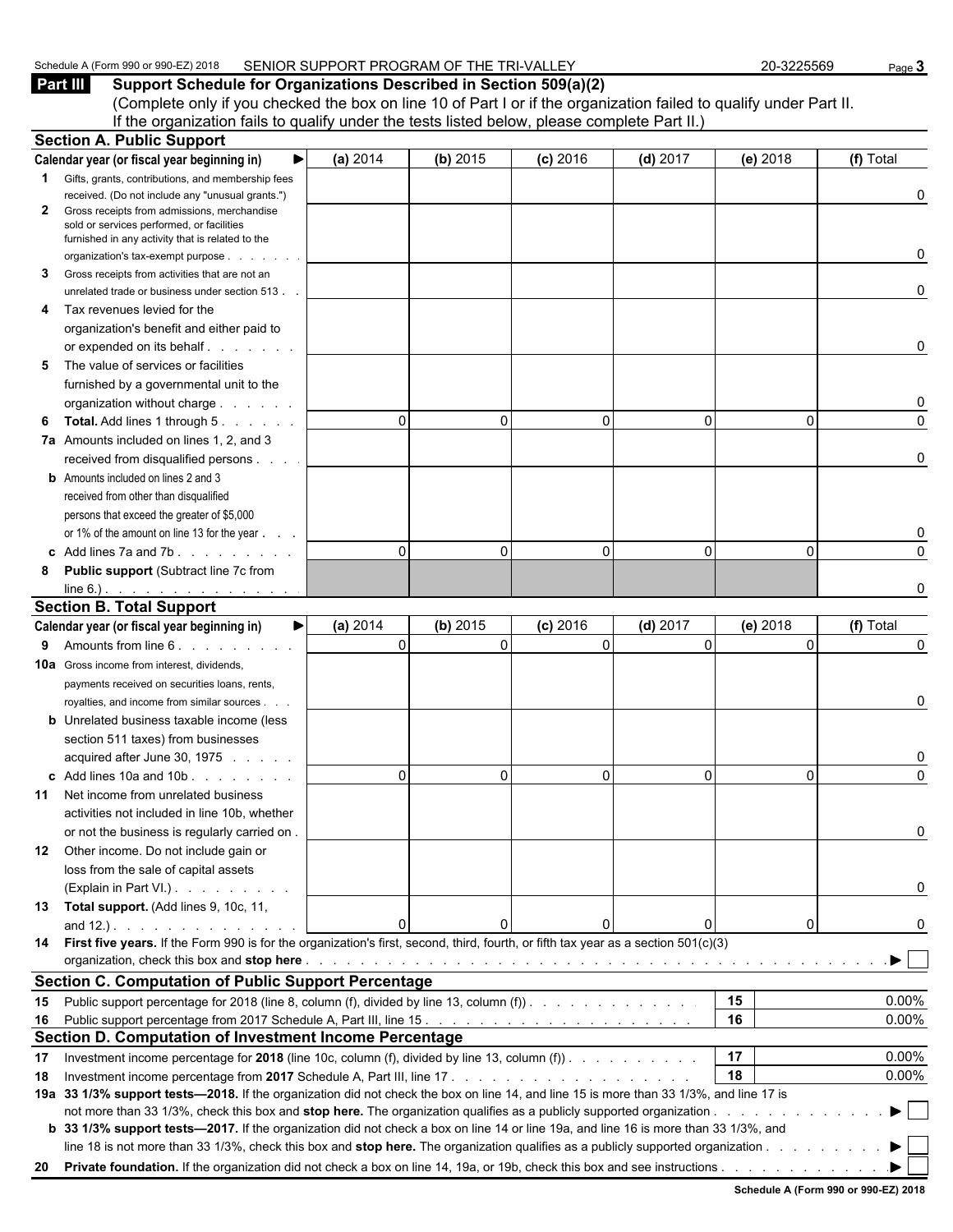#### **Part IV Supporting Organizations**

(Complete only if you checked a box in line 12 on Part I. If you checked 12a of Part I, complete Sections A and B. If you checked 12b of Part I, complete Sections A and C. If you checked 12c of Part I, complete Sections A, D, and E. If you checked 12d of Part I, complete Sections A and D, and complete Part V.)

#### **Section A. All Supporting Organizations**

- **1** Are all of the organization's supported organizations listed by name in the organization's governing documents? *If "No," describe in Part VI how the supported organizations are designated. If designated by class or purpose, describe the designation. If historic and continuing relationship, explain.* **1**
- **2** Did the organization have any supported organization that does not have an IRS determination of status under section 509(a)(1) or (2)? *If "Yes," explain in Part VI how the organization determined that the supported organization was described in section 509(a)(1) or (2).*
- **3a** Did the organization have a supported organization described in section 501(c)(4), (5), or (6)? *If "Yes," answer (b) and (c) below.* **3a**
- **b** Did the organization confirm that each supported organization qualified under section 501(c)(4), (5), or (6) and satisfied the public support tests under section 509(a)(2)? *If "Yes," describe in Part VI when and how the organization made the determination.* **3b**
- **c** Did the organization ensure that all support to such organizations was used exclusively for section 170(c)(2) (B) purposes? *If* "*Yes,*" *explain in Part VI what controls the organization put in place to ensure such use.* **3c**
- **4a** Was any supported organization not organized in the United States ("foreign supported organization")? *If "Yes," and if you checked 12a or 12b in Part I, answer (b) and (c) below.* **4a**
- **b** Did the organization have ultimate control and discretion in deciding whether to make grants to the foreign supported organization? *If* "*Yes,*" *describe in Part VI how the organization had such control and discretion despite being controlled or supervised by or in connection with its supported organizations.* **4b**
- **c** Did the organization support any foreign supported organization that does not have an IRS determination under sections 501(c)(3) and 509(a)(1) or (2)? *If* "*Yes,*" *explain in Part VI what controls the organization used to ensure that all support to the foreign supported organization was used exclusively for section 170(c)(2)(B) purposes.* **4c**
- **5a** Did the organization add, substitute, or remove any supported organizations during the tax year? *If* "*Yes,*" *answer (b) and (c) below (if applicable). Also, provide detail in Part VI, including (i) the names and EIN numbers of the supported organizations added, substituted, or removed; (ii) the reasons for each such action; (iii) the authority under the organization's organizing document authorizing such action; and (iv) how the action was accomplished (such as by amendment to the organizing document).* **5a**
- **b Type I or Type II only.** Was any added or substituted supported organization part of a class already designated in the organization's organizing document? **5b**
- **c Substitutions only.** Was the substitution the result of an event beyond the organization's control? **5c**
- **6** Did the organization provide support (whether in the form of grants or the provision of services or facilities) to anyone other than (i) its supported organizations, (ii) individuals that are part of the charitable class benefited by one or more of its supported organizations, or (iii) other supporting organizations that also support or benefit one or more of the filing organization's supported organizations? *If "Yes," provide detail in Part VI.* **6**
- **7** Did the organization provide a grant, loan, compensation, or other similar payment to a substantial contributor (as defined in section 4958(c)(3)(C)), a family member of a substantial contributor, or a 35% controlled entity with regard to a substantial contribut*or? If "Yes," complete Part I of Schedule L (Form 990 or 990-EZ).* **7**
- **8** Did the organization make a loan to a disqualified person (as defined in section 4958) not described in line 7? *If "Yes," complete Part I of Schedule L (Form 990 or 990-EZ).* **8**
- **9a** Was the organization controlled directly or indirectly at any time during the tax year by one or more disqualified persons as defined in section 4946 (other than foundation managers and organizations described in section 509(a)(1) or (2))? *If* "*Yes*," *provide detail in Part VI.*
- **b** Did one or more disqualified persons (as defined in line 9a) hold a controlling interest in any entity in which the supporting organization had an interest? *If* "*Yes,*" *provide detail in Part VI.* **9b**
- **c** Did a disqualified person (as defined in line 9a) have an ownership interest in, or derive any personal benefit from, assets in which the supporting organization also had an interest? *If* "*Yes,*" *provide detail in Part VI.* **9c**
- **10a** Was the organization subject to the excess business holdings rules of section 4943 because of section 4943(f) (regarding certain Type II supporting organizations, and all Type III non-functionally integrated supporting organizations)? If "Yes," answer 10b below.
	- **b** Did the organization have any excess business holdings in the tax year? *(Use Schedule C, Form 4720, to determine whether the organization had excess business holdings.)* **10b**

|                | Yes<br>Ι | <u>No</u> |
|----------------|----------|-----------|
|                |          |           |
| 1              |          |           |
|                |          |           |
| $\overline{2}$ |          |           |
|                |          |           |
| <u>3a</u>      |          |           |
|                |          |           |
| <u>3b</u>      |          |           |
|                |          |           |
| <u>3c</u>      |          |           |
| 4a             |          |           |
|                |          |           |
| 4 <sub>b</sub> |          |           |
|                |          |           |
| 4c             |          |           |
|                |          |           |
| <u>5a</u>      |          |           |
| <u>5b</u>      |          |           |
| <u>5c</u>      |          |           |
|                |          |           |
| 6              |          |           |
|                |          |           |
| $\overline{7}$ |          |           |
| 8              |          |           |
|                |          |           |
| 9а             |          |           |
|                |          |           |
| 9b             |          |           |
|                |          |           |
| 9c             |          |           |
| 0a             |          |           |
|                |          |           |
| J<br>n         |          |           |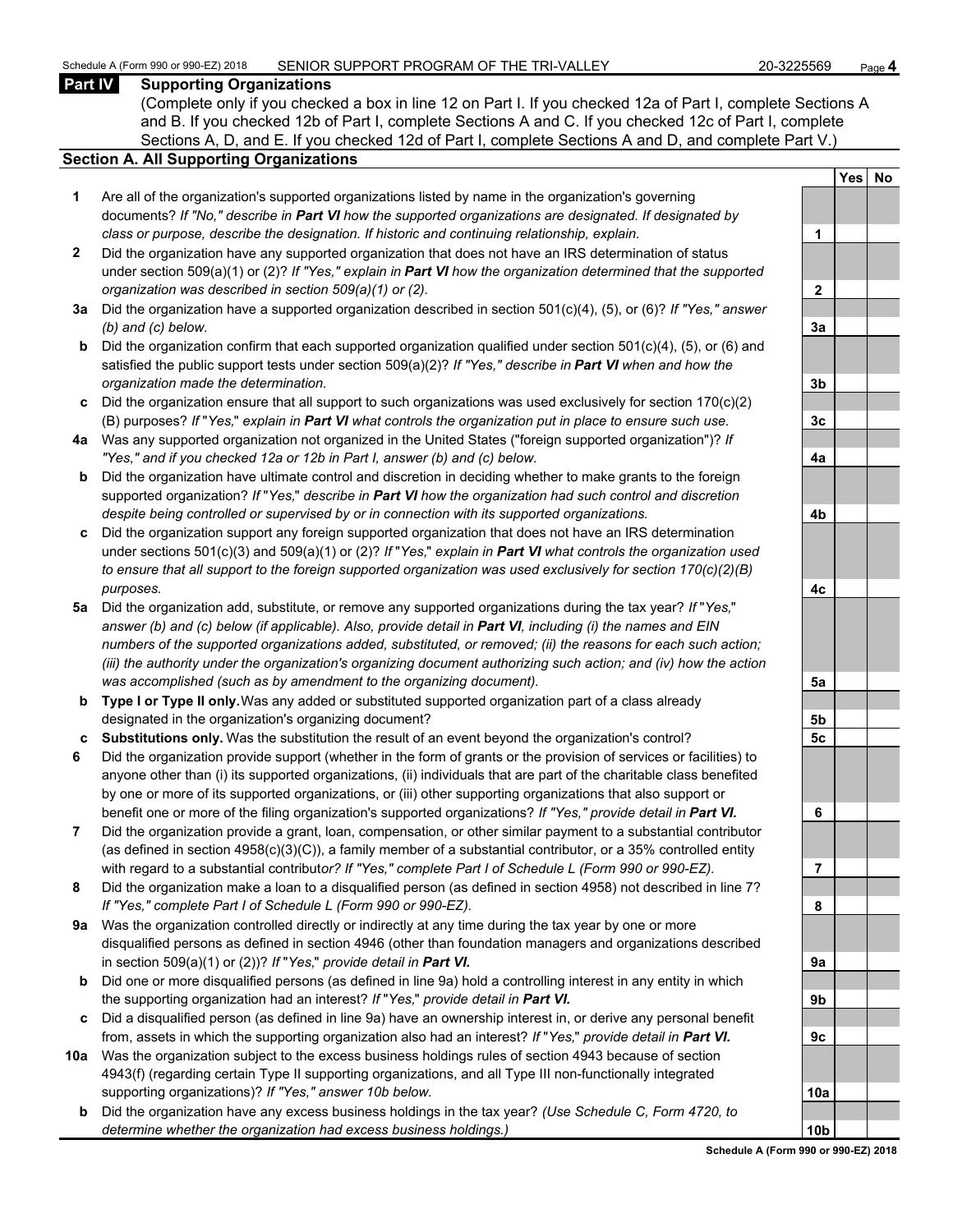|              | Schedule A (Form 990 or 990-EZ) 2018<br>SENIOR SUPPORT PROGRAM OF THE TRI-VALLEY                                                  | 20-3225569      |        | Page 5 |
|--------------|-----------------------------------------------------------------------------------------------------------------------------------|-----------------|--------|--------|
| Part IV      | <b>Supporting Organizations (continued)</b>                                                                                       |                 |        |        |
|              |                                                                                                                                   |                 |        | Yes No |
| 11           | Has the organization accepted a gift or contribution from any of the following persons?                                           |                 |        |        |
| а            | A person who directly or indirectly controls, either alone or together with persons described in (b) and (c)                      |                 |        |        |
|              | below, the governing body of a supported organization?                                                                            | 11a             |        |        |
| b            | A family member of a person described in (a) above?                                                                               | 11 <sub>b</sub> |        |        |
| c            | A 35% controlled entity of a person described in (a) or (b) above? If "Yes" to a, b, or c, provide detail in Part VI.             | 11c             |        |        |
|              | <b>Section B. Type I Supporting Organizations</b>                                                                                 |                 |        |        |
|              |                                                                                                                                   |                 |        | Yes No |
| 1            | Did the directors, trustees, or membership of one or more supported organizations have the power to                               |                 |        |        |
|              | regularly appoint or elect at least a majority of the organization's directors or trustees at all times during the                |                 |        |        |
|              | tax year? If "No," describe in Part VI how the supported organization(s) effectively operated, supervised, or                     |                 |        |        |
|              | controlled the organization's activities. If the organization had more than one supported organization,                           |                 |        |        |
|              | describe how the powers to appoint and/or remove directors or trustees were allocated among the supported                         |                 |        |        |
|              | organizations and what conditions or restrictions, if any, applied to such powers during the tax year.                            | 1               |        |        |
| $\mathbf{2}$ | Did the organization operate for the benefit of any supported organization other than the supported                               |                 |        |        |
|              | organization(s) that operated, supervised, or controlled the supporting organization? If "Yes," explain in Part                   |                 |        |        |
|              | VI how providing such benefit carried out the purposes of the supported organization(s) that operated,                            |                 |        |        |
|              | supervised, or controlled the supporting organization.                                                                            | $\mathbf{2}$    |        |        |
|              | <b>Section C. Type II Supporting Organizations</b>                                                                                |                 |        |        |
|              |                                                                                                                                   |                 | Yes    | No     |
| 1            | Were a majority of the organization's directors or trustees during the tax year also a majority of the directors                  |                 |        |        |
|              | or trustees of each of the organization's supported organization(s)? If "No," describe in Part VI how control                     |                 |        |        |
|              | or management of the supporting organization was vested in the same persons that controlled or managed                            |                 |        |        |
|              | the supported organization(s).                                                                                                    | 1               |        |        |
|              | <b>Section D. All Type III Supporting Organizations</b>                                                                           |                 |        |        |
|              |                                                                                                                                   |                 | Yes    | No     |
| 1            | Did the organization provide to each of its supported organizations, by the last day of the fifth month of the                    |                 |        |        |
|              | organization's tax year, (i) a written notice describing the type and amount of support provided during the prior tax             |                 |        |        |
|              | year, (ii) a copy of the Form 990 that was most recently filed as of the date of notification, and (iii) copies of the            |                 |        |        |
|              | organization's governing documents in effect on the date of notification, to the extent not previously provided?                  | 1               |        |        |
| 2            | Were any of the organization's officers, directors, or trustees either (i) appointed or elected by the supported                  |                 |        |        |
|              | organization(s) or (ii) serving on the governing body of a supported organization? If "No," explain in Part VI how                |                 |        |        |
|              | the organization maintained a close and continuous working relationship with the supported organization(s).                       | 2               |        |        |
| 3            | By reason of the relationship described in (2), did the organization's supported organizations have a                             |                 |        |        |
|              | significant voice in the organization's investment policies and in directing the use of the organization's                        |                 |        |        |
|              | income or assets at all times during the tax year? If "Yes," describe in Part VI the role the organization's                      |                 |        |        |
|              | supported organizations played in this regard.                                                                                    | 3               |        |        |
|              | Section E. Type III Functionally Integrated Supporting Organizations                                                              |                 |        |        |
| 1            | Check the box next to the method that the organization used to satisfy the Integral Part Test during the year (see instructions). |                 |        |        |
| а            | The organization satisfied the Activities Test. Complete line 2 below.                                                            |                 |        |        |
| b            | The organization is the parent of each of its supported organizations. Complete line 3 below.                                     |                 |        |        |
| с            | The organization supported a governmental entity. Describe in Part VI how you supported a government entity (see instructions).   |                 |        |        |
| 2            | Activities Test. Answer (a) and (b) below.                                                                                        |                 | Yes No |        |
|              |                                                                                                                                   |                 |        |        |

- **a** Did substantially all of the organization's activities during the tax year directly further the exempt purposes of the supported organization(s) to which the organization was responsive? *If* "*Yes,*" *then in Part VI identify those supported organizations and explain how these activities directly furthered their exempt purposes, how the organization was responsive to those supported organizations, and how the organization determined that these activities constituted substantially all of its activities.* **2a**
- **b** Did the activities described in (a) constitute activities that, but for the organization's involvement, one or more of the organization's supported organization(s) would have been engaged in? *If* "*Yes,*" *explain in Part VI the reasons for the organization's position that its supported organization(s) would have engaged in these activities but for the organization's involvement.* **2b**
- **3** Parent of Supported Organizations. *Answer (a) and (b) below.*
- **a** Did the organization have the power to regularly appoint or elect a majority of the officers, directors, or trustees of each of the supported organizations? *Provide details in Part VI.* **3a**
- **b** Did the organization exercise a substantial degree of direction over the policies, programs, and activities of each of its supported organizations? *If* "*Yes,*" *describe in Part VI the role played by the organization in this regard.* **3b**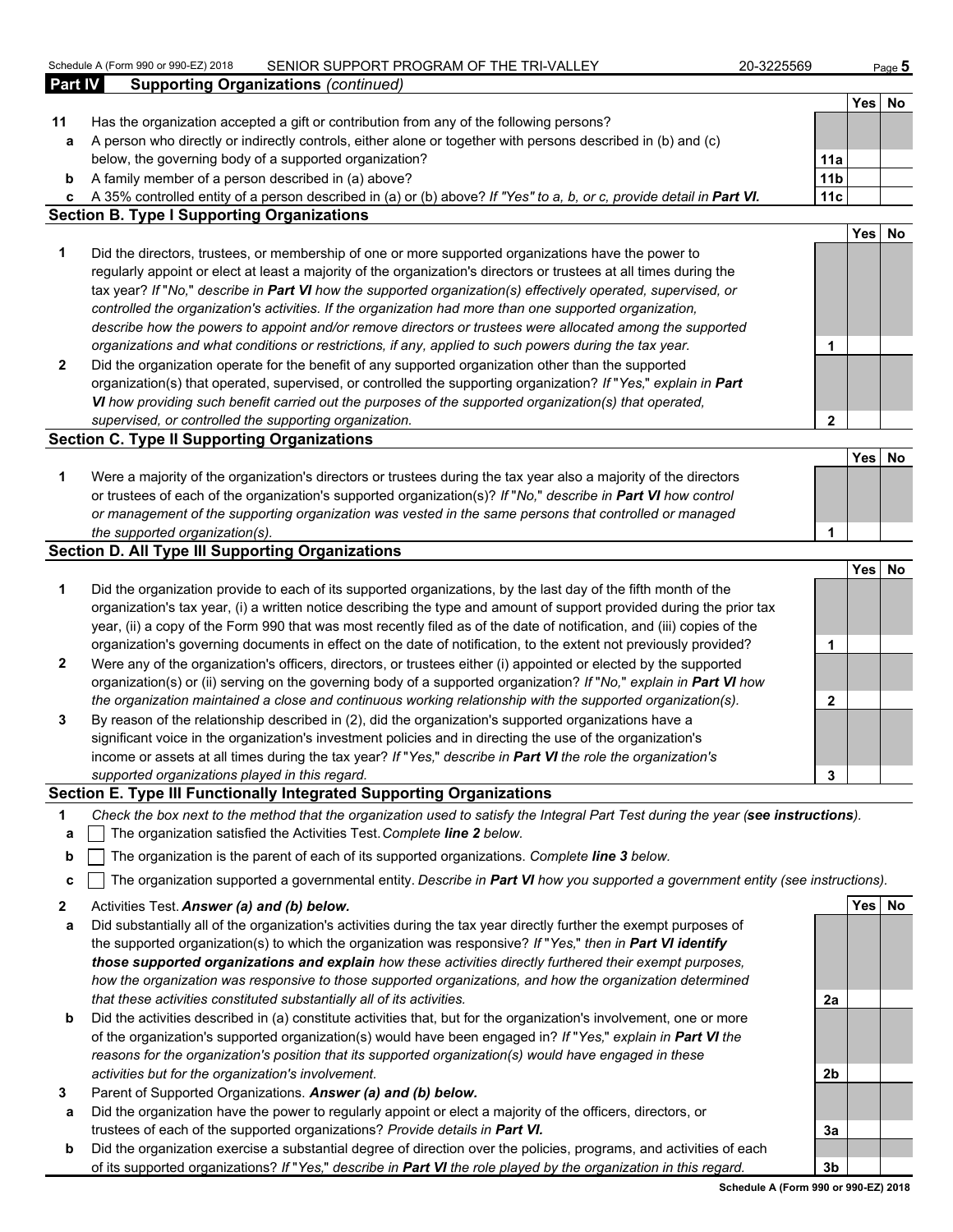| Schedule A (Form 990 or 990-EZ) 2018<br>SENIOR SUPPORT PROGRAM OF THE TRI-VALLEY                                                                        |                         |                | 20-3225569<br>Page $6$         |
|---------------------------------------------------------------------------------------------------------------------------------------------------------|-------------------------|----------------|--------------------------------|
| Part V<br>Type III Non-Functionally Integrated 509(a)(3) Supporting Organizations                                                                       |                         |                |                                |
| Check here if the organization satisfied the Integral Part Test as a qualifying trust on Nov. 20, 1970 (explain in Part VI). See<br>1                   |                         |                |                                |
| instructions. All other Type III non-functionally integrated supporting organizations must complete Sections A through E.                               |                         |                |                                |
| <b>Section A - Adjusted Net Income</b>                                                                                                                  |                         | (A) Prior Year | (B) Current Year<br>(optional) |
| 1 Net short-term capital gain                                                                                                                           | 1                       |                |                                |
| 2 Recoveries of prior-year distributions                                                                                                                | $\overline{2}$          |                |                                |
| 3 Other gross income (see instructions)                                                                                                                 | 3                       |                |                                |
| 4 Add lines 1 through 3.                                                                                                                                | 4                       | 0              | 0                              |
| 5 Depreciation and depletion                                                                                                                            | 5                       |                |                                |
| 6 Portion of operating expenses paid or incurred for production or                                                                                      |                         |                |                                |
| collection of gross income or for management, conservation, or                                                                                          |                         |                |                                |
| maintenance of property held for production of income (see instructions)                                                                                | 6                       |                |                                |
| 7 Other expenses (see instructions)                                                                                                                     | $\overline{7}$          |                |                                |
| 8 Adjusted Net Income (subtract lines 5, 6, and 7 from line 4).                                                                                         | 8                       | 0              | 0                              |
| <b>Section B - Minimum Asset Amount</b>                                                                                                                 |                         | (A) Prior Year | (B) Current Year<br>(optional) |
| 1 Aggregate fair market value of all non-exempt-use assets (see                                                                                         |                         |                |                                |
| instructions for short tax year or assets held for part of year):                                                                                       |                         |                |                                |
| a Average monthly value of securities                                                                                                                   | 1a                      |                |                                |
| <b>b</b> Average monthly cash balances                                                                                                                  | 1 <sub>b</sub>          |                |                                |
| c Fair market value of other non-exempt-use assets                                                                                                      | 1c                      |                |                                |
| d Total (add lines 1a, 1b, and 1c)                                                                                                                      | 1d                      | 0              | 0                              |
| e Discount claimed for blockage or other                                                                                                                |                         |                |                                |
| factors (explain in detail in Part VI):                                                                                                                 |                         |                |                                |
| 2 Acquisition indebtedness applicable to non-exempt-use assets                                                                                          | $\overline{2}$          |                |                                |
| 3 Subtract line 2 from line 1d.                                                                                                                         | $\overline{\mathbf{3}}$ | 0              | 0                              |
| 4 Cash deemed held for exempt use. Enter 1-1/2% of line 3 (for greater amount,                                                                          |                         |                |                                |
| see instructions).                                                                                                                                      | 4                       | 0              | 0                              |
| 5 Net value of non-exempt-use assets (subtract line 4 from line 3)                                                                                      | 5                       | 0              | 0                              |
| 6 Multiply line 5 by .035.                                                                                                                              | 6                       | 0              | 0                              |
| 7 Recoveries of prior-year distributions                                                                                                                | $\overline{7}$          | 0              | 0                              |
| 8 Minimum Asset Amount (add line 7 to line 6)                                                                                                           | 8                       | 0              | $\mathbf{0}$                   |
| <b>Section C - Distributable Amount</b>                                                                                                                 |                         |                | <b>Current Year</b>            |
| 1 Adjusted net income for prior year (from Section A, line 8, Column A)                                                                                 | 1                       |                | 0                              |
| 2 Enter 85% of line 1                                                                                                                                   | $\overline{2}$          |                | $\mathbf{0}$                   |
| 3 Minimum asset amount for prior year (from Section B, line 8, Column A)                                                                                | 3                       |                | 0                              |
| 4 Enter greater of line 2 or line 3.                                                                                                                    | 4                       |                | 0                              |
| 5 Income tax imposed in prior year                                                                                                                      | 5                       |                |                                |
| 6 Distributable Amount. Subtract line 5 from line 4, unless subject to                                                                                  |                         |                |                                |
| emergency temporary reduction (see instructions).                                                                                                       | 6                       |                | 0                              |
| $\overline{7}$ $\Box$ Check here if the current vear is the organization's first as a non-functionally integrated Type III supporting organization (see |                         |                |                                |

**7** Check here if the current year is the organization's first as a non-functionally integrated Type III supporting organization (see instructions).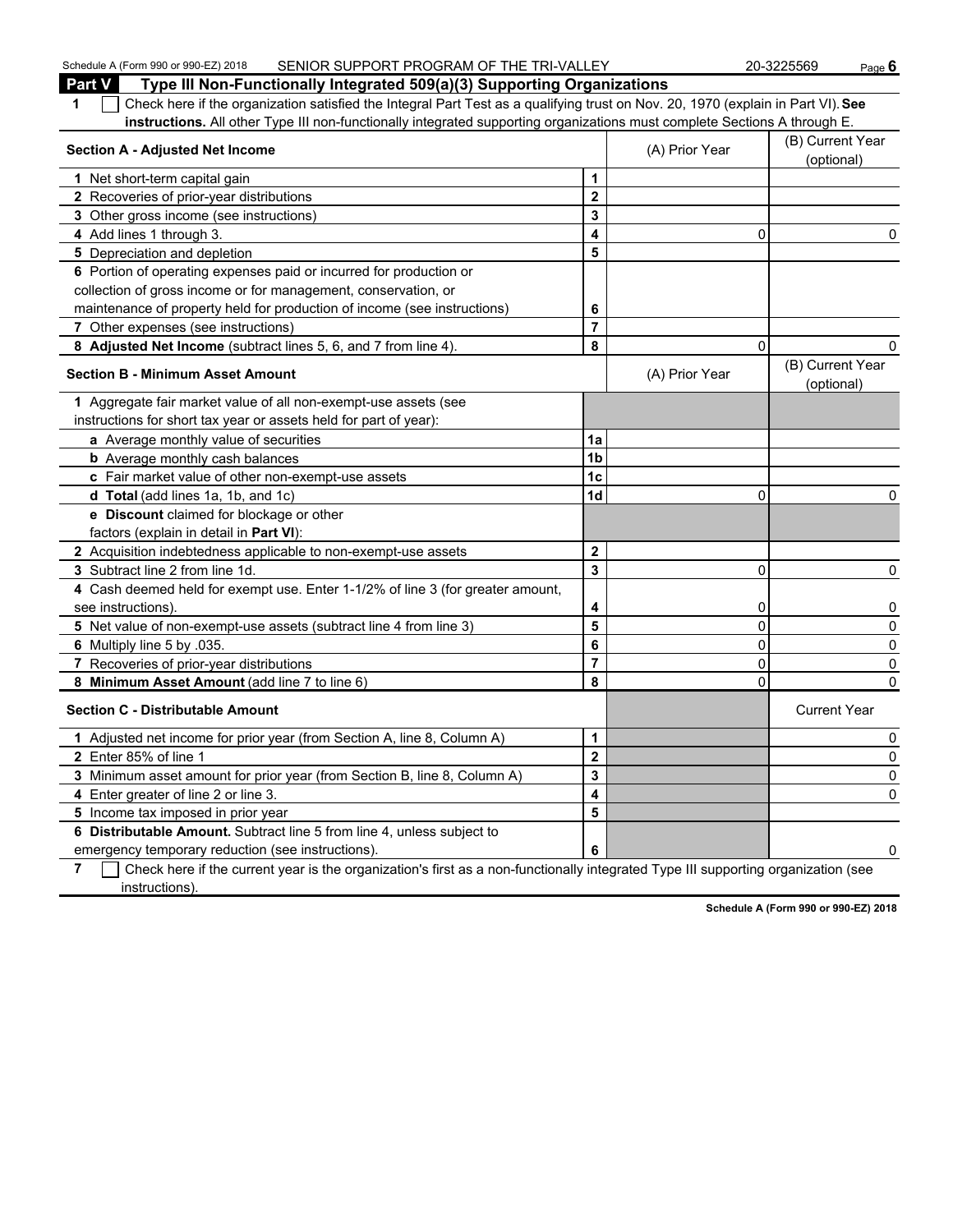| <b>Part V</b>  | Type III Non-Functionally Integrated 509(a)(3) Supporting Organizations (continued)                                                           |                             |                                   |                               |
|----------------|-----------------------------------------------------------------------------------------------------------------------------------------------|-----------------------------|-----------------------------------|-------------------------------|
|                | <b>Section D - Distributions</b>                                                                                                              |                             |                                   | <b>Current Year</b>           |
| 1              | Amounts paid to supported organizations to accomplish exempt purposes                                                                         |                             |                                   |                               |
|                | 2 Amounts paid to perform activity that directly furthers exempt purposes of supported                                                        |                             |                                   |                               |
|                | organizations, in excess of income from activity                                                                                              |                             |                                   |                               |
|                | 3 Administrative expenses paid to accomplish exempt purposes of supported organizations                                                       |                             |                                   |                               |
|                | 4 Amounts paid to acquire exempt-use assets                                                                                                   |                             |                                   |                               |
|                | 5 Qualified set-aside amounts (prior IRS approval required)                                                                                   |                             |                                   |                               |
|                | 6 Other distributions (describe in Part VI). See instructions.                                                                                |                             |                                   |                               |
|                | 7 Total annual distributions. Add lines 1 through 6.                                                                                          |                             |                                   |                               |
| 8              | Distributions to attentive supported organizations to which the organization is responsive<br>(provide details in Part VI). See instructions. |                             |                                   |                               |
| 9              | Distributable amount for 2018 from Section C, line 6                                                                                          |                             |                                   |                               |
|                | 10 Line 8 amount divided by line 9 amount                                                                                                     |                             |                                   | 0.000                         |
|                | Section E - Distribution Allocations (see instructions)                                                                                       | <b>Excess Distributions</b> | (ii)<br><b>Underdistributions</b> | (iii)<br><b>Distributable</b> |
| 1              | Distributable amount for 2018 from Section C, line 6                                                                                          |                             | Pre-2018                          | Amount for 2018               |
| $\mathbf{2}$   | Underdistributions, if any, for years prior to 2018                                                                                           |                             |                                   |                               |
|                | (reasonable cause required-explain in Part VI). See                                                                                           |                             |                                   |                               |
|                | instructions.                                                                                                                                 |                             |                                   |                               |
| 3.             | Excess distributions carryover, if any, to 2018                                                                                               |                             |                                   |                               |
| a              | From 2013. $\ldots$<br>ΩI                                                                                                                     |                             |                                   |                               |
|                | <b>b</b> From 2014. <u>.</u><br>ΩI                                                                                                            |                             |                                   |                               |
|                | ΩI<br>c From 2015. <u>.</u>                                                                                                                   |                             |                                   |                               |
|                | d From 2016. <u>.</u><br>ΩI                                                                                                                   |                             |                                   |                               |
|                | e From 2017.<br>ΩI                                                                                                                            |                             |                                   |                               |
|                | f Total of lines 3a through e                                                                                                                 | 0                           |                                   |                               |
|                | g Applied to underdistributions of prior years                                                                                                |                             | n                                 |                               |
|                | h Applied to 2018 distributable amount                                                                                                        |                             |                                   |                               |
|                | Carryover from 2013 not applied (see instructions)                                                                                            |                             |                                   |                               |
|                | Remainder. Subtract lines 3g, 3h, and 3i from 3f.                                                                                             | 0                           |                                   |                               |
| 4              | Distributions for 2018 from                                                                                                                   |                             |                                   |                               |
|                | Section D, line 7:<br>\$<br>01                                                                                                                |                             |                                   |                               |
|                | a Applied to underdistributions of prior years                                                                                                |                             | 0                                 |                               |
|                | <b>b</b> Applied to 2018 distributable amount                                                                                                 |                             |                                   |                               |
|                | c Remainder. Subtract lines 4a and 4b from 4                                                                                                  | U.                          |                                   |                               |
| 5              | Remaining underdistributions for years prior to 2018, if                                                                                      |                             |                                   |                               |
|                | any. Subtract lines 3g and 4a from line 2. For result                                                                                         |                             |                                   |                               |
|                | greater than zero, explain in Part VI. See instructions.                                                                                      |                             | 0                                 |                               |
| 6              | Remaining underdistributions for 2018. Subtract lines 3h                                                                                      |                             |                                   |                               |
|                | and 4b from line 1. For result greater than zero, explain in                                                                                  |                             |                                   |                               |
|                | Part VI. See instructions.                                                                                                                    |                             |                                   |                               |
| $\overline{7}$ | Excess distributions carryover to 2019. Add lines 3j                                                                                          |                             |                                   |                               |
|                | and 4c.                                                                                                                                       | 0                           |                                   |                               |
| 8              | Breakdown of line 7:                                                                                                                          |                             |                                   |                               |
| a              | Excess from $2014.$ $\ldots$ $\ldots$<br>$\Omega$                                                                                             |                             |                                   |                               |
| b              | Excess from $2015$ .<br>$\Omega$                                                                                                              |                             |                                   |                               |
|                | c Excess from $2016.$ $\ldots$ $\ldots$<br>$\Omega$                                                                                           |                             |                                   |                               |
| d              | Excess from 2017.<br>$\Omega$                                                                                                                 |                             |                                   |                               |
|                | e Excess from 2018.<br>$\Omega$                                                                                                               |                             |                                   |                               |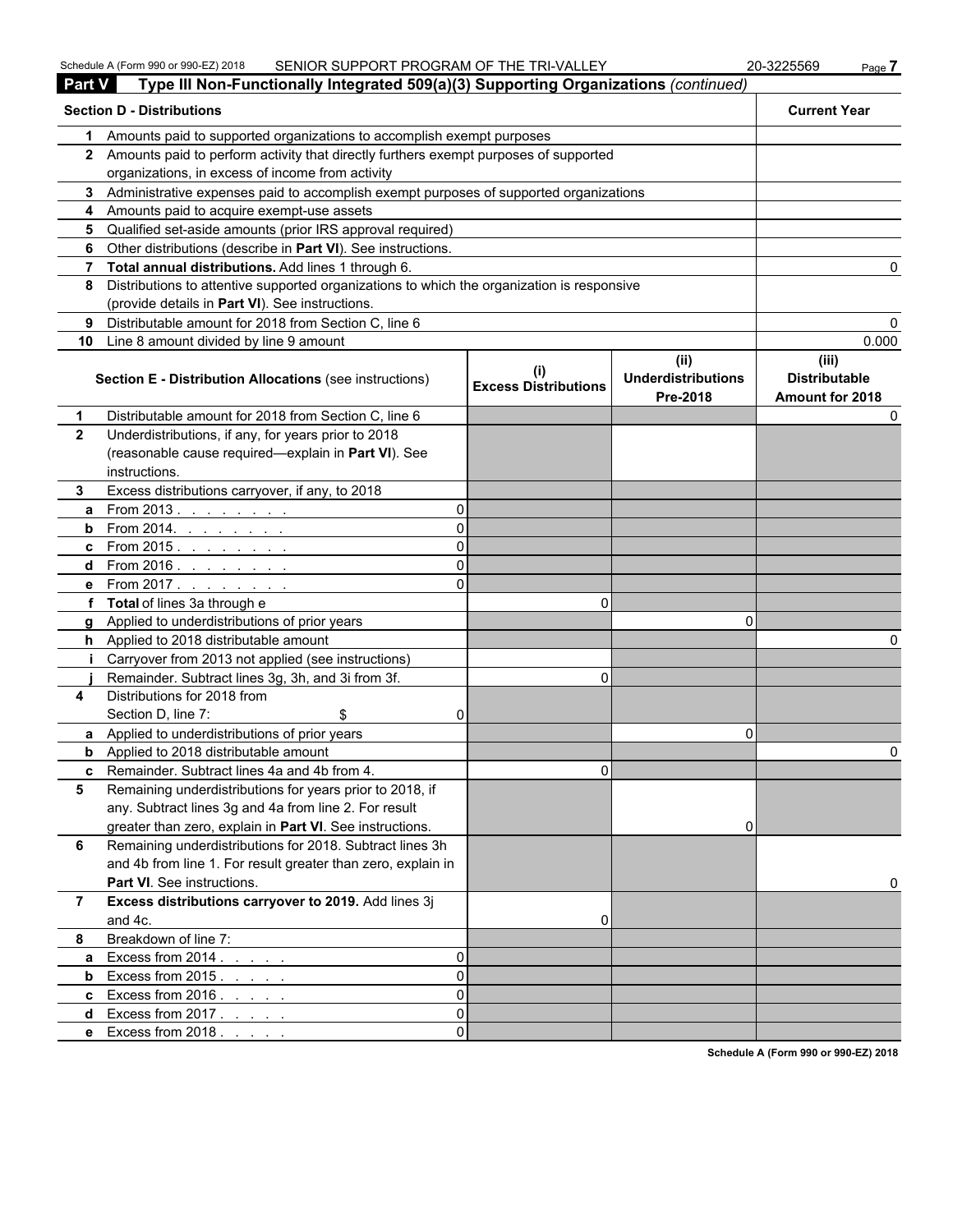|                | Schedule A (Form 990 or 990-EZ) 2018<br>SENIOR SUPPORT PROGRAM OF THE TRI-VALLEY                                                                                                                                                                                                                                                                                                                                                                                                          | 20-3225569 | Page 8 |
|----------------|-------------------------------------------------------------------------------------------------------------------------------------------------------------------------------------------------------------------------------------------------------------------------------------------------------------------------------------------------------------------------------------------------------------------------------------------------------------------------------------------|------------|--------|
| <b>Part VI</b> | Supplemental Information. Provide the explanations required by Part II, line 10; Part II, line 17a or 17b; Part<br>III, line 12; Part IV, Section A, lines 1, 2, 3b, 3c, 4b, 4c, 5a, 6, 9a, 9b, 9c, 11a, 11b, and 11c; Part IV, Section<br>B, lines 1 and 2; Part IV, Section C, line 1; Part IV, Section D, lines 2 and 3; Part IV, Section E, lines 1c, 2a, 2b,<br>3a, and 3b; Part V, line 1; Part V, Section B, line 1e; Part V, Section D, lines 5, 6, and 8; and Part V, Section E, |            |        |
|                | lines 2, 5, and 6. Also complete this part for any additional information. (See instructions.)                                                                                                                                                                                                                                                                                                                                                                                            |            |        |
|                | Part II Section B Line 10 REFUNDS AND PRIOR PERIOD ADJUSTMENTS                                                                                                                                                                                                                                                                                                                                                                                                                            |            |        |
|                |                                                                                                                                                                                                                                                                                                                                                                                                                                                                                           |            |        |
|                |                                                                                                                                                                                                                                                                                                                                                                                                                                                                                           |            |        |
|                |                                                                                                                                                                                                                                                                                                                                                                                                                                                                                           |            |        |
|                |                                                                                                                                                                                                                                                                                                                                                                                                                                                                                           |            |        |
|                |                                                                                                                                                                                                                                                                                                                                                                                                                                                                                           |            |        |
|                |                                                                                                                                                                                                                                                                                                                                                                                                                                                                                           |            |        |
|                |                                                                                                                                                                                                                                                                                                                                                                                                                                                                                           |            |        |
|                |                                                                                                                                                                                                                                                                                                                                                                                                                                                                                           |            |        |
|                |                                                                                                                                                                                                                                                                                                                                                                                                                                                                                           |            |        |
|                |                                                                                                                                                                                                                                                                                                                                                                                                                                                                                           |            |        |
|                |                                                                                                                                                                                                                                                                                                                                                                                                                                                                                           |            |        |
|                |                                                                                                                                                                                                                                                                                                                                                                                                                                                                                           |            |        |
|                |                                                                                                                                                                                                                                                                                                                                                                                                                                                                                           |            |        |
|                |                                                                                                                                                                                                                                                                                                                                                                                                                                                                                           |            |        |
|                |                                                                                                                                                                                                                                                                                                                                                                                                                                                                                           |            |        |
|                |                                                                                                                                                                                                                                                                                                                                                                                                                                                                                           |            |        |
|                |                                                                                                                                                                                                                                                                                                                                                                                                                                                                                           |            |        |
|                |                                                                                                                                                                                                                                                                                                                                                                                                                                                                                           |            |        |
|                |                                                                                                                                                                                                                                                                                                                                                                                                                                                                                           |            |        |
|                |                                                                                                                                                                                                                                                                                                                                                                                                                                                                                           |            |        |
|                |                                                                                                                                                                                                                                                                                                                                                                                                                                                                                           |            |        |
|                |                                                                                                                                                                                                                                                                                                                                                                                                                                                                                           |            |        |
|                |                                                                                                                                                                                                                                                                                                                                                                                                                                                                                           |            |        |
|                |                                                                                                                                                                                                                                                                                                                                                                                                                                                                                           |            |        |
|                |                                                                                                                                                                                                                                                                                                                                                                                                                                                                                           |            |        |
|                |                                                                                                                                                                                                                                                                                                                                                                                                                                                                                           |            |        |
|                |                                                                                                                                                                                                                                                                                                                                                                                                                                                                                           |            |        |
|                |                                                                                                                                                                                                                                                                                                                                                                                                                                                                                           |            |        |
|                |                                                                                                                                                                                                                                                                                                                                                                                                                                                                                           |            |        |
|                |                                                                                                                                                                                                                                                                                                                                                                                                                                                                                           |            |        |
|                |                                                                                                                                                                                                                                                                                                                                                                                                                                                                                           |            |        |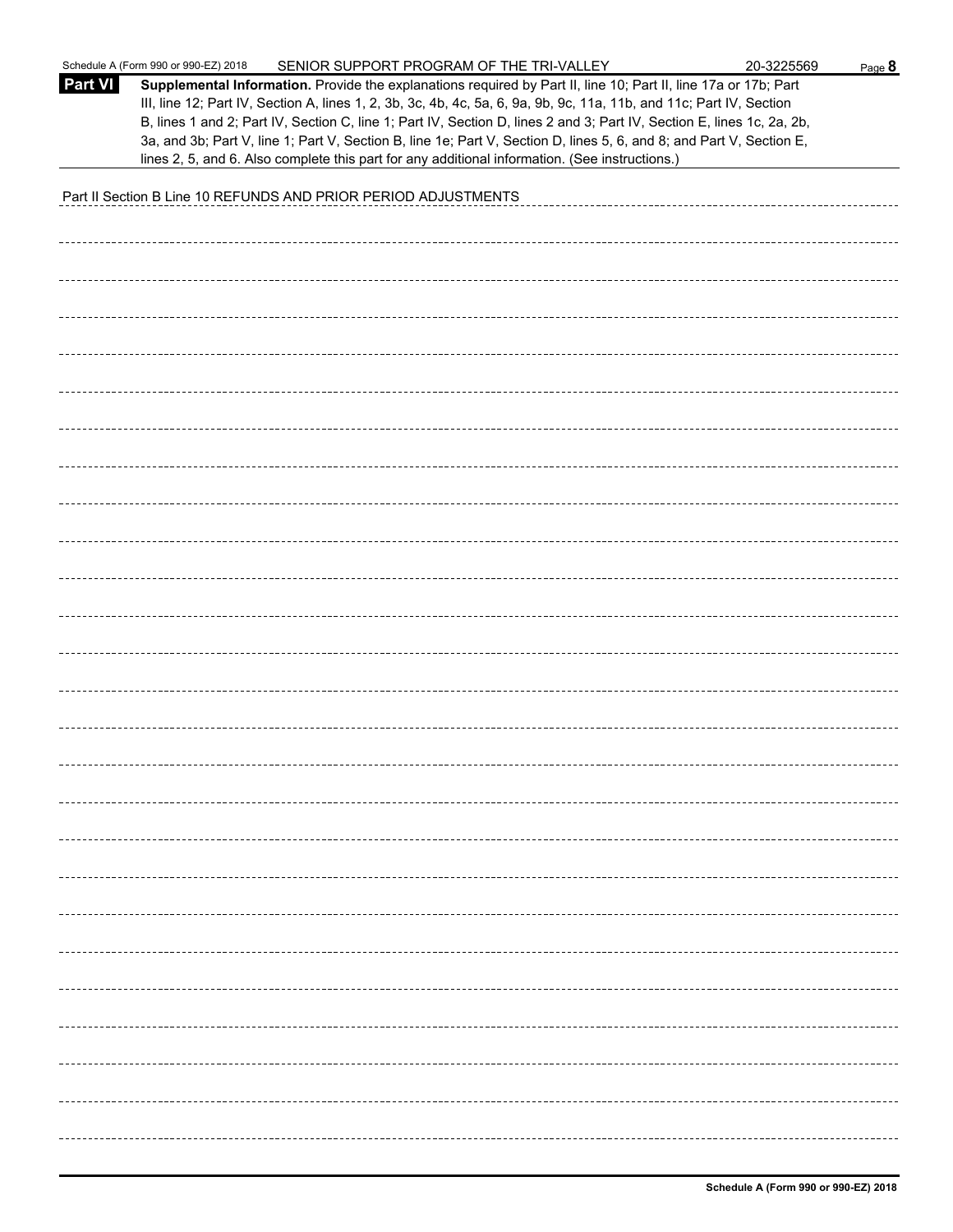| <b>Schedule B</b>  |  |
|--------------------|--|
| (Form 990, 990-EZ, |  |

**or 990-PF)**

## **Schedule of Contributors**  $\frac{\text{OMB No. 1545-0047}}{}$

**Attach to Form 990, Form 990-EZ, or Form 990-PF.**

Department of the Treasury Internal Revenue Service **Go to** *www.irs.gov/Form990* **for the latest information.**

| Name of the organization | <b>Employer identification number</b> |
|--------------------------|---------------------------------------|
|                          |                                       |

| SENIOR SUPPORT PROGRAM OF THE TRI-VALLEY | 20-3225569 |
|------------------------------------------|------------|
|                                          |            |

#### **Organization type** (check one):

| Filers of:         | Section:                                                                  |
|--------------------|---------------------------------------------------------------------------|
| Form 990 or 990-EZ | $ X $ 501(c)( 3 ) (enter number) organization                             |
|                    | 4947(a)(1) nonexempt charitable trust not treated as a private foundation |
|                    | 527 political organization                                                |
| Form 990-PF        | $501(c)(3)$ exempt private foundation                                     |
|                    | 4947(a)(1) nonexempt charitable trust treated as a private foundation     |
|                    | $501(c)(3)$ taxable private foundation                                    |

Check if your organization is covered by the **General Rule** or a **Special Rule.**

**Note:** Only a section 501(c)(7), (8), or (10) organization can check boxes for both the General Rule and a Special Rule. See instructions.

#### **General Rule**

 For an organization filing Form 990, 990-EZ, or 990-PF that received, during the year, contributions totaling \$5,000 or more (in money or property) from any one contributor. Complete Parts I and II. See instructions for determining a contributor's total contributions.

#### **Special Rules**

| X   For an organization described in section 501(c)(3) filing Form 990 or 990-EZ that met the 33 1/3 % support test of the  |
|-----------------------------------------------------------------------------------------------------------------------------|
| regulations under sections 509(a)(1) and 170(b)(1)(A)(vi), that checked Schedule A (Form 990 or 990-EZ), Part II, line      |
| 13, 16a, or 16b, and that received from any one contributor, during the year, total contributions of the greater of (1)     |
| \$5,000; or (2) 2% of the amount on (i) Form 990, Part VIII, line 1h; or (ii) Form 990-EZ, line 1. Complete Parts I and II. |

 For an organization described in section 501(c)(7), (8), or (10) filing Form 990 or 990-EZ that received from any one contributor, during the year, total contributions of more than \$1,000 *exclusively* for religious, charitable, scientific, literary, or educational purposes, or for the prevention of cruelty to children or animals. Complete Parts I (entering "N/A" in column (b) instead of the contributor name and address), II, and III.

For an organization described in section 501(c)(7), (8), or (10) filing Form 990 or 990-EZ that received from any one contributor, during the year, contributions *exclusively* for religious, charitable, etc., purposes, but no such contributions totaled more than \$1,000. If this box is checked, enter here the total contributions that were received during the year for an exclusively religious, charitable, etc., purpose. Don't complete any of the parts unless the **General Rule** applies to this organization because it received *nonexclusively* religious, charitable, etc., contributions totaling \$5,000 or more during the year . . . . . . . . . . . . . . . . . . . . . . . . . . . . . . . . . . . . . . . . . . . . . . . . . . . \$

**Caution:** An organization that isn't covered by the General Rule and/or the Special Rules doesn't file Schedule B (Form 990, 990-EZ, or 990-PF), but it must answer "No" on Part IV, line 2, of its Form 990; or check the box on line H of its Form 990-EZ or on its Form 990-PF, Part I, line 2, to certify that it doesn't meet the filing requirements of Schedule B (Form 990, 990-EZ, or 990-PF).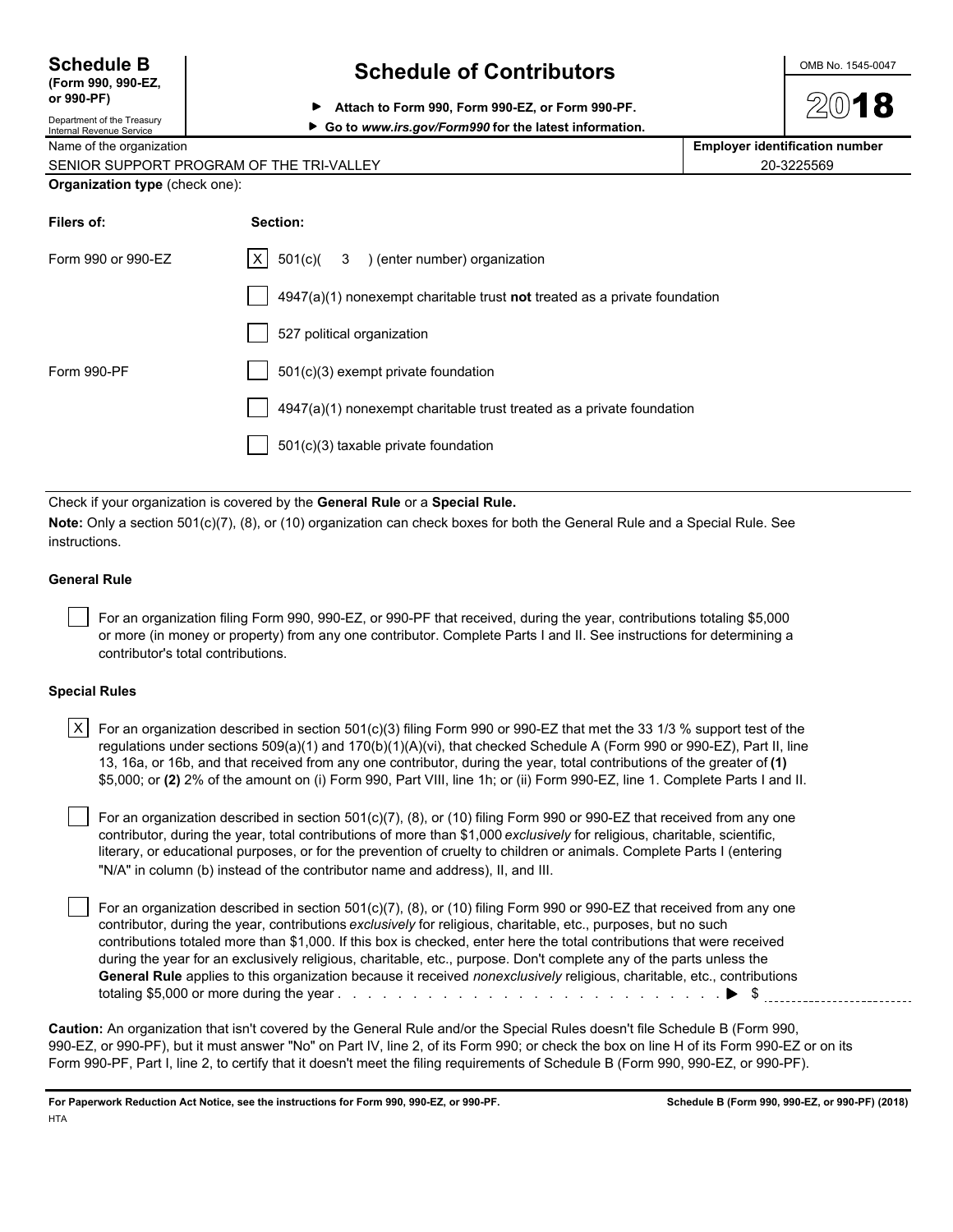Name of organization **Employer identification number Employer identification number** 

SENIOR SUPPORT PROGRAM OF THE TRI-VALLEY 20-3225569

| Part I        | Contributors (see instructions). Use duplicate copies of Part I if additional space is needed.                                                                                                  |                                   |                                                                                                     |  |
|---------------|-------------------------------------------------------------------------------------------------------------------------------------------------------------------------------------------------|-----------------------------------|-----------------------------------------------------------------------------------------------------|--|
| (a)<br>No.    | (b)<br>Name, address, and ZIP + 4                                                                                                                                                               | (c)<br><b>Total contributions</b> | (d)<br>Type of contribution                                                                         |  |
| $1 -$         | COUNTY OF ALAMEDA, BHCS<br>1900 EMBARCADERO COVE, SUITE 205<br><b>OAKLAND</b><br>______________________CA_______94606___________<br>Foreign State or Province: ________________________________ |                                   | X<br><b>Person</b><br>Payroll<br><b>Noncash</b><br>(Complete Part II for<br>noncash contributions.) |  |
| (a)<br>No.    | (b)<br>Name, address, and ZIP + 4                                                                                                                                                               | (c)<br><b>Total contributions</b> | (d)<br>Type of contribution                                                                         |  |
| $2 -$         | COUNTY OF ALAMEDA, HCSA<br>1000 SAN LEANDRO BLVD., SUITE 200<br>SAN LEANDRO ______________CA______94577_________                                                                                |                                   | X<br><b>Person</b><br>Payroll<br><b>Noncash</b><br>(Complete Part II for<br>noncash contributions.) |  |
| (a)<br>No.    | (b)<br>Name, address, and ZIP + 4                                                                                                                                                               | (c)<br><b>Total contributions</b> | (d)<br>Type of contribution                                                                         |  |
| $\frac{3}{2}$ | <b>COUNTY OF ALAMEDA, SSA</b><br>________________________<br>6955 FOOTHILL BLVD., SUITE 300<br><u>OAKLAND CA 04605</u>                                                                          |                                   | X<br>Person<br>Payroll<br><b>Noncash</b><br>(Complete Part II for<br>noncash contributions.)        |  |
| (a)<br>No.    | (b)<br>Name, address, and ZIP + 4                                                                                                                                                               | (c)<br><b>Total contributions</b> | (d)<br>Type of contribution                                                                         |  |
| $-4$          | ALAMEDA COUNTY PUBLIC HEALTH DEPT.<br>3600 TELEGRAPH AVENUE<br>OAKLAND<br>Foreign State or Province: _______________________________                                                            |                                   | X<br><b>Person</b><br>Payroll<br><b>Noncash</b><br>(Complete Part II for<br>noncash contributions.) |  |
| (a)<br>No.    | (b)<br>Name, address, and ZIP + 4                                                                                                                                                               | (c)<br><b>Total contributions</b> | (d)<br><b>Type of contribution</b>                                                                  |  |
| 5             | ALAMEDA COUNTY TRANSPORTATION COMMISSI<br>1111 BROADWAY, SUITE 880<br><b>OAKLAND</b>                                                                                                            | \$<br>-------------------104,050  | Person<br>X<br>Payroll<br><b>Noncash</b><br>(Complete Part II for<br>noncash contributions.)        |  |
| (a)<br>No.    | (b)<br>Name, address, and ZIP + 4                                                                                                                                                               | (c)<br><b>Total contributions</b> | (d)<br>Type of contribution                                                                         |  |
| $6 \quad -$   | CITY OF PLEASANTON<br>-----------------------------                                                                                                                                             |                                   | Person<br>Payroll                                                                                   |  |

**Schedule B (Form 990, 990-EZ, or 990-PF) (2018)**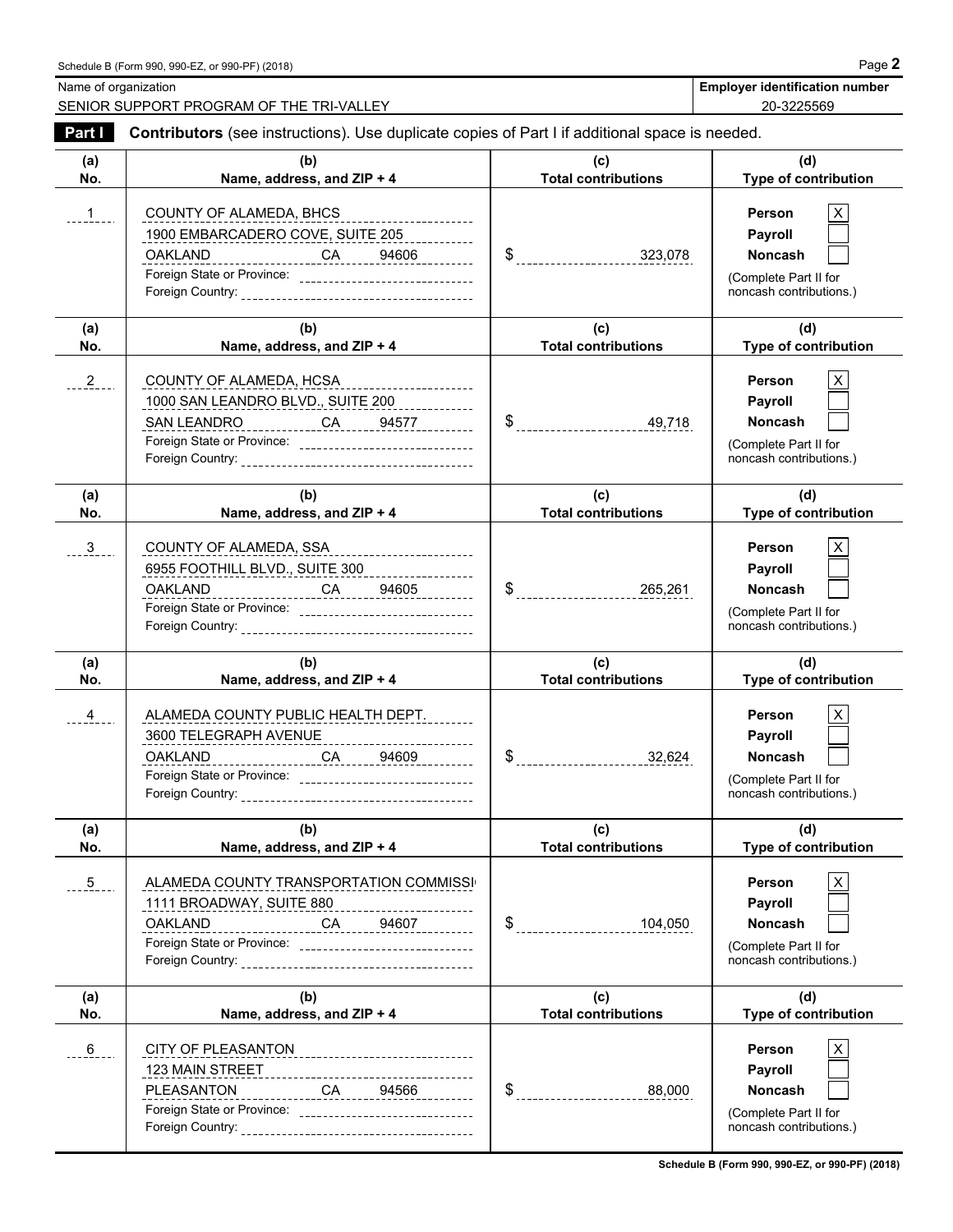Name of organization **Employer identification number Employer identification number** 

SENIOR SUPPORT PROGRAM OF THE TRI-VALLEY 20-3225569

| Part I        | Contributors (see instructions). Use duplicate copies of Part I if additional space is needed.                                                |                                   |                                                                                                       |  |  |  |  |  |
|---------------|-----------------------------------------------------------------------------------------------------------------------------------------------|-----------------------------------|-------------------------------------------------------------------------------------------------------|--|--|--|--|--|
| (a)<br>No.    | (b)<br>Name, address, and ZIP + 4                                                                                                             | (c)<br><b>Total contributions</b> | (d)<br>Type of contribution                                                                           |  |  |  |  |  |
| $\frac{7}{2}$ | MIDPEN HOUSING CORPORATION<br>FOSTER CITY _____________ CA _____ 94404 ________<br>Foreign State or Province: _______________________________ |                                   | <b>Person</b><br>Χ<br>Payroll<br><b>Noncash</b><br>(Complete Part II for<br>noncash contributions.)   |  |  |  |  |  |
| (a)<br>No.    | (b)<br>Name, address, and ZIP + 4                                                                                                             | (c)<br><b>Total contributions</b> | (d)<br>Type of contribution                                                                           |  |  |  |  |  |
| 8             | STANFORD HEALTH CARE - VALLEY CARE                                                                                                            |                                   | <b>Person</b><br>X<br>Payroll<br><b>Noncash</b><br>(Complete Part II for<br>noncash contributions.)   |  |  |  |  |  |
| (a)<br>No.    | (b)<br>Name, address, and ZIP + 4                                                                                                             | (c)<br><b>Total contributions</b> | (d)<br><b>Type of contribution</b>                                                                    |  |  |  |  |  |
|               | ---<br>Foreign State or Province: _______________________________                                                                             |                                   | Person<br>Payroll<br><b>Noncash</b><br>(Complete Part II for<br>noncash contributions.)               |  |  |  |  |  |
| (a)<br>No.    | (b)<br>Name, address, and ZIP + 4                                                                                                             | (c)<br><b>Total contributions</b> | (d)<br>Type of contribution                                                                           |  |  |  |  |  |
|               | Foreign State or Province: _______________________________                                                                                    |                                   | Person<br>Payroll<br><b>Noncash</b><br>(Complete Part II for<br>noncash contributions.)               |  |  |  |  |  |
| (a)<br>No.    | (b)<br>Name, address, and ZIP + 4                                                                                                             | (c)<br><b>Total contributions</b> | (d)<br>Type of contribution                                                                           |  |  |  |  |  |
|               | ----------------------------------<br>Foreign State or Province: _________________________________                                            | \$                                | Person<br>Payroll<br><b>Noncash</b><br>(Complete Part II for<br>noncash contributions.)               |  |  |  |  |  |
| (a)<br>No.    | (b)<br>Name, address, and ZIP + 4                                                                                                             | (c)<br><b>Total contributions</b> | (d)<br>Type of contribution                                                                           |  |  |  |  |  |
|               | ---------------------------------                                                                                                             | S                                 | <b>Person</b><br><b>Payroll</b><br><b>Noncash</b><br>(Complete Part II for<br>noncash contributions.) |  |  |  |  |  |

**Schedule B (Form 990, 990-EZ, or 990-PF) (2018)**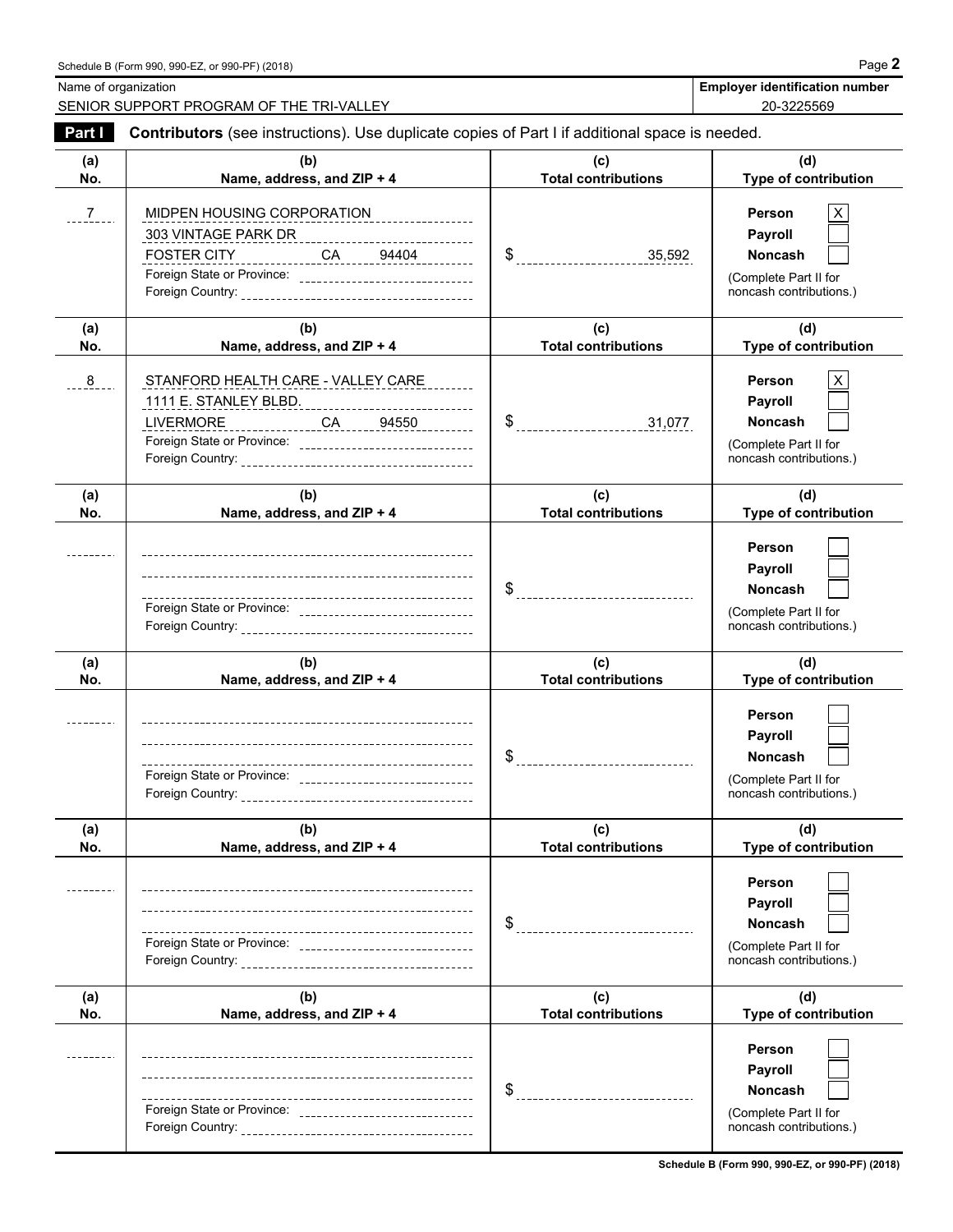| Schedule B (Form 990, 990-EZ, or 990-PF) (2018) | Page |
|-------------------------------------------------|------|
|                                                 |      |

| Name of organization      | SENIOR SUPPORT PROGRAM OF THE TRI-VALLEY                                                            |                                                 | <b>Employer identification number</b><br>20-3225569 |
|---------------------------|-----------------------------------------------------------------------------------------------------|-------------------------------------------------|-----------------------------------------------------|
| Part II                   | Noncash Property (see instructions). Use duplicate copies of Part II if additional space is needed. |                                                 |                                                     |
| (a) No.<br>from<br>Part I | (b)<br>Description of noncash property given                                                        | (c)<br>FMV (or estimate)<br>(See instructions.) | (d)<br>Date received                                |
|                           |                                                                                                     | \$                                              |                                                     |
| (a) No.<br>from<br>Part I | (b)<br>Description of noncash property given                                                        | (c)<br>FMV (or estimate)<br>(See instructions.) | (d)<br>Date received                                |
|                           |                                                                                                     | \$                                              |                                                     |
| (a) No.<br>from<br>Part I | (b)<br>Description of noncash property given                                                        | (c)<br>FMV (or estimate)<br>(See instructions.) | (d)<br>Date received                                |
|                           |                                                                                                     | \$                                              |                                                     |
| (a) No.<br>from<br>Part I | (b)<br>Description of noncash property given                                                        | (c)<br>FMV (or estimate)<br>(See instructions.) | (d)<br>Date received                                |
|                           |                                                                                                     | \$                                              |                                                     |
| (a) No.<br>from<br>Part I | (b)<br>Description of noncash property given                                                        | (c)<br>FMV (or estimate)<br>(See instructions.) | (d)<br>Date received                                |
|                           |                                                                                                     | \$                                              |                                                     |
| (a) No.<br>from<br>Part I | (b)<br>Description of noncash property given                                                        | (c)<br>FMV (or estimate)<br>(See instructions.) | (d)<br>Date received                                |
|                           |                                                                                                     | \$                                              |                                                     |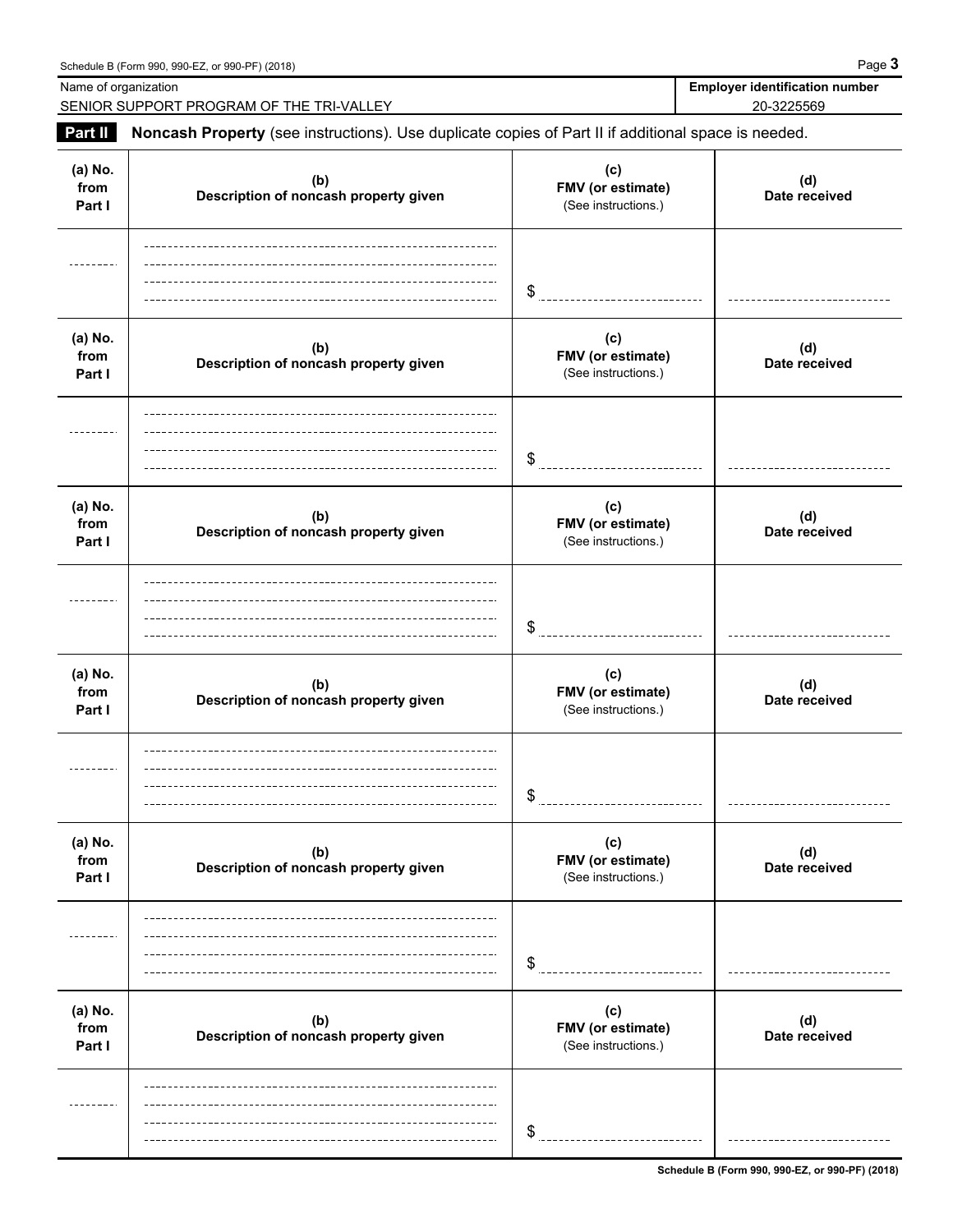| Name of organization        | SENIOR SUPPORT PROGRAM OF THE TRI-VALLEY                                                                                                                                                                                                                                                                                                                                                                                                                                                                                               |                      |                                          | <b>Employer identification number</b><br>20-3225569 |
|-----------------------------|----------------------------------------------------------------------------------------------------------------------------------------------------------------------------------------------------------------------------------------------------------------------------------------------------------------------------------------------------------------------------------------------------------------------------------------------------------------------------------------------------------------------------------------|----------------------|------------------------------------------|-----------------------------------------------------|
| Part III                    | Exclusively religious, charitable, etc., contributions to organizations described in section 501(c)(7), (8), or<br>(10) that total more than \$1,000 for the year from any one contributor. Complete columns (a) through (e) and<br>the following line entry. For organizations completing Part III, enter the total of exclusively religious, charitable, etc.,<br>contributions of \$1,000 or less for the year. (Enter this information once. See instructions.)<br>Use duplicate copies of Part III if additional space is needed. |                      |                                          | $\triangleright$ \$ 0                               |
| $(a)$ No.<br>from<br>Part I | (b) Purpose of gift                                                                                                                                                                                                                                                                                                                                                                                                                                                                                                                    | (c) Use of gift      |                                          | (d) Description of how gift is held                 |
|                             |                                                                                                                                                                                                                                                                                                                                                                                                                                                                                                                                        |                      |                                          |                                                     |
|                             | Transferee's name, address, and ZIP + 4                                                                                                                                                                                                                                                                                                                                                                                                                                                                                                | (e) Transfer of gift |                                          | Relationship of transferor to transferee            |
|                             | For. Prov.<br>Country                                                                                                                                                                                                                                                                                                                                                                                                                                                                                                                  |                      |                                          |                                                     |
| $(a)$ No.<br>from<br>Part I | (b) Purpose of gift                                                                                                                                                                                                                                                                                                                                                                                                                                                                                                                    | (c) Use of gift      |                                          | (d) Description of how gift is held                 |
|                             | Transferee's name, address, and ZIP + 4                                                                                                                                                                                                                                                                                                                                                                                                                                                                                                | (e) Transfer of gift |                                          | Relationship of transferor to transferee            |
|                             | For. Prov.<br>Country                                                                                                                                                                                                                                                                                                                                                                                                                                                                                                                  |                      |                                          |                                                     |
| (a) No.<br>from<br>Part I   | (b) Purpose of gift                                                                                                                                                                                                                                                                                                                                                                                                                                                                                                                    | (c) Use of gift      |                                          | (d) Description of how gift is held                 |
|                             | Transferee's name, address, and ZIP + 4                                                                                                                                                                                                                                                                                                                                                                                                                                                                                                | (e) Transfer of gift |                                          | Relationship of transferor to transferee            |
|                             | For. Prov.<br>Country                                                                                                                                                                                                                                                                                                                                                                                                                                                                                                                  |                      |                                          |                                                     |
| (a) No.<br>from<br>Part I   | (b) Purpose of gift                                                                                                                                                                                                                                                                                                                                                                                                                                                                                                                    | (c) Use of gift      |                                          | (d) Description of how gift is held                 |
|                             |                                                                                                                                                                                                                                                                                                                                                                                                                                                                                                                                        |                      |                                          |                                                     |
|                             | Transferee's name, address, and ZIP + 4                                                                                                                                                                                                                                                                                                                                                                                                                                                                                                | (e) Transfer of gift | Relationship of transferor to transferee |                                                     |
|                             | For. Prov.<br>Country                                                                                                                                                                                                                                                                                                                                                                                                                                                                                                                  |                      |                                          |                                                     |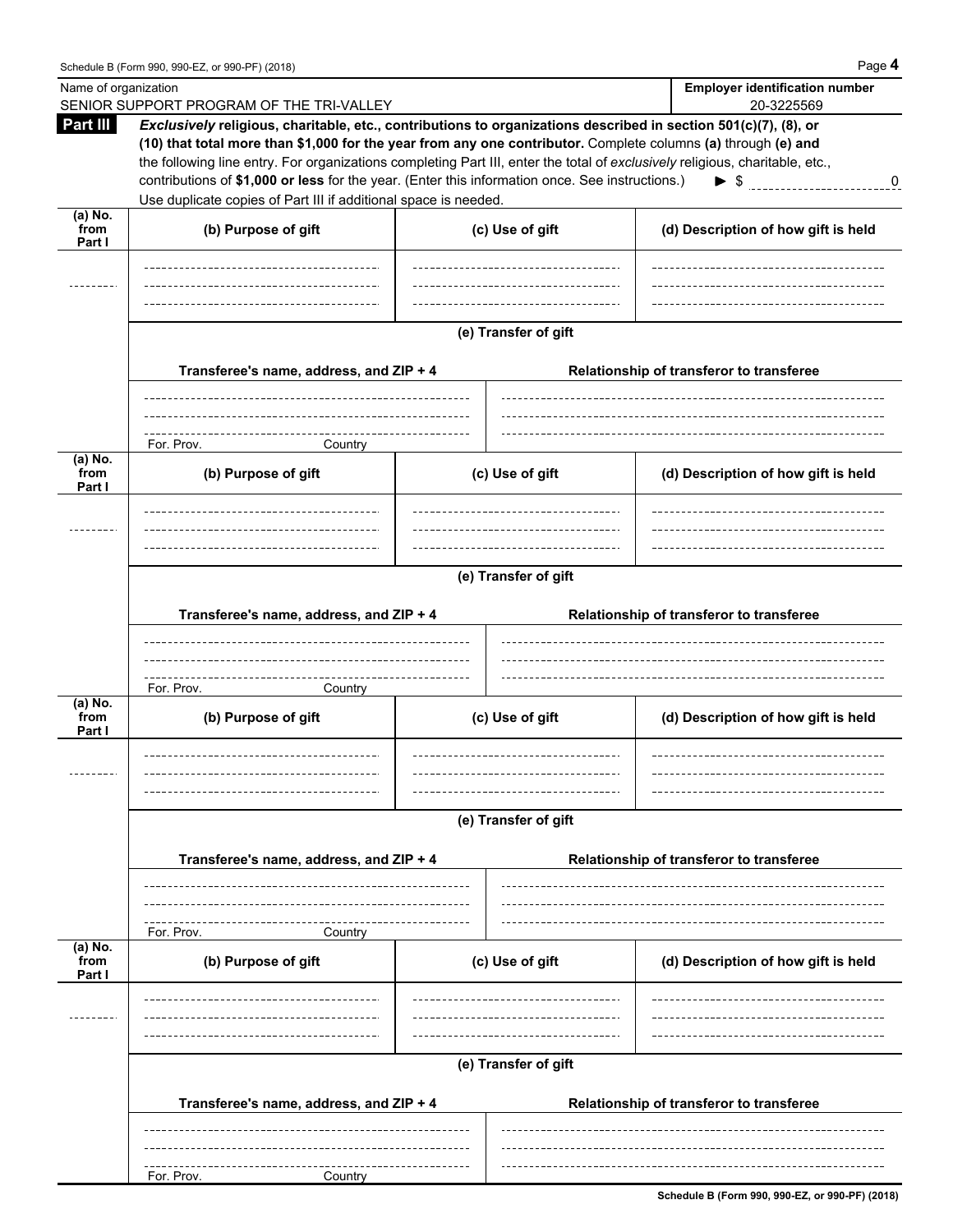| <b>SCHEDULE D</b> |  |
|-------------------|--|
| (Form 990)        |  |

 $\overline{\phantom{a}}$ 

I

Department of the Treasury

## **E Supplemental Financial Statements**

**Complete if the organization answered "Yes" on Form 990, Part IV, line 6, 7, 8, 9, 10, 11a, 11b, 11c, 11d, 11e, 11f, 12a, or 12b. Attach to Form 990.**

| OMB No. 1545-0047     |
|-----------------------|
| $2(0)$ <b>18</b>      |
| <b>Open to Public</b> |
| Inspection            |

| Name of the organization<br><b>Employer identification number</b><br>SENIOR SUPPORT PROGRAM OF THE TRI-VALLEY<br>20-3225569<br>Part   Organizations Maintaining Donor Advised Funds or Other Similar Funds or Accounts.<br>Complete if the organization answered "Yes" on Form 990, Part IV, line 6.<br>(a) Donor advised funds<br>(b) Funds and other accounts<br>Total number at end of year<br>1<br>$\mathbf{2}$<br>Aggregate value of contributions to (during year).<br>Aggregate value of grants from (during year)<br>3<br>Aggregate value at end of year<br>4<br>Did the organization inform all donors and donor advisors in writing that the assets held in donor advised<br>5<br>funds are the organization's property, subject to the organization's exclusive legal control?<br><b>Yes</b><br>No<br>Did the organization inform all grantees, donors, and donor advisors in writing that grant funds can be used<br>6<br>only for charitable purposes and not for the benefit of the donor or donor advisor, or for any other purpose<br>Yes<br><b>Conservation Easements.</b><br>Part II<br>Complete if the organization answered "Yes" on Form 990, Part IV, line 7.<br>Purpose(s) of conservation easements held by the organization (check all that apply).<br>-1<br>Preservation of land for public use (e.g., recreation or education)<br>Preservation of a historically important land area<br>Protection of natural habitat<br>Preservation of a certified historic structure<br>Preservation of open space<br>Complete lines 2a through 2d if the organization held a qualified conservation contribution in the form of a conservation<br>$\mathbf{2}$<br>easement on the last day of the tax year.<br>Held at the End of the Tax Year<br>Total number of conservation easements.<br>2a<br>a<br>2 <sub>b</sub><br>b<br>2 <sub>c</sub><br>Number of conservation easements on a certified historic structure included in (a)<br>Number of conservation easements included in (c) acquired after 7/25/06, and not on a<br>d<br>2d<br>Number of conservation easements modified, transferred, released, extinguished, or terminated by the organization during<br>3<br>the tax year $\blacktriangleright$<br>Number of states where property subject to conservation easement is located<br>4<br>Does the organization have a written policy regarding the periodic monitoring, inspection, handling of<br>5<br><b>No</b><br>Yes<br>6<br>Staff and volunteer hours devoted to monitoring, inspecting, handling of violations, and enforcing conservation easements during the year<br>Amount of expenses incurred in monitoring, inspecting, handling of violations, and enforcing conservation easements during the year<br>7<br>-\$<br>Does each conservation easement reported on line 2(d) above satisfy the requirements of section 170(h)(4)(B)(i)<br>8<br>In Part XIII, describe how the organization reports conservation easements in its revenue and expense statement, and<br>9<br>balance sheet, and include, if applicable, the text of the footnote to the organization's financial statements that describes the<br>organization's accounting for conservation easements.<br>Part III Organizations Maintaining Collections of Art, Historical Treasures, or Other Similar Assets.<br>Complete if the organization answered "Yes" on Form 990, Part IV, line 8.<br>If the organization elected, as permitted under SFAS 116 (ASC 958), not to report in its revenue statement and balance sheet<br>1a<br>works of art, historical treasures, or other similar assets held for public exhibition, education, or research in furtherance of<br>public service, provide, in Part XIII, the text of the footnote to its financial statements that describes these items.<br><b>b</b> If the organization elected, as permitted under SFAS 116 (ASC 958), to report in its revenue statement and balance sheet<br>works of art, historical treasures, or other similar assets held for public exhibition, education, or research in furtherance of<br>public service, provide the following amounts relating to these items:<br>$\triangleright$ S<br>If the organization received or held works of art, historical treasures, or other similar assets for financial gain, provide the<br>$\mathbf{2}$<br>following amounts required to be reported under SFAS 116 (ASC 958) relating to these items:<br>a | Internal Revenue Service | Go to www.irs.gov/Form990 for instructions and the latest information. |  |  | Inspection |  |
|------------------------------------------------------------------------------------------------------------------------------------------------------------------------------------------------------------------------------------------------------------------------------------------------------------------------------------------------------------------------------------------------------------------------------------------------------------------------------------------------------------------------------------------------------------------------------------------------------------------------------------------------------------------------------------------------------------------------------------------------------------------------------------------------------------------------------------------------------------------------------------------------------------------------------------------------------------------------------------------------------------------------------------------------------------------------------------------------------------------------------------------------------------------------------------------------------------------------------------------------------------------------------------------------------------------------------------------------------------------------------------------------------------------------------------------------------------------------------------------------------------------------------------------------------------------------------------------------------------------------------------------------------------------------------------------------------------------------------------------------------------------------------------------------------------------------------------------------------------------------------------------------------------------------------------------------------------------------------------------------------------------------------------------------------------------------------------------------------------------------------------------------------------------------------------------------------------------------------------------------------------------------------------------------------------------------------------------------------------------------------------------------------------------------------------------------------------------------------------------------------------------------------------------------------------------------------------------------------------------------------------------------------------------------------------------------------------------------------------------------------------------------------------------------------------------------------------------------------------------------------------------------------------------------------------------------------------------------------------------------------------------------------------------------------------------------------------------------------------------------------------------------------------------------------------------------------------------------------------------------------------------------------------------------------------------------------------------------------------------------------------------------------------------------------------------------------------------------------------------------------------------------------------------------------------------------------------------------------------------------------------------------------------------------------------------------------------------------------------------------------------------------------------------------------------------------------------------------------------------------------------------------------------------------------------------------------------------------------------------------------------------------------------------------------------------------------------------------------------------------------------------------------------------------------------------------------------------------------------------------------------------------------------------------------------------------------------------------------------------------------------------------------------------------------------------|--------------------------|------------------------------------------------------------------------|--|--|------------|--|
|                                                                                                                                                                                                                                                                                                                                                                                                                                                                                                                                                                                                                                                                                                                                                                                                                                                                                                                                                                                                                                                                                                                                                                                                                                                                                                                                                                                                                                                                                                                                                                                                                                                                                                                                                                                                                                                                                                                                                                                                                                                                                                                                                                                                                                                                                                                                                                                                                                                                                                                                                                                                                                                                                                                                                                                                                                                                                                                                                                                                                                                                                                                                                                                                                                                                                                                                                                                                                                                                                                                                                                                                                                                                                                                                                                                                                                                                                                                                                                                                                                                                                                                                                                                                                                                                                                                                                                                                                                          |                          |                                                                        |  |  |            |  |
|                                                                                                                                                                                                                                                                                                                                                                                                                                                                                                                                                                                                                                                                                                                                                                                                                                                                                                                                                                                                                                                                                                                                                                                                                                                                                                                                                                                                                                                                                                                                                                                                                                                                                                                                                                                                                                                                                                                                                                                                                                                                                                                                                                                                                                                                                                                                                                                                                                                                                                                                                                                                                                                                                                                                                                                                                                                                                                                                                                                                                                                                                                                                                                                                                                                                                                                                                                                                                                                                                                                                                                                                                                                                                                                                                                                                                                                                                                                                                                                                                                                                                                                                                                                                                                                                                                                                                                                                                                          |                          |                                                                        |  |  |            |  |
| No.<br>$\sqrt{1}$ Yes $\Box$ No                                                                                                                                                                                                                                                                                                                                                                                                                                                                                                                                                                                                                                                                                                                                                                                                                                                                                                                                                                                                                                                                                                                                                                                                                                                                                                                                                                                                                                                                                                                                                                                                                                                                                                                                                                                                                                                                                                                                                                                                                                                                                                                                                                                                                                                                                                                                                                                                                                                                                                                                                                                                                                                                                                                                                                                                                                                                                                                                                                                                                                                                                                                                                                                                                                                                                                                                                                                                                                                                                                                                                                                                                                                                                                                                                                                                                                                                                                                                                                                                                                                                                                                                                                                                                                                                                                                                                                                                          |                          |                                                                        |  |  |            |  |
|                                                                                                                                                                                                                                                                                                                                                                                                                                                                                                                                                                                                                                                                                                                                                                                                                                                                                                                                                                                                                                                                                                                                                                                                                                                                                                                                                                                                                                                                                                                                                                                                                                                                                                                                                                                                                                                                                                                                                                                                                                                                                                                                                                                                                                                                                                                                                                                                                                                                                                                                                                                                                                                                                                                                                                                                                                                                                                                                                                                                                                                                                                                                                                                                                                                                                                                                                                                                                                                                                                                                                                                                                                                                                                                                                                                                                                                                                                                                                                                                                                                                                                                                                                                                                                                                                                                                                                                                                                          |                          |                                                                        |  |  |            |  |
|                                                                                                                                                                                                                                                                                                                                                                                                                                                                                                                                                                                                                                                                                                                                                                                                                                                                                                                                                                                                                                                                                                                                                                                                                                                                                                                                                                                                                                                                                                                                                                                                                                                                                                                                                                                                                                                                                                                                                                                                                                                                                                                                                                                                                                                                                                                                                                                                                                                                                                                                                                                                                                                                                                                                                                                                                                                                                                                                                                                                                                                                                                                                                                                                                                                                                                                                                                                                                                                                                                                                                                                                                                                                                                                                                                                                                                                                                                                                                                                                                                                                                                                                                                                                                                                                                                                                                                                                                                          |                          |                                                                        |  |  |            |  |
|                                                                                                                                                                                                                                                                                                                                                                                                                                                                                                                                                                                                                                                                                                                                                                                                                                                                                                                                                                                                                                                                                                                                                                                                                                                                                                                                                                                                                                                                                                                                                                                                                                                                                                                                                                                                                                                                                                                                                                                                                                                                                                                                                                                                                                                                                                                                                                                                                                                                                                                                                                                                                                                                                                                                                                                                                                                                                                                                                                                                                                                                                                                                                                                                                                                                                                                                                                                                                                                                                                                                                                                                                                                                                                                                                                                                                                                                                                                                                                                                                                                                                                                                                                                                                                                                                                                                                                                                                                          |                          |                                                                        |  |  |            |  |
|                                                                                                                                                                                                                                                                                                                                                                                                                                                                                                                                                                                                                                                                                                                                                                                                                                                                                                                                                                                                                                                                                                                                                                                                                                                                                                                                                                                                                                                                                                                                                                                                                                                                                                                                                                                                                                                                                                                                                                                                                                                                                                                                                                                                                                                                                                                                                                                                                                                                                                                                                                                                                                                                                                                                                                                                                                                                                                                                                                                                                                                                                                                                                                                                                                                                                                                                                                                                                                                                                                                                                                                                                                                                                                                                                                                                                                                                                                                                                                                                                                                                                                                                                                                                                                                                                                                                                                                                                                          |                          |                                                                        |  |  |            |  |
|                                                                                                                                                                                                                                                                                                                                                                                                                                                                                                                                                                                                                                                                                                                                                                                                                                                                                                                                                                                                                                                                                                                                                                                                                                                                                                                                                                                                                                                                                                                                                                                                                                                                                                                                                                                                                                                                                                                                                                                                                                                                                                                                                                                                                                                                                                                                                                                                                                                                                                                                                                                                                                                                                                                                                                                                                                                                                                                                                                                                                                                                                                                                                                                                                                                                                                                                                                                                                                                                                                                                                                                                                                                                                                                                                                                                                                                                                                                                                                                                                                                                                                                                                                                                                                                                                                                                                                                                                                          |                          |                                                                        |  |  |            |  |
|                                                                                                                                                                                                                                                                                                                                                                                                                                                                                                                                                                                                                                                                                                                                                                                                                                                                                                                                                                                                                                                                                                                                                                                                                                                                                                                                                                                                                                                                                                                                                                                                                                                                                                                                                                                                                                                                                                                                                                                                                                                                                                                                                                                                                                                                                                                                                                                                                                                                                                                                                                                                                                                                                                                                                                                                                                                                                                                                                                                                                                                                                                                                                                                                                                                                                                                                                                                                                                                                                                                                                                                                                                                                                                                                                                                                                                                                                                                                                                                                                                                                                                                                                                                                                                                                                                                                                                                                                                          |                          |                                                                        |  |  |            |  |
|                                                                                                                                                                                                                                                                                                                                                                                                                                                                                                                                                                                                                                                                                                                                                                                                                                                                                                                                                                                                                                                                                                                                                                                                                                                                                                                                                                                                                                                                                                                                                                                                                                                                                                                                                                                                                                                                                                                                                                                                                                                                                                                                                                                                                                                                                                                                                                                                                                                                                                                                                                                                                                                                                                                                                                                                                                                                                                                                                                                                                                                                                                                                                                                                                                                                                                                                                                                                                                                                                                                                                                                                                                                                                                                                                                                                                                                                                                                                                                                                                                                                                                                                                                                                                                                                                                                                                                                                                                          |                          |                                                                        |  |  |            |  |
|                                                                                                                                                                                                                                                                                                                                                                                                                                                                                                                                                                                                                                                                                                                                                                                                                                                                                                                                                                                                                                                                                                                                                                                                                                                                                                                                                                                                                                                                                                                                                                                                                                                                                                                                                                                                                                                                                                                                                                                                                                                                                                                                                                                                                                                                                                                                                                                                                                                                                                                                                                                                                                                                                                                                                                                                                                                                                                                                                                                                                                                                                                                                                                                                                                                                                                                                                                                                                                                                                                                                                                                                                                                                                                                                                                                                                                                                                                                                                                                                                                                                                                                                                                                                                                                                                                                                                                                                                                          |                          |                                                                        |  |  |            |  |
|                                                                                                                                                                                                                                                                                                                                                                                                                                                                                                                                                                                                                                                                                                                                                                                                                                                                                                                                                                                                                                                                                                                                                                                                                                                                                                                                                                                                                                                                                                                                                                                                                                                                                                                                                                                                                                                                                                                                                                                                                                                                                                                                                                                                                                                                                                                                                                                                                                                                                                                                                                                                                                                                                                                                                                                                                                                                                                                                                                                                                                                                                                                                                                                                                                                                                                                                                                                                                                                                                                                                                                                                                                                                                                                                                                                                                                                                                                                                                                                                                                                                                                                                                                                                                                                                                                                                                                                                                                          |                          |                                                                        |  |  |            |  |
|                                                                                                                                                                                                                                                                                                                                                                                                                                                                                                                                                                                                                                                                                                                                                                                                                                                                                                                                                                                                                                                                                                                                                                                                                                                                                                                                                                                                                                                                                                                                                                                                                                                                                                                                                                                                                                                                                                                                                                                                                                                                                                                                                                                                                                                                                                                                                                                                                                                                                                                                                                                                                                                                                                                                                                                                                                                                                                                                                                                                                                                                                                                                                                                                                                                                                                                                                                                                                                                                                                                                                                                                                                                                                                                                                                                                                                                                                                                                                                                                                                                                                                                                                                                                                                                                                                                                                                                                                                          |                          |                                                                        |  |  |            |  |
|                                                                                                                                                                                                                                                                                                                                                                                                                                                                                                                                                                                                                                                                                                                                                                                                                                                                                                                                                                                                                                                                                                                                                                                                                                                                                                                                                                                                                                                                                                                                                                                                                                                                                                                                                                                                                                                                                                                                                                                                                                                                                                                                                                                                                                                                                                                                                                                                                                                                                                                                                                                                                                                                                                                                                                                                                                                                                                                                                                                                                                                                                                                                                                                                                                                                                                                                                                                                                                                                                                                                                                                                                                                                                                                                                                                                                                                                                                                                                                                                                                                                                                                                                                                                                                                                                                                                                                                                                                          |                          |                                                                        |  |  |            |  |
|                                                                                                                                                                                                                                                                                                                                                                                                                                                                                                                                                                                                                                                                                                                                                                                                                                                                                                                                                                                                                                                                                                                                                                                                                                                                                                                                                                                                                                                                                                                                                                                                                                                                                                                                                                                                                                                                                                                                                                                                                                                                                                                                                                                                                                                                                                                                                                                                                                                                                                                                                                                                                                                                                                                                                                                                                                                                                                                                                                                                                                                                                                                                                                                                                                                                                                                                                                                                                                                                                                                                                                                                                                                                                                                                                                                                                                                                                                                                                                                                                                                                                                                                                                                                                                                                                                                                                                                                                                          |                          |                                                                        |  |  |            |  |
|                                                                                                                                                                                                                                                                                                                                                                                                                                                                                                                                                                                                                                                                                                                                                                                                                                                                                                                                                                                                                                                                                                                                                                                                                                                                                                                                                                                                                                                                                                                                                                                                                                                                                                                                                                                                                                                                                                                                                                                                                                                                                                                                                                                                                                                                                                                                                                                                                                                                                                                                                                                                                                                                                                                                                                                                                                                                                                                                                                                                                                                                                                                                                                                                                                                                                                                                                                                                                                                                                                                                                                                                                                                                                                                                                                                                                                                                                                                                                                                                                                                                                                                                                                                                                                                                                                                                                                                                                                          |                          |                                                                        |  |  |            |  |
|                                                                                                                                                                                                                                                                                                                                                                                                                                                                                                                                                                                                                                                                                                                                                                                                                                                                                                                                                                                                                                                                                                                                                                                                                                                                                                                                                                                                                                                                                                                                                                                                                                                                                                                                                                                                                                                                                                                                                                                                                                                                                                                                                                                                                                                                                                                                                                                                                                                                                                                                                                                                                                                                                                                                                                                                                                                                                                                                                                                                                                                                                                                                                                                                                                                                                                                                                                                                                                                                                                                                                                                                                                                                                                                                                                                                                                                                                                                                                                                                                                                                                                                                                                                                                                                                                                                                                                                                                                          |                          |                                                                        |  |  |            |  |
|                                                                                                                                                                                                                                                                                                                                                                                                                                                                                                                                                                                                                                                                                                                                                                                                                                                                                                                                                                                                                                                                                                                                                                                                                                                                                                                                                                                                                                                                                                                                                                                                                                                                                                                                                                                                                                                                                                                                                                                                                                                                                                                                                                                                                                                                                                                                                                                                                                                                                                                                                                                                                                                                                                                                                                                                                                                                                                                                                                                                                                                                                                                                                                                                                                                                                                                                                                                                                                                                                                                                                                                                                                                                                                                                                                                                                                                                                                                                                                                                                                                                                                                                                                                                                                                                                                                                                                                                                                          |                          |                                                                        |  |  |            |  |
|                                                                                                                                                                                                                                                                                                                                                                                                                                                                                                                                                                                                                                                                                                                                                                                                                                                                                                                                                                                                                                                                                                                                                                                                                                                                                                                                                                                                                                                                                                                                                                                                                                                                                                                                                                                                                                                                                                                                                                                                                                                                                                                                                                                                                                                                                                                                                                                                                                                                                                                                                                                                                                                                                                                                                                                                                                                                                                                                                                                                                                                                                                                                                                                                                                                                                                                                                                                                                                                                                                                                                                                                                                                                                                                                                                                                                                                                                                                                                                                                                                                                                                                                                                                                                                                                                                                                                                                                                                          |                          |                                                                        |  |  |            |  |
|                                                                                                                                                                                                                                                                                                                                                                                                                                                                                                                                                                                                                                                                                                                                                                                                                                                                                                                                                                                                                                                                                                                                                                                                                                                                                                                                                                                                                                                                                                                                                                                                                                                                                                                                                                                                                                                                                                                                                                                                                                                                                                                                                                                                                                                                                                                                                                                                                                                                                                                                                                                                                                                                                                                                                                                                                                                                                                                                                                                                                                                                                                                                                                                                                                                                                                                                                                                                                                                                                                                                                                                                                                                                                                                                                                                                                                                                                                                                                                                                                                                                                                                                                                                                                                                                                                                                                                                                                                          |                          |                                                                        |  |  |            |  |
|                                                                                                                                                                                                                                                                                                                                                                                                                                                                                                                                                                                                                                                                                                                                                                                                                                                                                                                                                                                                                                                                                                                                                                                                                                                                                                                                                                                                                                                                                                                                                                                                                                                                                                                                                                                                                                                                                                                                                                                                                                                                                                                                                                                                                                                                                                                                                                                                                                                                                                                                                                                                                                                                                                                                                                                                                                                                                                                                                                                                                                                                                                                                                                                                                                                                                                                                                                                                                                                                                                                                                                                                                                                                                                                                                                                                                                                                                                                                                                                                                                                                                                                                                                                                                                                                                                                                                                                                                                          |                          |                                                                        |  |  |            |  |
|                                                                                                                                                                                                                                                                                                                                                                                                                                                                                                                                                                                                                                                                                                                                                                                                                                                                                                                                                                                                                                                                                                                                                                                                                                                                                                                                                                                                                                                                                                                                                                                                                                                                                                                                                                                                                                                                                                                                                                                                                                                                                                                                                                                                                                                                                                                                                                                                                                                                                                                                                                                                                                                                                                                                                                                                                                                                                                                                                                                                                                                                                                                                                                                                                                                                                                                                                                                                                                                                                                                                                                                                                                                                                                                                                                                                                                                                                                                                                                                                                                                                                                                                                                                                                                                                                                                                                                                                                                          |                          |                                                                        |  |  |            |  |
|                                                                                                                                                                                                                                                                                                                                                                                                                                                                                                                                                                                                                                                                                                                                                                                                                                                                                                                                                                                                                                                                                                                                                                                                                                                                                                                                                                                                                                                                                                                                                                                                                                                                                                                                                                                                                                                                                                                                                                                                                                                                                                                                                                                                                                                                                                                                                                                                                                                                                                                                                                                                                                                                                                                                                                                                                                                                                                                                                                                                                                                                                                                                                                                                                                                                                                                                                                                                                                                                                                                                                                                                                                                                                                                                                                                                                                                                                                                                                                                                                                                                                                                                                                                                                                                                                                                                                                                                                                          |                          |                                                                        |  |  |            |  |
|                                                                                                                                                                                                                                                                                                                                                                                                                                                                                                                                                                                                                                                                                                                                                                                                                                                                                                                                                                                                                                                                                                                                                                                                                                                                                                                                                                                                                                                                                                                                                                                                                                                                                                                                                                                                                                                                                                                                                                                                                                                                                                                                                                                                                                                                                                                                                                                                                                                                                                                                                                                                                                                                                                                                                                                                                                                                                                                                                                                                                                                                                                                                                                                                                                                                                                                                                                                                                                                                                                                                                                                                                                                                                                                                                                                                                                                                                                                                                                                                                                                                                                                                                                                                                                                                                                                                                                                                                                          |                          |                                                                        |  |  |            |  |
|                                                                                                                                                                                                                                                                                                                                                                                                                                                                                                                                                                                                                                                                                                                                                                                                                                                                                                                                                                                                                                                                                                                                                                                                                                                                                                                                                                                                                                                                                                                                                                                                                                                                                                                                                                                                                                                                                                                                                                                                                                                                                                                                                                                                                                                                                                                                                                                                                                                                                                                                                                                                                                                                                                                                                                                                                                                                                                                                                                                                                                                                                                                                                                                                                                                                                                                                                                                                                                                                                                                                                                                                                                                                                                                                                                                                                                                                                                                                                                                                                                                                                                                                                                                                                                                                                                                                                                                                                                          |                          |                                                                        |  |  |            |  |
|                                                                                                                                                                                                                                                                                                                                                                                                                                                                                                                                                                                                                                                                                                                                                                                                                                                                                                                                                                                                                                                                                                                                                                                                                                                                                                                                                                                                                                                                                                                                                                                                                                                                                                                                                                                                                                                                                                                                                                                                                                                                                                                                                                                                                                                                                                                                                                                                                                                                                                                                                                                                                                                                                                                                                                                                                                                                                                                                                                                                                                                                                                                                                                                                                                                                                                                                                                                                                                                                                                                                                                                                                                                                                                                                                                                                                                                                                                                                                                                                                                                                                                                                                                                                                                                                                                                                                                                                                                          |                          |                                                                        |  |  |            |  |
|                                                                                                                                                                                                                                                                                                                                                                                                                                                                                                                                                                                                                                                                                                                                                                                                                                                                                                                                                                                                                                                                                                                                                                                                                                                                                                                                                                                                                                                                                                                                                                                                                                                                                                                                                                                                                                                                                                                                                                                                                                                                                                                                                                                                                                                                                                                                                                                                                                                                                                                                                                                                                                                                                                                                                                                                                                                                                                                                                                                                                                                                                                                                                                                                                                                                                                                                                                                                                                                                                                                                                                                                                                                                                                                                                                                                                                                                                                                                                                                                                                                                                                                                                                                                                                                                                                                                                                                                                                          |                          |                                                                        |  |  |            |  |
|                                                                                                                                                                                                                                                                                                                                                                                                                                                                                                                                                                                                                                                                                                                                                                                                                                                                                                                                                                                                                                                                                                                                                                                                                                                                                                                                                                                                                                                                                                                                                                                                                                                                                                                                                                                                                                                                                                                                                                                                                                                                                                                                                                                                                                                                                                                                                                                                                                                                                                                                                                                                                                                                                                                                                                                                                                                                                                                                                                                                                                                                                                                                                                                                                                                                                                                                                                                                                                                                                                                                                                                                                                                                                                                                                                                                                                                                                                                                                                                                                                                                                                                                                                                                                                                                                                                                                                                                                                          |                          |                                                                        |  |  |            |  |
|                                                                                                                                                                                                                                                                                                                                                                                                                                                                                                                                                                                                                                                                                                                                                                                                                                                                                                                                                                                                                                                                                                                                                                                                                                                                                                                                                                                                                                                                                                                                                                                                                                                                                                                                                                                                                                                                                                                                                                                                                                                                                                                                                                                                                                                                                                                                                                                                                                                                                                                                                                                                                                                                                                                                                                                                                                                                                                                                                                                                                                                                                                                                                                                                                                                                                                                                                                                                                                                                                                                                                                                                                                                                                                                                                                                                                                                                                                                                                                                                                                                                                                                                                                                                                                                                                                                                                                                                                                          |                          |                                                                        |  |  |            |  |
|                                                                                                                                                                                                                                                                                                                                                                                                                                                                                                                                                                                                                                                                                                                                                                                                                                                                                                                                                                                                                                                                                                                                                                                                                                                                                                                                                                                                                                                                                                                                                                                                                                                                                                                                                                                                                                                                                                                                                                                                                                                                                                                                                                                                                                                                                                                                                                                                                                                                                                                                                                                                                                                                                                                                                                                                                                                                                                                                                                                                                                                                                                                                                                                                                                                                                                                                                                                                                                                                                                                                                                                                                                                                                                                                                                                                                                                                                                                                                                                                                                                                                                                                                                                                                                                                                                                                                                                                                                          |                          |                                                                        |  |  |            |  |
|                                                                                                                                                                                                                                                                                                                                                                                                                                                                                                                                                                                                                                                                                                                                                                                                                                                                                                                                                                                                                                                                                                                                                                                                                                                                                                                                                                                                                                                                                                                                                                                                                                                                                                                                                                                                                                                                                                                                                                                                                                                                                                                                                                                                                                                                                                                                                                                                                                                                                                                                                                                                                                                                                                                                                                                                                                                                                                                                                                                                                                                                                                                                                                                                                                                                                                                                                                                                                                                                                                                                                                                                                                                                                                                                                                                                                                                                                                                                                                                                                                                                                                                                                                                                                                                                                                                                                                                                                                          |                          |                                                                        |  |  |            |  |
|                                                                                                                                                                                                                                                                                                                                                                                                                                                                                                                                                                                                                                                                                                                                                                                                                                                                                                                                                                                                                                                                                                                                                                                                                                                                                                                                                                                                                                                                                                                                                                                                                                                                                                                                                                                                                                                                                                                                                                                                                                                                                                                                                                                                                                                                                                                                                                                                                                                                                                                                                                                                                                                                                                                                                                                                                                                                                                                                                                                                                                                                                                                                                                                                                                                                                                                                                                                                                                                                                                                                                                                                                                                                                                                                                                                                                                                                                                                                                                                                                                                                                                                                                                                                                                                                                                                                                                                                                                          |                          |                                                                        |  |  |            |  |
|                                                                                                                                                                                                                                                                                                                                                                                                                                                                                                                                                                                                                                                                                                                                                                                                                                                                                                                                                                                                                                                                                                                                                                                                                                                                                                                                                                                                                                                                                                                                                                                                                                                                                                                                                                                                                                                                                                                                                                                                                                                                                                                                                                                                                                                                                                                                                                                                                                                                                                                                                                                                                                                                                                                                                                                                                                                                                                                                                                                                                                                                                                                                                                                                                                                                                                                                                                                                                                                                                                                                                                                                                                                                                                                                                                                                                                                                                                                                                                                                                                                                                                                                                                                                                                                                                                                                                                                                                                          |                          |                                                                        |  |  |            |  |
|                                                                                                                                                                                                                                                                                                                                                                                                                                                                                                                                                                                                                                                                                                                                                                                                                                                                                                                                                                                                                                                                                                                                                                                                                                                                                                                                                                                                                                                                                                                                                                                                                                                                                                                                                                                                                                                                                                                                                                                                                                                                                                                                                                                                                                                                                                                                                                                                                                                                                                                                                                                                                                                                                                                                                                                                                                                                                                                                                                                                                                                                                                                                                                                                                                                                                                                                                                                                                                                                                                                                                                                                                                                                                                                                                                                                                                                                                                                                                                                                                                                                                                                                                                                                                                                                                                                                                                                                                                          |                          |                                                                        |  |  |            |  |
|                                                                                                                                                                                                                                                                                                                                                                                                                                                                                                                                                                                                                                                                                                                                                                                                                                                                                                                                                                                                                                                                                                                                                                                                                                                                                                                                                                                                                                                                                                                                                                                                                                                                                                                                                                                                                                                                                                                                                                                                                                                                                                                                                                                                                                                                                                                                                                                                                                                                                                                                                                                                                                                                                                                                                                                                                                                                                                                                                                                                                                                                                                                                                                                                                                                                                                                                                                                                                                                                                                                                                                                                                                                                                                                                                                                                                                                                                                                                                                                                                                                                                                                                                                                                                                                                                                                                                                                                                                          |                          |                                                                        |  |  |            |  |
|                                                                                                                                                                                                                                                                                                                                                                                                                                                                                                                                                                                                                                                                                                                                                                                                                                                                                                                                                                                                                                                                                                                                                                                                                                                                                                                                                                                                                                                                                                                                                                                                                                                                                                                                                                                                                                                                                                                                                                                                                                                                                                                                                                                                                                                                                                                                                                                                                                                                                                                                                                                                                                                                                                                                                                                                                                                                                                                                                                                                                                                                                                                                                                                                                                                                                                                                                                                                                                                                                                                                                                                                                                                                                                                                                                                                                                                                                                                                                                                                                                                                                                                                                                                                                                                                                                                                                                                                                                          |                          |                                                                        |  |  |            |  |
|                                                                                                                                                                                                                                                                                                                                                                                                                                                                                                                                                                                                                                                                                                                                                                                                                                                                                                                                                                                                                                                                                                                                                                                                                                                                                                                                                                                                                                                                                                                                                                                                                                                                                                                                                                                                                                                                                                                                                                                                                                                                                                                                                                                                                                                                                                                                                                                                                                                                                                                                                                                                                                                                                                                                                                                                                                                                                                                                                                                                                                                                                                                                                                                                                                                                                                                                                                                                                                                                                                                                                                                                                                                                                                                                                                                                                                                                                                                                                                                                                                                                                                                                                                                                                                                                                                                                                                                                                                          |                          |                                                                        |  |  |            |  |
|                                                                                                                                                                                                                                                                                                                                                                                                                                                                                                                                                                                                                                                                                                                                                                                                                                                                                                                                                                                                                                                                                                                                                                                                                                                                                                                                                                                                                                                                                                                                                                                                                                                                                                                                                                                                                                                                                                                                                                                                                                                                                                                                                                                                                                                                                                                                                                                                                                                                                                                                                                                                                                                                                                                                                                                                                                                                                                                                                                                                                                                                                                                                                                                                                                                                                                                                                                                                                                                                                                                                                                                                                                                                                                                                                                                                                                                                                                                                                                                                                                                                                                                                                                                                                                                                                                                                                                                                                                          |                          |                                                                        |  |  |            |  |
|                                                                                                                                                                                                                                                                                                                                                                                                                                                                                                                                                                                                                                                                                                                                                                                                                                                                                                                                                                                                                                                                                                                                                                                                                                                                                                                                                                                                                                                                                                                                                                                                                                                                                                                                                                                                                                                                                                                                                                                                                                                                                                                                                                                                                                                                                                                                                                                                                                                                                                                                                                                                                                                                                                                                                                                                                                                                                                                                                                                                                                                                                                                                                                                                                                                                                                                                                                                                                                                                                                                                                                                                                                                                                                                                                                                                                                                                                                                                                                                                                                                                                                                                                                                                                                                                                                                                                                                                                                          |                          |                                                                        |  |  |            |  |
|                                                                                                                                                                                                                                                                                                                                                                                                                                                                                                                                                                                                                                                                                                                                                                                                                                                                                                                                                                                                                                                                                                                                                                                                                                                                                                                                                                                                                                                                                                                                                                                                                                                                                                                                                                                                                                                                                                                                                                                                                                                                                                                                                                                                                                                                                                                                                                                                                                                                                                                                                                                                                                                                                                                                                                                                                                                                                                                                                                                                                                                                                                                                                                                                                                                                                                                                                                                                                                                                                                                                                                                                                                                                                                                                                                                                                                                                                                                                                                                                                                                                                                                                                                                                                                                                                                                                                                                                                                          |                          |                                                                        |  |  |            |  |
|                                                                                                                                                                                                                                                                                                                                                                                                                                                                                                                                                                                                                                                                                                                                                                                                                                                                                                                                                                                                                                                                                                                                                                                                                                                                                                                                                                                                                                                                                                                                                                                                                                                                                                                                                                                                                                                                                                                                                                                                                                                                                                                                                                                                                                                                                                                                                                                                                                                                                                                                                                                                                                                                                                                                                                                                                                                                                                                                                                                                                                                                                                                                                                                                                                                                                                                                                                                                                                                                                                                                                                                                                                                                                                                                                                                                                                                                                                                                                                                                                                                                                                                                                                                                                                                                                                                                                                                                                                          |                          |                                                                        |  |  |            |  |
|                                                                                                                                                                                                                                                                                                                                                                                                                                                                                                                                                                                                                                                                                                                                                                                                                                                                                                                                                                                                                                                                                                                                                                                                                                                                                                                                                                                                                                                                                                                                                                                                                                                                                                                                                                                                                                                                                                                                                                                                                                                                                                                                                                                                                                                                                                                                                                                                                                                                                                                                                                                                                                                                                                                                                                                                                                                                                                                                                                                                                                                                                                                                                                                                                                                                                                                                                                                                                                                                                                                                                                                                                                                                                                                                                                                                                                                                                                                                                                                                                                                                                                                                                                                                                                                                                                                                                                                                                                          |                          |                                                                        |  |  |            |  |
|                                                                                                                                                                                                                                                                                                                                                                                                                                                                                                                                                                                                                                                                                                                                                                                                                                                                                                                                                                                                                                                                                                                                                                                                                                                                                                                                                                                                                                                                                                                                                                                                                                                                                                                                                                                                                                                                                                                                                                                                                                                                                                                                                                                                                                                                                                                                                                                                                                                                                                                                                                                                                                                                                                                                                                                                                                                                                                                                                                                                                                                                                                                                                                                                                                                                                                                                                                                                                                                                                                                                                                                                                                                                                                                                                                                                                                                                                                                                                                                                                                                                                                                                                                                                                                                                                                                                                                                                                                          |                          |                                                                        |  |  |            |  |
|                                                                                                                                                                                                                                                                                                                                                                                                                                                                                                                                                                                                                                                                                                                                                                                                                                                                                                                                                                                                                                                                                                                                                                                                                                                                                                                                                                                                                                                                                                                                                                                                                                                                                                                                                                                                                                                                                                                                                                                                                                                                                                                                                                                                                                                                                                                                                                                                                                                                                                                                                                                                                                                                                                                                                                                                                                                                                                                                                                                                                                                                                                                                                                                                                                                                                                                                                                                                                                                                                                                                                                                                                                                                                                                                                                                                                                                                                                                                                                                                                                                                                                                                                                                                                                                                                                                                                                                                                                          |                          |                                                                        |  |  |            |  |
|                                                                                                                                                                                                                                                                                                                                                                                                                                                                                                                                                                                                                                                                                                                                                                                                                                                                                                                                                                                                                                                                                                                                                                                                                                                                                                                                                                                                                                                                                                                                                                                                                                                                                                                                                                                                                                                                                                                                                                                                                                                                                                                                                                                                                                                                                                                                                                                                                                                                                                                                                                                                                                                                                                                                                                                                                                                                                                                                                                                                                                                                                                                                                                                                                                                                                                                                                                                                                                                                                                                                                                                                                                                                                                                                                                                                                                                                                                                                                                                                                                                                                                                                                                                                                                                                                                                                                                                                                                          |                          |                                                                        |  |  |            |  |
|                                                                                                                                                                                                                                                                                                                                                                                                                                                                                                                                                                                                                                                                                                                                                                                                                                                                                                                                                                                                                                                                                                                                                                                                                                                                                                                                                                                                                                                                                                                                                                                                                                                                                                                                                                                                                                                                                                                                                                                                                                                                                                                                                                                                                                                                                                                                                                                                                                                                                                                                                                                                                                                                                                                                                                                                                                                                                                                                                                                                                                                                                                                                                                                                                                                                                                                                                                                                                                                                                                                                                                                                                                                                                                                                                                                                                                                                                                                                                                                                                                                                                                                                                                                                                                                                                                                                                                                                                                          |                          |                                                                        |  |  |            |  |
|                                                                                                                                                                                                                                                                                                                                                                                                                                                                                                                                                                                                                                                                                                                                                                                                                                                                                                                                                                                                                                                                                                                                                                                                                                                                                                                                                                                                                                                                                                                                                                                                                                                                                                                                                                                                                                                                                                                                                                                                                                                                                                                                                                                                                                                                                                                                                                                                                                                                                                                                                                                                                                                                                                                                                                                                                                                                                                                                                                                                                                                                                                                                                                                                                                                                                                                                                                                                                                                                                                                                                                                                                                                                                                                                                                                                                                                                                                                                                                                                                                                                                                                                                                                                                                                                                                                                                                                                                                          |                          |                                                                        |  |  |            |  |
|                                                                                                                                                                                                                                                                                                                                                                                                                                                                                                                                                                                                                                                                                                                                                                                                                                                                                                                                                                                                                                                                                                                                                                                                                                                                                                                                                                                                                                                                                                                                                                                                                                                                                                                                                                                                                                                                                                                                                                                                                                                                                                                                                                                                                                                                                                                                                                                                                                                                                                                                                                                                                                                                                                                                                                                                                                                                                                                                                                                                                                                                                                                                                                                                                                                                                                                                                                                                                                                                                                                                                                                                                                                                                                                                                                                                                                                                                                                                                                                                                                                                                                                                                                                                                                                                                                                                                                                                                                          |                          |                                                                        |  |  |            |  |
|                                                                                                                                                                                                                                                                                                                                                                                                                                                                                                                                                                                                                                                                                                                                                                                                                                                                                                                                                                                                                                                                                                                                                                                                                                                                                                                                                                                                                                                                                                                                                                                                                                                                                                                                                                                                                                                                                                                                                                                                                                                                                                                                                                                                                                                                                                                                                                                                                                                                                                                                                                                                                                                                                                                                                                                                                                                                                                                                                                                                                                                                                                                                                                                                                                                                                                                                                                                                                                                                                                                                                                                                                                                                                                                                                                                                                                                                                                                                                                                                                                                                                                                                                                                                                                                                                                                                                                                                                                          |                          |                                                                        |  |  |            |  |
|                                                                                                                                                                                                                                                                                                                                                                                                                                                                                                                                                                                                                                                                                                                                                                                                                                                                                                                                                                                                                                                                                                                                                                                                                                                                                                                                                                                                                                                                                                                                                                                                                                                                                                                                                                                                                                                                                                                                                                                                                                                                                                                                                                                                                                                                                                                                                                                                                                                                                                                                                                                                                                                                                                                                                                                                                                                                                                                                                                                                                                                                                                                                                                                                                                                                                                                                                                                                                                                                                                                                                                                                                                                                                                                                                                                                                                                                                                                                                                                                                                                                                                                                                                                                                                                                                                                                                                                                                                          |                          |                                                                        |  |  |            |  |
|                                                                                                                                                                                                                                                                                                                                                                                                                                                                                                                                                                                                                                                                                                                                                                                                                                                                                                                                                                                                                                                                                                                                                                                                                                                                                                                                                                                                                                                                                                                                                                                                                                                                                                                                                                                                                                                                                                                                                                                                                                                                                                                                                                                                                                                                                                                                                                                                                                                                                                                                                                                                                                                                                                                                                                                                                                                                                                                                                                                                                                                                                                                                                                                                                                                                                                                                                                                                                                                                                                                                                                                                                                                                                                                                                                                                                                                                                                                                                                                                                                                                                                                                                                                                                                                                                                                                                                                                                                          |                          |                                                                        |  |  |            |  |
|                                                                                                                                                                                                                                                                                                                                                                                                                                                                                                                                                                                                                                                                                                                                                                                                                                                                                                                                                                                                                                                                                                                                                                                                                                                                                                                                                                                                                                                                                                                                                                                                                                                                                                                                                                                                                                                                                                                                                                                                                                                                                                                                                                                                                                                                                                                                                                                                                                                                                                                                                                                                                                                                                                                                                                                                                                                                                                                                                                                                                                                                                                                                                                                                                                                                                                                                                                                                                                                                                                                                                                                                                                                                                                                                                                                                                                                                                                                                                                                                                                                                                                                                                                                                                                                                                                                                                                                                                                          |                          |                                                                        |  |  |            |  |
|                                                                                                                                                                                                                                                                                                                                                                                                                                                                                                                                                                                                                                                                                                                                                                                                                                                                                                                                                                                                                                                                                                                                                                                                                                                                                                                                                                                                                                                                                                                                                                                                                                                                                                                                                                                                                                                                                                                                                                                                                                                                                                                                                                                                                                                                                                                                                                                                                                                                                                                                                                                                                                                                                                                                                                                                                                                                                                                                                                                                                                                                                                                                                                                                                                                                                                                                                                                                                                                                                                                                                                                                                                                                                                                                                                                                                                                                                                                                                                                                                                                                                                                                                                                                                                                                                                                                                                                                                                          |                          |                                                                        |  |  |            |  |
|                                                                                                                                                                                                                                                                                                                                                                                                                                                                                                                                                                                                                                                                                                                                                                                                                                                                                                                                                                                                                                                                                                                                                                                                                                                                                                                                                                                                                                                                                                                                                                                                                                                                                                                                                                                                                                                                                                                                                                                                                                                                                                                                                                                                                                                                                                                                                                                                                                                                                                                                                                                                                                                                                                                                                                                                                                                                                                                                                                                                                                                                                                                                                                                                                                                                                                                                                                                                                                                                                                                                                                                                                                                                                                                                                                                                                                                                                                                                                                                                                                                                                                                                                                                                                                                                                                                                                                                                                                          |                          |                                                                        |  |  |            |  |
|                                                                                                                                                                                                                                                                                                                                                                                                                                                                                                                                                                                                                                                                                                                                                                                                                                                                                                                                                                                                                                                                                                                                                                                                                                                                                                                                                                                                                                                                                                                                                                                                                                                                                                                                                                                                                                                                                                                                                                                                                                                                                                                                                                                                                                                                                                                                                                                                                                                                                                                                                                                                                                                                                                                                                                                                                                                                                                                                                                                                                                                                                                                                                                                                                                                                                                                                                                                                                                                                                                                                                                                                                                                                                                                                                                                                                                                                                                                                                                                                                                                                                                                                                                                                                                                                                                                                                                                                                                          |                          |                                                                        |  |  |            |  |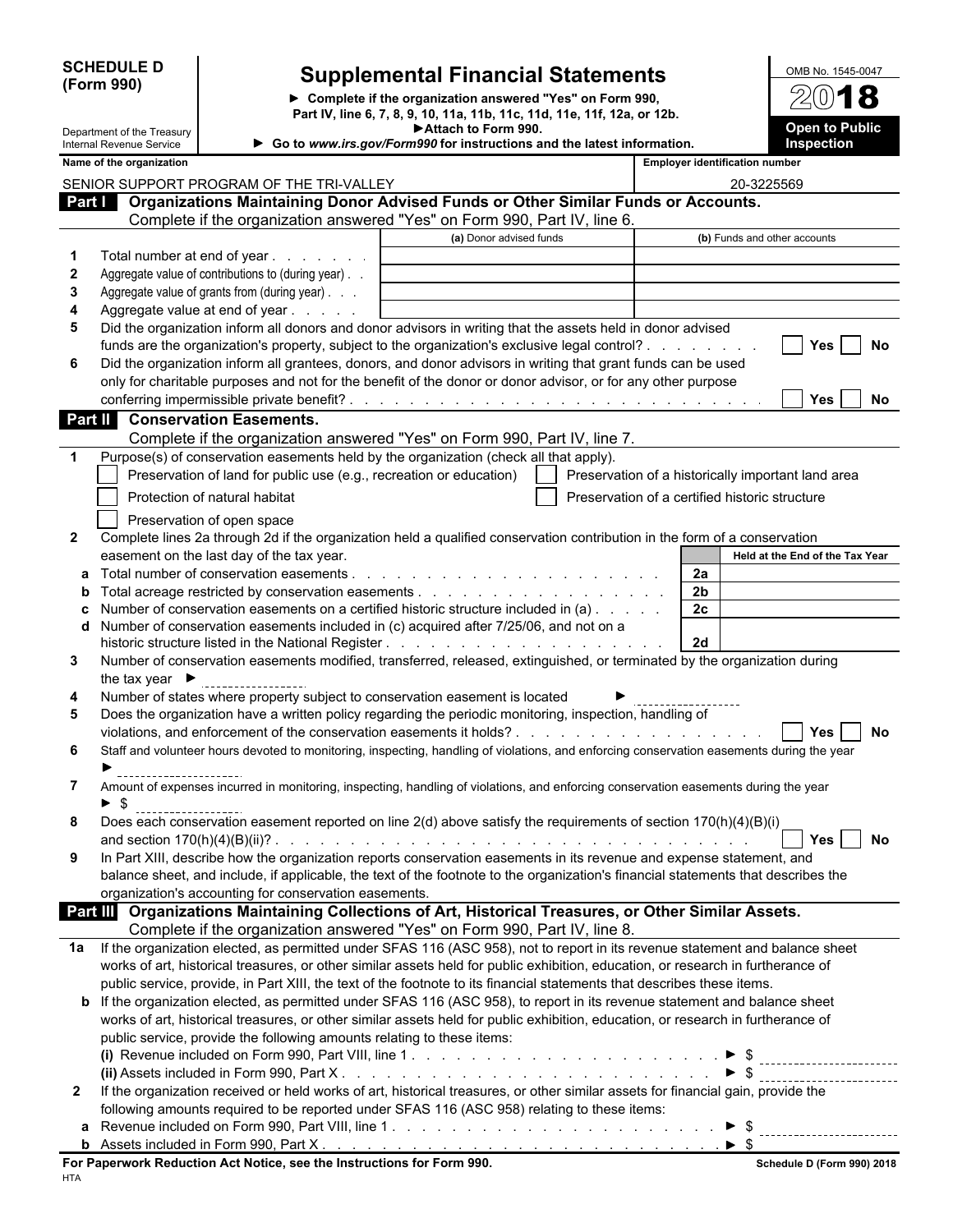|               | Schedule D (Form 990) 2018 SENIOR SUPPORT PROGRAM OF THE TRI-VALLEY                                                                                                     |                                                      |                                |                 | 20-3225569           |                     | Page $2$        |
|---------------|-------------------------------------------------------------------------------------------------------------------------------------------------------------------------|------------------------------------------------------|--------------------------------|-----------------|----------------------|---------------------|-----------------|
|               | Part III Organizations Maintaining Collections of Art, Historical Treasures, or Other Similar Assets (continued)                                                        |                                                      |                                |                 |                      |                     |                 |
| 3             | Using the organization's acquisition, accession, and other records, check any of the following that are a significant use of its                                        |                                                      |                                |                 |                      |                     |                 |
|               | collection items (check all that apply):                                                                                                                                |                                                      |                                |                 |                      |                     |                 |
| а             | Public exhibition                                                                                                                                                       |                                                      | Loan or exchange programs      |                 |                      |                     |                 |
| b             | Scholarly research                                                                                                                                                      | e                                                    | Other                          |                 |                      |                     |                 |
|               | Preservation for future generations                                                                                                                                     |                                                      |                                |                 |                      |                     |                 |
| c<br>4        | Provide a description of the organization's collections and explain how they further the organization's exempt purpose in Part                                          |                                                      |                                |                 |                      |                     |                 |
|               | XIII.                                                                                                                                                                   |                                                      |                                |                 |                      |                     |                 |
| 5             | During the year, did the organization solicit or receive donations of art, historical treasures, or other similar                                                       |                                                      |                                |                 |                      |                     |                 |
|               | assets to be sold to raise funds rather than to be maintained as part of the organization's collection?                                                                 |                                                      |                                |                 |                      | Yes                 | No              |
|               | Part IV Escrow and Custodial Arrangements.                                                                                                                              |                                                      |                                |                 |                      |                     |                 |
|               | Complete if the organization answered "Yes" on Form 990, Part IV, line 9, or reported an amount on Form                                                                 |                                                      |                                |                 |                      |                     |                 |
|               | 990, Part X, line 21.                                                                                                                                                   |                                                      |                                |                 |                      |                     |                 |
|               |                                                                                                                                                                         |                                                      |                                |                 |                      |                     |                 |
| 1a            | Is the organization an agent, trustee, custodian or other intermediary for contributions or other assets not                                                            |                                                      |                                |                 |                      |                     |                 |
|               | If "Yes," explain the arrangement in Part XIII and complete the following table:                                                                                        |                                                      |                                |                 |                      | Yes                 | No              |
|               |                                                                                                                                                                         |                                                      |                                |                 |                      | Amount              |                 |
| С             |                                                                                                                                                                         |                                                      |                                | 1 <sup>c</sup>  |                      |                     | $\Omega$        |
|               |                                                                                                                                                                         |                                                      |                                | 1 <sub>d</sub>  |                      |                     |                 |
|               |                                                                                                                                                                         |                                                      |                                | 1e              |                      |                     |                 |
|               |                                                                                                                                                                         |                                                      |                                | 1f              |                      |                     |                 |
| 2a            | Did the organization include an amount on Form 990, Part X, line 21, for escrow or custodial account liability?                                                         |                                                      |                                |                 |                      |                     | Yes $X$ No      |
|               | If "Yes," explain the arrangement in Part XIII. Check here if the explanation has been provided on Part XIII.                                                           |                                                      |                                |                 |                      |                     |                 |
| b             |                                                                                                                                                                         |                                                      |                                |                 |                      |                     |                 |
| <b>Part V</b> | <b>Endowment Funds.</b>                                                                                                                                                 |                                                      |                                |                 |                      |                     |                 |
|               | Complete if the organization answered "Yes" on Form 990, Part IV, line 10.                                                                                              |                                                      |                                |                 |                      |                     |                 |
|               |                                                                                                                                                                         | (b) Prior year<br>(a) Current year<br>$\overline{0}$ | (c) Two years back<br>$\Omega$ |                 | (d) Three years back | (e) Four years back |                 |
| 1a            | Beginning of year balance<br>Contributions                                                                                                                              |                                                      |                                |                 |                      |                     |                 |
|               | Net investment earnings, gains,                                                                                                                                         |                                                      |                                |                 |                      |                     |                 |
| c             | and losses                                                                                                                                                              |                                                      |                                |                 |                      |                     |                 |
|               | Grants or scholarships                                                                                                                                                  |                                                      |                                |                 |                      |                     |                 |
| е             | Other expenditures for facilities                                                                                                                                       |                                                      |                                |                 |                      |                     |                 |
|               | and programs                                                                                                                                                            |                                                      |                                |                 |                      |                     |                 |
|               | Administrative expenses                                                                                                                                                 |                                                      |                                |                 |                      |                     |                 |
|               | End of year balance                                                                                                                                                     | $\Omega$                                             | $\Omega$                       | $\Omega$        | $\Omega$             |                     | <sup>0</sup>    |
| 2             | Provide the estimated percentage of the current year end balance (line 1g, column (a)) held as:                                                                         |                                                      |                                |                 |                      |                     |                 |
| a             | Board designated or quasi-endowment                                                                                                                                     | $\blacktriangleright$<br>%                           |                                |                 |                      |                     |                 |
| b             | Permanent endowment                                                                                                                                                     | %                                                    |                                |                 |                      |                     |                 |
| c             | Temporarily restricted endowment<br>▸                                                                                                                                   | %                                                    |                                |                 |                      |                     |                 |
|               | The percentages on lines 2a, 2b, and 2c should equal 100%.                                                                                                              |                                                      |                                |                 |                      |                     |                 |
| За            | Are there endowment funds not in the possession of the organization that are held and administered for the                                                              |                                                      |                                |                 |                      |                     |                 |
|               | organization by:                                                                                                                                                        |                                                      |                                |                 |                      | <b>Yes</b>          | No              |
|               | (i)                                                                                                                                                                     |                                                      |                                |                 |                      | 3a(i)               |                 |
|               |                                                                                                                                                                         |                                                      |                                |                 |                      | 3a(ii)              |                 |
| b             | If "Yes" on line 3a(ii), are the related organizations listed as required on Schedule R?                                                                                |                                                      |                                |                 |                      | 3 <sub>b</sub>      |                 |
| 4             | Describe in Part XIII the intended uses of the organization's endowment funds.                                                                                          |                                                      |                                |                 |                      |                     |                 |
| Part VI       | Land, Buildings, and Equipment.                                                                                                                                         |                                                      |                                |                 |                      |                     |                 |
|               | Complete if the organization answered "Yes" on Form 990, Part IV, line 11a. See Form 990, Part X, line 10.                                                              |                                                      |                                |                 |                      |                     |                 |
|               | Description of property                                                                                                                                                 | (a) Cost or other basis                              | (b) Cost or other basis        | (c) Accumulated |                      | (d) Book value      |                 |
|               |                                                                                                                                                                         | (investment)                                         | (other)                        | depreciation    |                      |                     |                 |
| 1a            | Land.                                                                                                                                                                   | $\mathbf 0$                                          | $\overline{0}$                 |                 |                      |                     | 0               |
| b             | Buildings                                                                                                                                                               | $\Omega$                                             | $\overline{0}$                 |                 | 0                    |                     | 0               |
|               | Leasehold improvements                                                                                                                                                  | $\Omega$<br>$\Omega$                                 | $\Omega$                       |                 | 0                    |                     | 0               |
| d             | Equipment. $\ldots$ $\ldots$ $\ldots$ $\ldots$ $\ldots$                                                                                                                 | $\Omega$                                             | 19,925                         |                 | 18,971               |                     | 954<br>$\Omega$ |
| е             | Other $\ldots$ $\ldots$ $\ldots$ $\ldots$ $\ldots$ $\ldots$ $\ldots$<br>Total. Add lines 1a through 1e. (Column (d) must equal Form 990, Part X, column (B), line 10c.) |                                                      | 3,521                          |                 | 3,521<br>▶           |                     | 954             |
|               |                                                                                                                                                                         |                                                      |                                |                 |                      |                     |                 |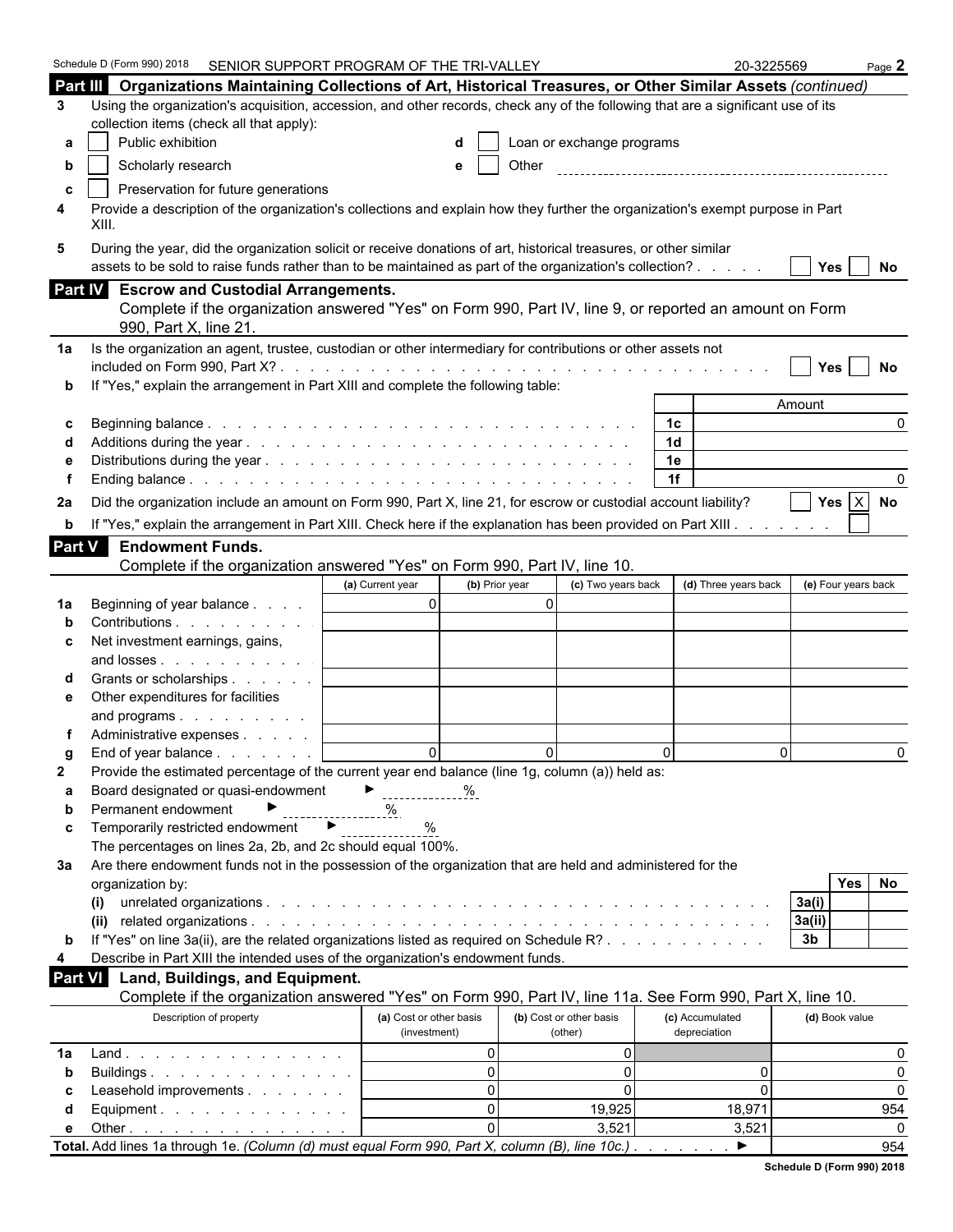#### **Part VII** Investments—Other Securities. Complete if the organization answered "Yes" on Form 990, Part IV, line 11b. See Form 990, Part X, line 12. **(a)** Description of security or category (including name of security) **(b)** Book value **(c)** Method of valuation: Cost or end-of-year market value **(1)** Financial derivatives  $\therefore$   $\therefore$   $\therefore$   $\therefore$   $\therefore$  . . . . . . . . 0 **(2)** Closely-held equity interests . . . . . . . . . . . . . . . . . . . . . . . . . . . . . . . . . . . . . . . . . . . . . . . . . . . . . . 0 **(3)** Other  $(A)$ \_\_\_\_(B)\_\_\_\_\_\_\_\_\_\_\_\_\_\_\_\_\_\_\_ (C) <u>(D) \_\_\_\_\_\_\_\_\_\_\_\_\_\_\_\_\_\_\_\_\_\_\_\_\_\_\_\_\_\_\_\_\_</u>  $(E)$  $(F)$  $(G)$ (H) **Total.** *(Column (b) must equal Form 990, Part X, col. (B) line 12.)* 0 **Part VIII Investments—Program Related.** Complete if the organization answered "Yes" on Form 990, Part IV, line 11c. See Form 990, Part X, line 13. **(a)** Description of investment **(b)** Book value **(b)** Book value **(c)** Method of valuation: Cost or end-of-year market value **(1) (2) (3) (4) (5) (6) (7) (8) (9) Total.** *(Column (b) must equal Form 990, Part X, col. (B) line 13.)* 0 **Part IX Other Assets.** Complete if the organization answered "Yes" on Form 990, Part IV, line 11d. See Form 990, Part X, line 15. **(a)** Description **(b)** Book value **(1) (2) (3) (4) (5) (6) (7) (8) (9) Total.** *(Column (b) must equal Form 990, Part X, col. (B) line 15.) . . . . . . . . . . . . . . . . . . . . . . . . . . . . . . . . . . . . . . . . . . . .* 0 **Part X Other Liabilities.** Complete if the organization answered "Yes" on Form 990, Part IV, line 11e or 11f. See Form 990, Part X, line 25. **1. (a)** Description of liability **(b)** Book value (1) Federal income taxes 0 (2)

| (2)                                                                                      |  |
|------------------------------------------------------------------------------------------|--|
| (3)                                                                                      |  |
| (4)                                                                                      |  |
| (5)                                                                                      |  |
| (6)                                                                                      |  |
| (7)                                                                                      |  |
| (8)                                                                                      |  |
| (9)                                                                                      |  |
| Total. (Column (b) must equal Form 990, Part X, col. (B) line 25.) $\blacktriangleright$ |  |

**2.** Liability for uncertain tax positions. In Part XIII, provide the text of the footnote to the organization's financial statements that reports the organization's liability for uncertain tax positions under FIN 48 (ASC 740). Check here if the text of the footnote has been provided in Part XIII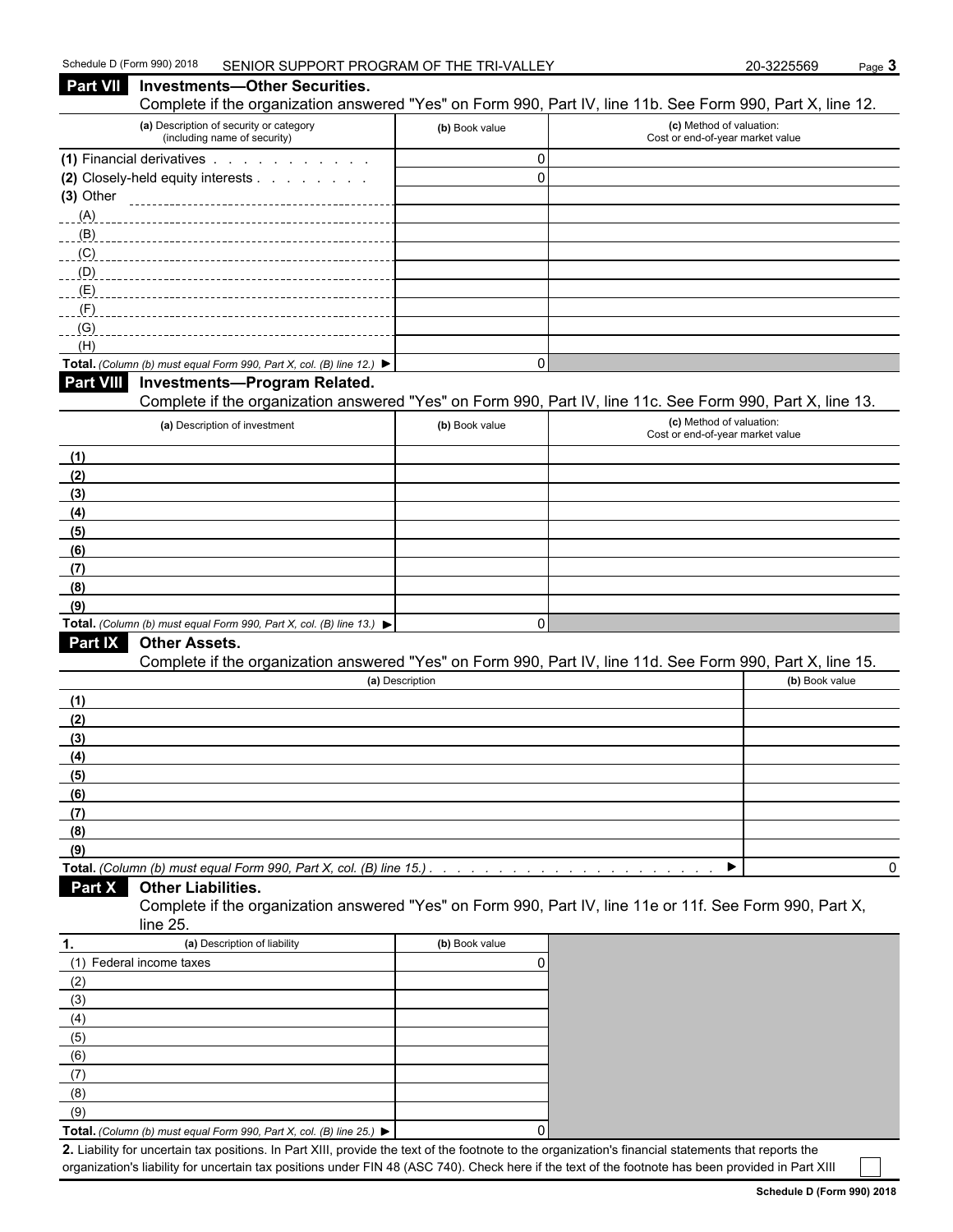|              | Schedule D (Form 990) 2018 |                                            | SENIOR SUPPORT PROGRAM OF THE TRI-VALLEY                                                                                                           |                      |        | 20-3225569   | Page 4    |
|--------------|----------------------------|--------------------------------------------|----------------------------------------------------------------------------------------------------------------------------------------------------|----------------------|--------|--------------|-----------|
|              |                            |                                            | Part XI Reconciliation of Revenue per Audited Financial Statements With Revenue per Return.                                                        |                      |        |              |           |
|              |                            |                                            | Complete if the organization answered "Yes" on Form 990, Part IV, line 12a.                                                                        |                      |        |              |           |
| $\mathbf 1$  |                            |                                            |                                                                                                                                                    |                      |        | $\mathbf{1}$ | 1,173,533 |
| $\mathbf{2}$ |                            |                                            | Amounts included on line 1 but not on Form 990, Part VIII, line 12:                                                                                |                      |        |              |           |
|              |                            |                                            | a Net unrealized gains (losses) on investments                                                                                                     | 2a                   |        |              |           |
| b            |                            |                                            |                                                                                                                                                    | 2 <sub>b</sub>       | 74,430 |              |           |
| c<br>d       |                            |                                            |                                                                                                                                                    | 2c<br>2d             |        |              |           |
| е            |                            |                                            |                                                                                                                                                    |                      |        | 2e           | 74,430    |
| 3            |                            |                                            |                                                                                                                                                    |                      |        | $\mathbf{3}$ | 1,099,103 |
| 4            |                            |                                            | Amounts included on Form 990, Part VIII, line 12, but not on line 1:                                                                               |                      |        |              |           |
| a            |                            |                                            | Investment expenses not included on Form 990, Part VIII, line 7b                                                                                   | 4a                   |        |              |           |
| b            |                            |                                            |                                                                                                                                                    | 4 <sub>b</sub>       |        |              |           |
|              |                            |                                            |                                                                                                                                                    |                      |        | 4c           |           |
| 5            |                            |                                            | Total revenue. Add lines 3 and 4c. (This must equal Form 990, Part I, line 12.)                                                                    |                      |        | 5            | 1,099,103 |
|              |                            |                                            | Part XII Reconciliation of Expenses per Audited Financial Statements With Expenses per Return.                                                     |                      |        |              |           |
|              |                            |                                            | Complete if the organization answered "Yes" on Form 990, Part IV, line 12a.                                                                        |                      |        |              |           |
| 1            |                            |                                            |                                                                                                                                                    |                      |        |              | 1,143,100 |
| $\mathbf{2}$ |                            |                                            | Amounts included on line 1 but not on Form 990, Part IX, line 25:                                                                                  |                      |        |              |           |
| a<br>b       |                            |                                            |                                                                                                                                                    | 2a<br>2 <sub>b</sub> | 74,430 |              |           |
|              |                            |                                            |                                                                                                                                                    | 2 <sub>c</sub>       |        |              |           |
| d            |                            |                                            |                                                                                                                                                    | 2d                   |        |              |           |
| е            |                            |                                            |                                                                                                                                                    |                      |        | 2e           | 74,430    |
| 3            |                            |                                            |                                                                                                                                                    |                      |        | 3            | 1,068,670 |
| 4            |                            |                                            | Amounts included on Form 990, Part IX, line 25, but not on line 1:                                                                                 |                      |        |              |           |
| a            |                            |                                            | Investment expenses not included on Form 990, Part VIII, line 7b                                                                                   | 4a                   |        |              |           |
| b            |                            |                                            |                                                                                                                                                    | 4 <sub>b</sub>       |        |              |           |
| c.           |                            |                                            |                                                                                                                                                    |                      |        | 4с           |           |
| 5            |                            | <b>Part XIII</b> Supplemental Information. | Total expenses. Add lines 3 and 4c. (This must equal Form 990, Part I, line 18.)                                                                   |                      |        | 5            | 1,068,670 |
|              |                            |                                            | Provide the descriptions required for Part II, lines 3, 5, and 9; Part III, lines 1a and 4; Part IV, lines 1b and 2b; Part V, line 4; Part X, line |                      |        |              |           |
|              |                            |                                            | 2; Part XI, lines 2d and 4b; and Part XII, lines 2d and 4b. Also complete this part to provide any additional information.                         |                      |        |              |           |
|              |                            |                                            |                                                                                                                                                    |                      |        |              |           |
|              |                            |                                            |                                                                                                                                                    |                      |        |              |           |
|              |                            |                                            |                                                                                                                                                    |                      |        |              |           |
|              |                            |                                            |                                                                                                                                                    |                      |        |              |           |
|              |                            |                                            |                                                                                                                                                    |                      |        |              |           |
|              |                            |                                            |                                                                                                                                                    |                      |        |              |           |
|              |                            |                                            |                                                                                                                                                    |                      |        |              |           |
|              |                            |                                            |                                                                                                                                                    |                      |        |              |           |
|              |                            |                                            |                                                                                                                                                    |                      |        |              |           |
|              |                            |                                            |                                                                                                                                                    |                      |        |              |           |
|              |                            |                                            |                                                                                                                                                    |                      |        |              |           |
|              |                            |                                            |                                                                                                                                                    |                      |        |              |           |
|              |                            |                                            |                                                                                                                                                    |                      |        |              |           |
|              |                            |                                            |                                                                                                                                                    |                      |        |              |           |
|              |                            |                                            |                                                                                                                                                    |                      |        |              |           |
|              |                            |                                            |                                                                                                                                                    |                      |        |              |           |
|              |                            |                                            |                                                                                                                                                    |                      |        |              |           |
|              |                            |                                            |                                                                                                                                                    |                      |        |              |           |
|              |                            |                                            |                                                                                                                                                    |                      |        |              |           |
|              |                            |                                            |                                                                                                                                                    |                      |        |              |           |
|              |                            |                                            |                                                                                                                                                    |                      |        |              |           |
|              |                            |                                            |                                                                                                                                                    |                      |        |              |           |
|              |                            |                                            |                                                                                                                                                    |                      |        |              |           |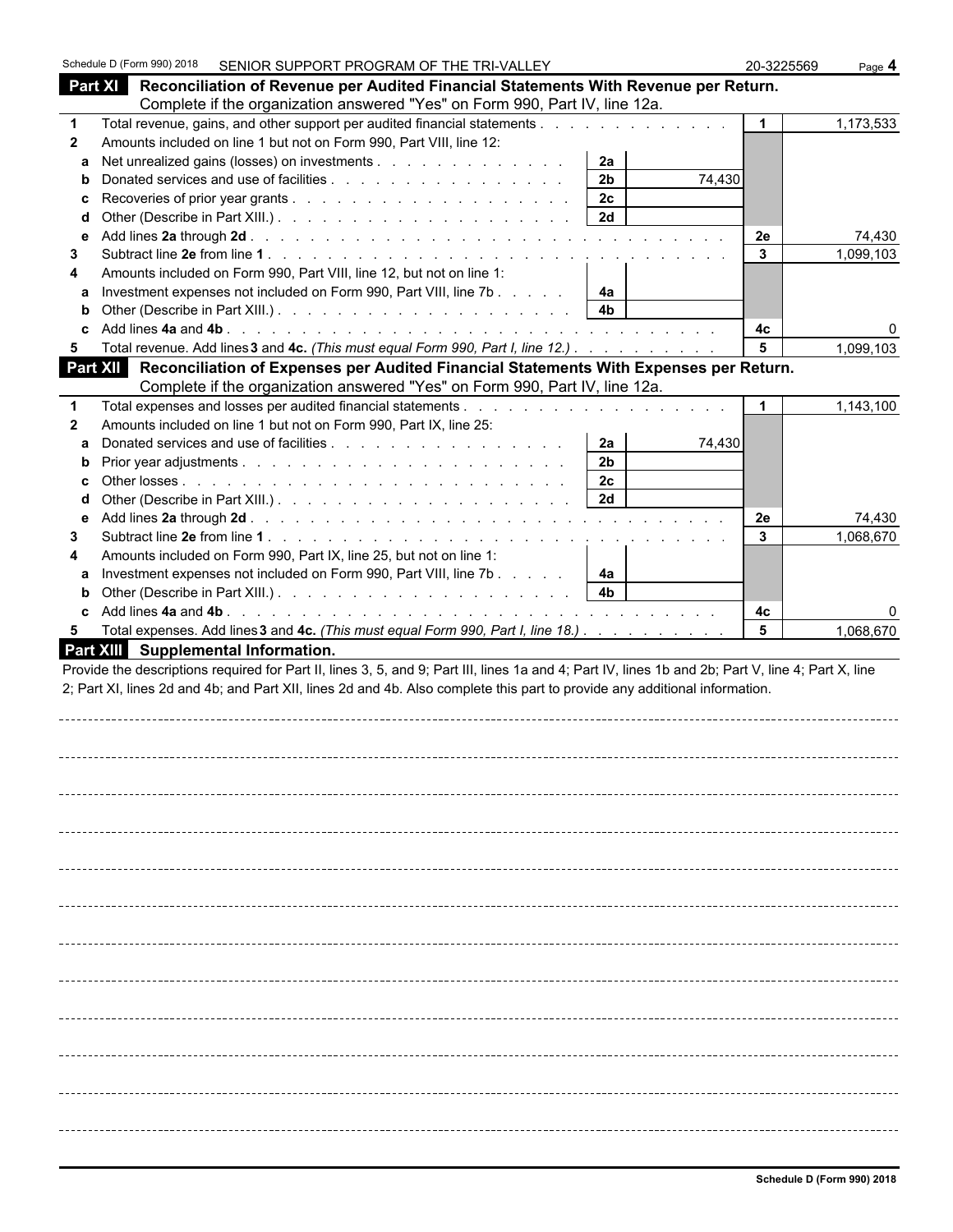| Schedule I<br>0011<br>990)<br>rorm) ل<br>…ו 20 ויי | : SUPPORT PROGRAM OF THE<br>:Nior<br>TRI-<br>-VAI<br>~- | 3225569<br>?በ-.<br>$\cdot \cdot$ | Page<br>-- |
|----------------------------------------------------|---------------------------------------------------------|----------------------------------|------------|
|----------------------------------------------------|---------------------------------------------------------|----------------------------------|------------|

| Part XIII Supplemental Information (continued) |
|------------------------------------------------|
|                                                |
|                                                |
|                                                |
|                                                |
|                                                |
|                                                |
|                                                |
|                                                |
|                                                |
|                                                |
|                                                |
|                                                |
|                                                |
|                                                |
|                                                |
|                                                |
|                                                |
|                                                |
|                                                |
|                                                |
|                                                |
|                                                |
|                                                |
|                                                |
|                                                |
|                                                |
|                                                |
|                                                |
|                                                |
|                                                |
|                                                |
|                                                |
|                                                |
|                                                |
|                                                |
|                                                |
|                                                |
|                                                |
| ----------------------------------             |
|                                                |
|                                                |
|                                                |
|                                                |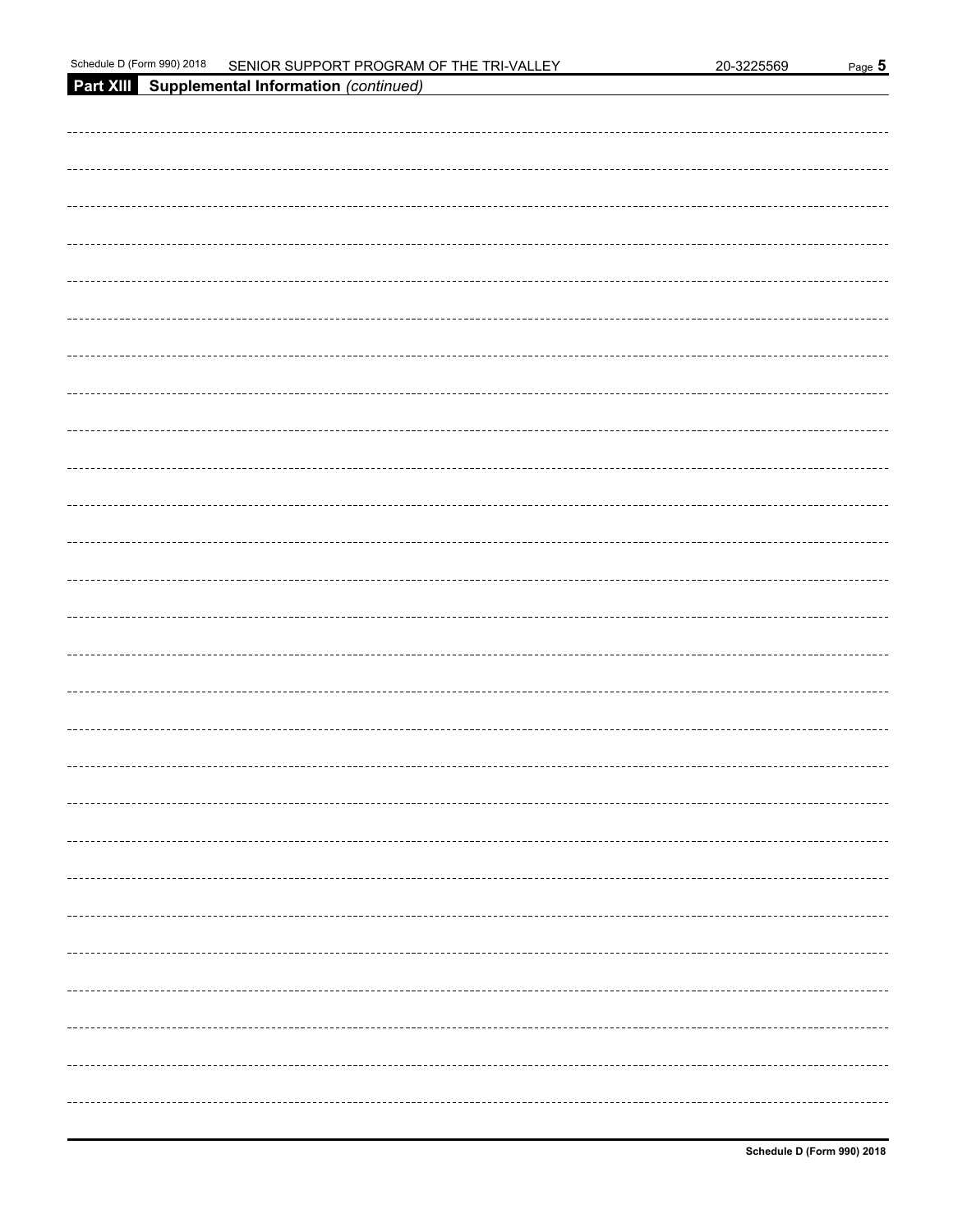Department of the Treasury

### **SCHEDULE O Supplemental Information to Form 990 or 990-EZ** OMB No. 1545-0047

**(Form 990 or 990-EZ) Complete to provide information for responses to specific questions on Form 990 or 990-EZ or to provide any additional information.** ▶ Attach to Form 990 or 990-EZ. **Open to Public** 

**Go to** *www.irs.gov/Form990* **for the latest information. Inspection**



| Internal Revenue Service   | 90 to <i>www.irs.gov/Formaso</i> for the latest imormation.                                                                                 | mspecuon                                            |
|----------------------------|---------------------------------------------------------------------------------------------------------------------------------------------|-----------------------------------------------------|
| Name of the organization   | SENIOR SUPPORT PROGRAM OF THE TRI-VALLEY                                                                                                    | <b>Employer identification number</b><br>20-3225569 |
|                            | Form 990, Part III, Line 4d: Program Service Expenses: 71,720, Grants and allocations: 0,                                                   |                                                     |
|                            | Revenue: 0 Case Management: The Case management program provides services in the following                                                  |                                                     |
|                            | areas: 1. Individual Social, Emotional and Financial Assessments, 2. Problem Solving, 3.                                                    |                                                     |
|                            | Resource management, coordination of services, and 4. Seniors Served: 169 Seniors Served and                                                |                                                     |
| 158 clients one-time-only. |                                                                                                                                             |                                                     |
|                            | Form 990, Part III, Line 4d: Program Service Expenses: 117,167, Grants and allocations: 0,                                                  |                                                     |
|                            | Revenue: 0 Counseling Programs: This program connects isolated seniors to become involved in                                                |                                                     |
|                            | their own lives and the community classes are provided in 18 week sessions: 1. In-Home                                                      |                                                     |
|                            | Professional Counseling: 35 Seniors Served, 2. Support Groups: 71 Seniors Served, and 3. Soar                                               |                                                     |
|                            | (Stepping Out & Reconnecting): 25 Seniors Served.                                                                                           |                                                     |
|                            | Form 990, Part III, Line 4d: Program Service Expenses: 110,027, Grants and allocations: 0,                                                  |                                                     |
|                            | Revenue: 0 Exercise& Nutrition: The exercise and nutrition programs act as partners in                                                      |                                                     |
|                            | safety/fall prevention in the following areas: 1. In-Home Exercise, 2. Medication Management,                                               |                                                     |
|                            | 3. Home Safety Training, 4. Healthy Lifestyle Program, 5. Nutrition Education and Counseling,                                               |                                                     |
|                            | 6. Fitness, and 7. Senior Injury Prevention: 611 Seniors Served.                                                                            |                                                     |
|                            | Form 990, Part III, Line 4d: Program Service Expenses: 139,869, Grants and allocations: 0,                                                  |                                                     |
|                            | Revenue: 0 Health Services: The health services program provides the following at community                                                 |                                                     |
|                            | senior sites: 1. Blood Pressure Screenings, 2. Diabetes Screenings, 3. Urine Test, 4.                                                       |                                                     |
|                            | Hemoccult Screenings, and 5. Footcare. 919 Seniors Served.                                                                                  |                                                     |
|                            | Form 990, Part III, Line 4d: Program Service Expenses: 69,129, Grants and allocations: 0, Concentration Concentration Concentration of Port |                                                     |
|                            | Revenue: 0 Family Caregiver Program: The family caregiver program provides the following                                                    |                                                     |
|                            | Services: 1. Case Management for family members, 2. Assessment of needs, 3. Resource and                                                    |                                                     |
|                            | Information, 4. Placement assistance, and 5. Support Groups: 103 Individual Seniors Served and                                              |                                                     |
|                            | 34 Support Groups. 6. In-Home Registry: 137 Senior served.                                                                                  |                                                     |
|                            | Form 990, Part VI, Section B, Line 11b: Form 990 is reviewed by the finance director and                                                    |                                                     |
|                            |                                                                                                                                             |                                                     |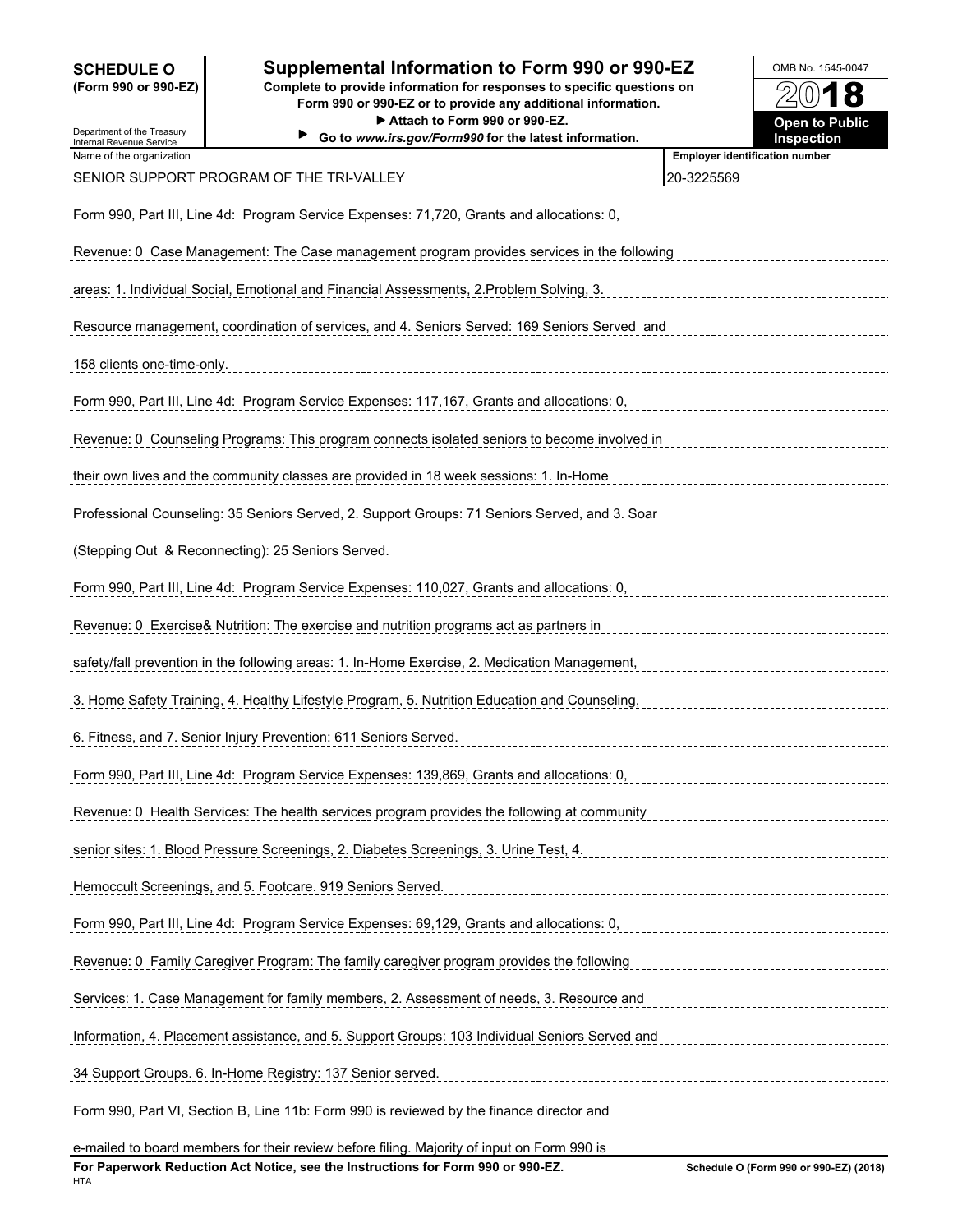| Schedule O (Form 990 or 990-EZ) (2018)                                                         | $\boldsymbol{2}$<br>Page              |
|------------------------------------------------------------------------------------------------|---------------------------------------|
| Name of the organization                                                                       | <b>Employer identification number</b> |
| SENIOR SUPPORT PROGRAM OF THE TRI-VALLEY                                                       | 20-3225569                            |
| from the finance committee and finance director, and thrie comments are fixed before filing.   |                                       |
| Form 990, Part VI, Section B, Line 12c: Conflict of interest issues are reviewed and discussed |                                       |
| by the board as they occur.                                                                    |                                       |
| Form 990, Part VI, Section B, Line 15a: The salary of the executive director is determined by  |                                       |
| comparing salaries of similar non-profit organizations. Additionally the availability of       |                                       |
| contract and other funding sources impact the determination of the annual salary. This         |                                       |
| decision is carried out by the finance committee and approved subsequently by the board of     |                                       |
| directors.                                                                                     |                                       |
| Form 990, Part VI, Section C, Line 19: Governing documents, conflict of interest policy and    |                                       |
| financial statements are available at the office for review upon request.                      |                                       |
|                                                                                                |                                       |
|                                                                                                |                                       |
|                                                                                                |                                       |
|                                                                                                |                                       |
|                                                                                                |                                       |
|                                                                                                |                                       |
|                                                                                                |                                       |
|                                                                                                |                                       |
|                                                                                                |                                       |
|                                                                                                |                                       |
|                                                                                                |                                       |
|                                                                                                |                                       |
|                                                                                                |                                       |
|                                                                                                |                                       |
|                                                                                                |                                       |
|                                                                                                |                                       |
|                                                                                                |                                       |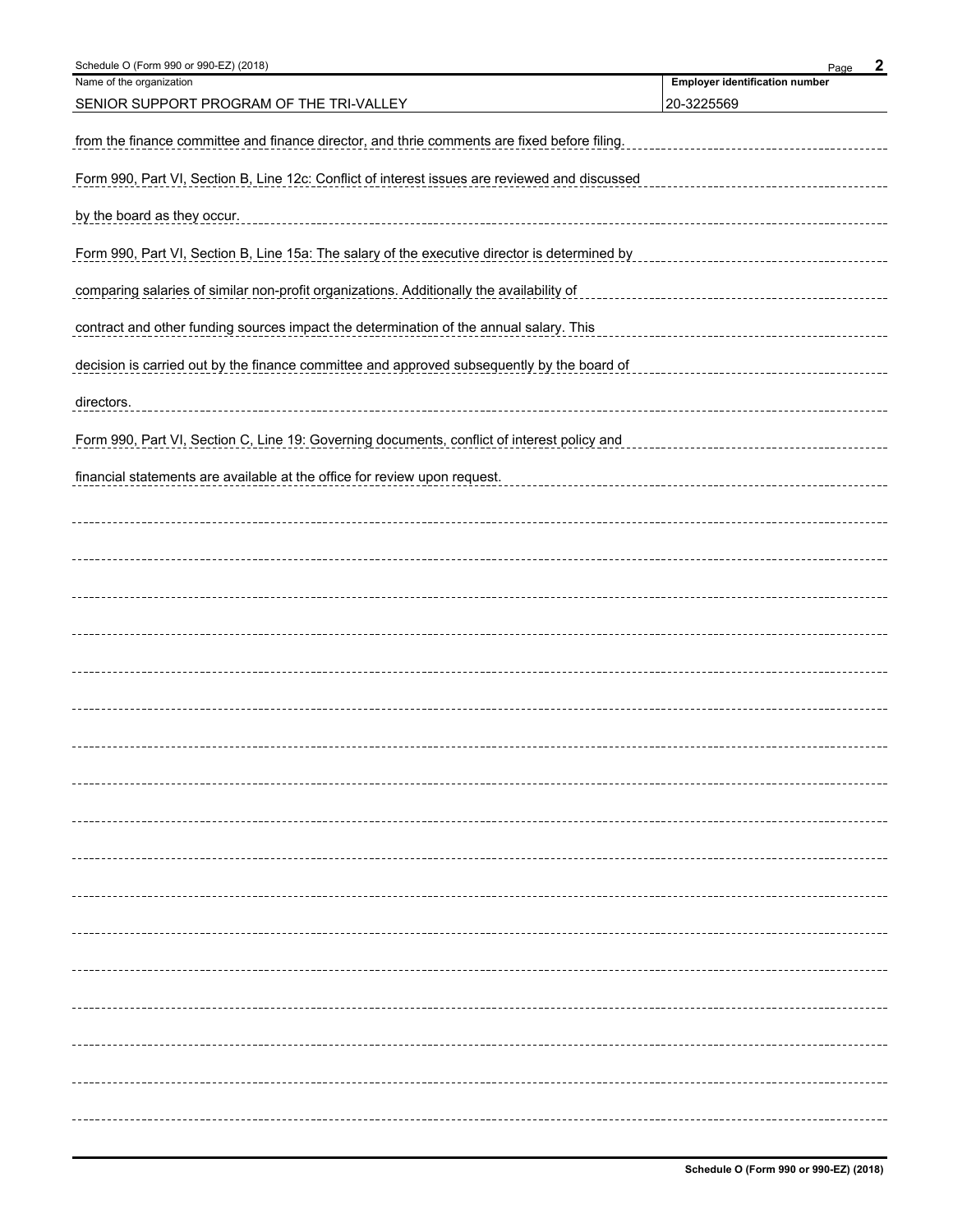| <b>TAXABLE YEAR</b>  | <b>California Exempt Organization</b>                                                                                                                                                                                                                                                                                     |                               |                                                                                                               |                                                    |                                                          | <b>FORM</b>                            |
|----------------------|---------------------------------------------------------------------------------------------------------------------------------------------------------------------------------------------------------------------------------------------------------------------------------------------------------------------------|-------------------------------|---------------------------------------------------------------------------------------------------------------|----------------------------------------------------|----------------------------------------------------------|----------------------------------------|
| 2018                 | <b>Annual Information Return</b>                                                                                                                                                                                                                                                                                          |                               |                                                                                                               |                                                    |                                                          | 199                                    |
|                      | Calendar Year 2018 or fiscal year beginning (mm/dd/yyyy)                                                                                                                                                                                                                                                                  | 07/01/2018                    |                                                                                                               | and ending (mm/dd/yyyy)                            |                                                          | 06/30/2019                             |
|                      | Corporation/Organization name<br>SENIOR SUPPORT PROGRAM OF THE TRI-VALLEY                                                                                                                                                                                                                                                 |                               |                                                                                                               |                                                    | California corporation number                            |                                        |
|                      | Additional information. See instructions.                                                                                                                                                                                                                                                                                 |                               |                                                                                                               | C2758503<br><b>FEIN</b>                            |                                                          |                                        |
|                      |                                                                                                                                                                                                                                                                                                                           |                               |                                                                                                               | 20-3225569                                         |                                                          |                                        |
|                      | Street address (suite or room)<br>5353 SUNOL BLVD.                                                                                                                                                                                                                                                                        |                               |                                                                                                               |                                                    | PMB no.                                                  |                                        |
| City                 |                                                                                                                                                                                                                                                                                                                           |                               |                                                                                                               | State                                              | Zip code                                                 |                                        |
| PLEASANTON           |                                                                                                                                                                                                                                                                                                                           |                               |                                                                                                               | СA                                                 | 94566                                                    |                                        |
| Foreign country name |                                                                                                                                                                                                                                                                                                                           | Foreign province/state/county |                                                                                                               |                                                    | Foreign postal code                                      |                                        |
|                      |                                                                                                                                                                                                                                                                                                                           |                               | If exempt under R&TC Section 23701d, has the organization                                                     |                                                    |                                                          |                                        |
|                      |                                                                                                                                                                                                                                                                                                                           |                               | engaged in political activities? See instructions. ● Yes X No                                                 |                                                    |                                                          |                                        |
|                      |                                                                                                                                                                                                                                                                                                                           |                               | In the organization exempt under R&TC Section 23701g? $\bullet$ $\boxed{\phantom{1}}$ Yes $\boxed{\times}$ No |                                                    |                                                          |                                        |
|                      | <b>D</b> Final Information Return?                                                                                                                                                                                                                                                                                        |                               | If "Yes," enter the gross receipts from nonmember sources \$                                                  |                                                    |                                                          |                                        |
|                      | Dissolved Surrendered (Withdrawn) Merged/Reorganized L If organization is a public charity exempt under R&TC Section<br>Enter date: (mm/dd/yyyy)                                                                                                                                                                          |                               | 23701d and meets the filing fee exception, check box.                                                         |                                                    |                                                          |                                        |
|                      | E Check accounting method: (1) $\Box$ Cash (2) $\Box$ Accrual (3) $\Box$ Other                                                                                                                                                                                                                                            |                               |                                                                                                               |                                                    |                                                          |                                        |
|                      | F Federal return filed? (1) $\bigcirc$ 990T (2) $\bigcirc$ 990PF (3) $\bigcirc$ Sch H (990)  M Is the organization a Limited Liability Company? $\bigcirc$ Yes $\bigcirc$ No                                                                                                                                              |                               |                                                                                                               |                                                    |                                                          |                                        |
|                      | (4) $\overline{X}$ Other 990 series                                                                                                                                                                                                                                                                                       |                               | N Did the organization file Form 100 or Form 109 to                                                           |                                                    |                                                          |                                        |
|                      |                                                                                                                                                                                                                                                                                                                           |                               | report taxable income?                                                                                        |                                                    |                                                          | $\bullet$ $\Box$ Yes $\overline{X}$ No |
|                      | <b>H</b> Is this organization in a group exemption $\ldots \ldots \ldots$ $\Box$ Yes $\overline{X}$ No<br>If "Yes," what is the parent's name?                                                                                                                                                                            |                               | O Is the organization under audit by the IRS or has the                                                       |                                                    |                                                          |                                        |
|                      |                                                                                                                                                                                                                                                                                                                           |                               | <b>P</b> Is federal Form 1023/1024 pending? $\Box$ Yes $\overline{X}$ No                                      |                                                    |                                                          |                                        |
|                      | Did the organization have any changes to its guidelines<br>not reported to the FTB? See instructions. $\bullet$ Yes $\overline{X}$ No                                                                                                                                                                                     |                               | Date filed with IRS _________________                                                                         |                                                    |                                                          |                                        |
| Part I               | Complete Part I unless not required to file this form. See General Information B and C.                                                                                                                                                                                                                                   |                               |                                                                                                               |                                                    |                                                          |                                        |
|                      |                                                                                                                                                                                                                                                                                                                           |                               |                                                                                                               |                                                    |                                                          | 35,950 00                              |
|                      |                                                                                                                                                                                                                                                                                                                           |                               |                                                                                                               | $\overline{2}$                                     |                                                          | 0 <sup>1</sup> 00                      |
|                      |                                                                                                                                                                                                                                                                                                                           |                               |                                                                                                               | $  \bullet  $ 3                                    |                                                          | 1,063,153 00                           |
| and                  | 4 Total gross receipts for filing requirement test. Add line 1 through line 3.                                                                                                                                                                                                                                            |                               |                                                                                                               |                                                    |                                                          | 1,099,103 00                           |
| <b>Revenues</b>      | This line must be completed. If the result is less than \$50,000, see General Information B $\bullet$                                                                                                                                                                                                                     |                               |                                                                                                               | $\overline{4}$<br>$0$ 00                           |                                                          |                                        |
|                      | 6 Cost or other basis, and sales expenses of assets sold $\ldots$ .                                                                                                                                                                                                                                                       |                               |                                                                                                               | 0 00                                               |                                                          |                                        |
| <b>Receipts</b>      |                                                                                                                                                                                                                                                                                                                           |                               |                                                                                                               | $\overline{7}$                                     |                                                          | $0$ 00                                 |
|                      |                                                                                                                                                                                                                                                                                                                           |                               |                                                                                                               |                                                    |                                                          | 1,099,103 00                           |
| <b>Expenses</b>      |                                                                                                                                                                                                                                                                                                                           |                               |                                                                                                               |                                                    |                                                          | 1,068,670 00                           |
|                      |                                                                                                                                                                                                                                                                                                                           |                               |                                                                                                               |                                                    |                                                          | $30,433$ 00                            |
|                      |                                                                                                                                                                                                                                                                                                                           |                               |                                                                                                               | 11                                                 |                                                          | $0$ 00                                 |
|                      |                                                                                                                                                                                                                                                                                                                           |                               |                                                                                                               | 12                                                 |                                                          | 0 <sub>0</sub><br>0 00                 |
|                      |                                                                                                                                                                                                                                                                                                                           |                               |                                                                                                               |                                                    |                                                          | 0 00                                   |
|                      |                                                                                                                                                                                                                                                                                                                           |                               |                                                                                                               | 15                                                 |                                                          | 0 00                                   |
|                      | 16 Penalties and Interest. See General Information Junger Construction Construction Construction                                                                                                                                                                                                                          |                               |                                                                                                               | 16                                                 |                                                          | 0 00                                   |
|                      |                                                                                                                                                                                                                                                                                                                           |                               |                                                                                                               | 17                                                 |                                                          | 0 <sup>1</sup> 00                      |
|                      | Under penalties of perjury, I declare that I have examined this return, including accompanying schedules and statements, and to the best of my knowledge and<br>belief, it is true, correct, and complete. Declaration of preparer (other than taxpayer) is based on all information of which preparer has any knowledge. |                               |                                                                                                               |                                                    |                                                          |                                        |
| Sign<br>Here         | Signature                                                                                                                                                                                                                                                                                                                 | Title                         |                                                                                                               | Date                                               | ● Telephone                                              |                                        |
|                      | of officer $\blacktriangleright$                                                                                                                                                                                                                                                                                          |                               |                                                                                                               |                                                    |                                                          |                                        |
|                      | Preparer's<br>signature ▶ SIJOON NOE                                                                                                                                                                                                                                                                                      |                               | Date<br>02/26/2020                                                                                            | Check if self-<br>employed $\blacktriangleright$ X | <b>O</b> PTIN<br>P00049254                               |                                        |
| Paid                 |                                                                                                                                                                                                                                                                                                                           |                               |                                                                                                               |                                                    | ● Firm's FEIN                                            |                                        |
| Preparer's           | Firm's name (or yours,<br>NOE AND COMPANY<br>if self-employed)                                                                                                                                                                                                                                                            |                               |                                                                                                               |                                                    |                                                          |                                        |
| <b>Use Only</b>      | and address<br>8105 EDGEWATER DR., SUITE 220, OAKLAND, CA 94621                                                                                                                                                                                                                                                           |                               |                                                                                                               |                                                    |                                                          |                                        |
|                      |                                                                                                                                                                                                                                                                                                                           |                               |                                                                                                               |                                                    | (510) 553-1231                                           |                                        |
|                      | May the FTB discuss this return with the preparer shown above? See instructions                                                                                                                                                                                                                                           |                               |                                                                                                               |                                                    | $\bullet$ $\overline{X}$ Yes $\overline{\phantom{1}}$ No |                                        |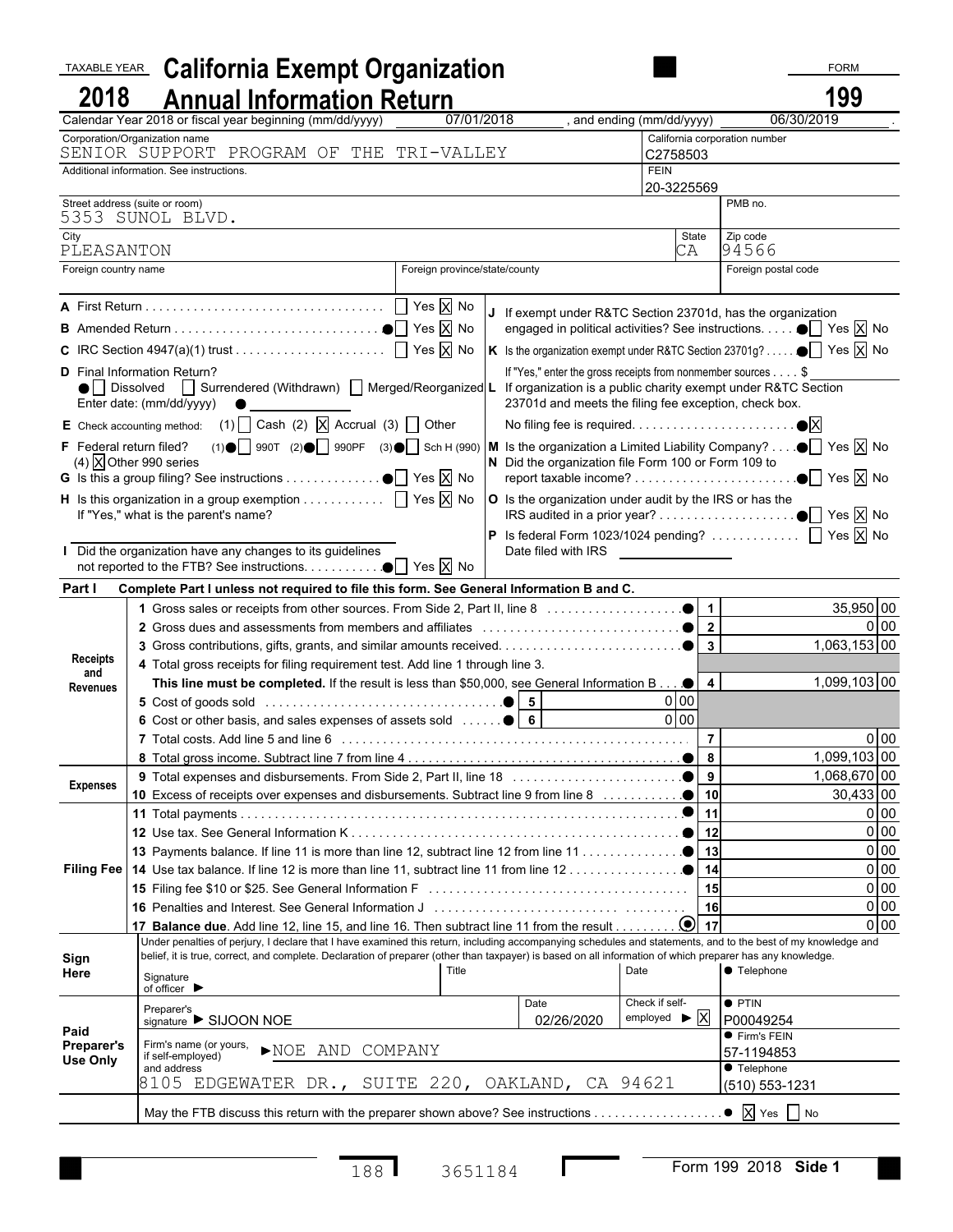|                                                                                                                                                                                                             | SENIOR SUPPORT PROGRAM OF THE TRI-VALLEY                                                                                                                                            |                           |                                                     |                     |           | 20-3225569        |
|-------------------------------------------------------------------------------------------------------------------------------------------------------------------------------------------------------------|-------------------------------------------------------------------------------------------------------------------------------------------------------------------------------------|---------------------------|-----------------------------------------------------|---------------------|-----------|-------------------|
| <b>Part II</b>                                                                                                                                                                                              | Organizations with gross receipts of more than \$50,000 and private foundations<br>regardless of amount of gross receipts - complete Part II or furnish substitute information.     |                           |                                                     |                     |           |                   |
|                                                                                                                                                                                                             |                                                                                                                                                                                     |                           |                                                     |                     |           | 0 <sub>0</sub>    |
|                                                                                                                                                                                                             |                                                                                                                                                                                     |                           |                                                     |                     |           | 124 00            |
| <b>Receipts</b><br>from<br>Other<br><b>Sources</b><br><b>Expenses</b><br>and<br>Disburse-<br>ments<br><b>Schedule L</b><br>Assets<br><b>14 Accounts payable</b><br><b>Schedule M-1</b><br>1<br>$\mathbf{2}$ |                                                                                                                                                                                     |                           |                                                     |                     |           | 0 00              |
|                                                                                                                                                                                                             |                                                                                                                                                                                     |                           |                                                     |                     |           | 0 00              |
|                                                                                                                                                                                                             |                                                                                                                                                                                     |                           |                                                     |                     |           | 0 <sub>0</sub>    |
|                                                                                                                                                                                                             |                                                                                                                                                                                     |                           |                                                     |                     |           | 0 <sub>0</sub>    |
|                                                                                                                                                                                                             |                                                                                                                                                                                     |                           |                                                     |                     |           | 35.826 00         |
|                                                                                                                                                                                                             |                                                                                                                                                                                     |                           |                                                     |                     |           |                   |
|                                                                                                                                                                                                             |                                                                                                                                                                                     |                           |                                                     |                     |           | 35,950 00         |
| 3<br>4                                                                                                                                                                                                      |                                                                                                                                                                                     |                           |                                                     |                     |           | 0 <sub>0</sub>    |
|                                                                                                                                                                                                             |                                                                                                                                                                                     |                           |                                                     |                     |           | 0 <sub>0</sub>    |
|                                                                                                                                                                                                             | 11 Compensation of officers, directors, and trustees. Attach schedule <i>masses</i> and compensation of officers, directors, and trustees. Attach schedule masses and the set of 11 |                           |                                                     | 88,505 00           |           |                   |
|                                                                                                                                                                                                             |                                                                                                                                                                                     |                           |                                                     |                     |           | 776,652 00        |
|                                                                                                                                                                                                             |                                                                                                                                                                                     |                           |                                                     |                     |           | 0 <sup>1</sup> 00 |
|                                                                                                                                                                                                             |                                                                                                                                                                                     |                           |                                                     |                     |           | 68.478 00         |
|                                                                                                                                                                                                             |                                                                                                                                                                                     |                           |                                                     |                     |           | 0 <sup>1</sup> 00 |
|                                                                                                                                                                                                             |                                                                                                                                                                                     |                           |                                                     |                     |           | $1,423$ 00        |
|                                                                                                                                                                                                             |                                                                                                                                                                                     |                           |                                                     |                     |           |                   |
|                                                                                                                                                                                                             |                                                                                                                                                                                     |                           |                                                     |                     |           | 133,612 00        |
|                                                                                                                                                                                                             | 18 Total expenses and disbursements. Add line 9 through line 17. Enter here and on Side 1, Part I, line 9   18                                                                      |                           |                                                     |                     |           | 1,068,670 00      |
|                                                                                                                                                                                                             | <b>Balance Sheet</b>                                                                                                                                                                | Beginning of taxable year |                                                     | End of taxable year |           |                   |
|                                                                                                                                                                                                             |                                                                                                                                                                                     | (a)                       | (b)                                                 | (c)                 |           | (d)               |
|                                                                                                                                                                                                             |                                                                                                                                                                                     |                           | 365,091.                                            |                     | $\bullet$ | 394,515.          |
|                                                                                                                                                                                                             | 2 Net accounts receivable                                                                                                                                                           |                           | 166,816.                                            |                     | $\bullet$ | 184,986.          |
|                                                                                                                                                                                                             |                                                                                                                                                                                     |                           | $\Omega$ .                                          |                     |           |                   |
|                                                                                                                                                                                                             | 4 Inventories                                                                                                                                                                       |                           | $\Omega$ .                                          |                     | $\bullet$ |                   |
|                                                                                                                                                                                                             | <b>5</b> Federal and state government obligations                                                                                                                                   |                           | $\Omega$ .                                          |                     | $\bullet$ |                   |
|                                                                                                                                                                                                             |                                                                                                                                                                                     |                           | $\Omega$ .                                          |                     | $\bullet$ |                   |
|                                                                                                                                                                                                             | 6 Investments in other bonds                                                                                                                                                        |                           |                                                     |                     |           |                   |
|                                                                                                                                                                                                             | 7 Investments in stock                                                                                                                                                              |                           | $\Omega$ .                                          |                     | $\bullet$ |                   |
|                                                                                                                                                                                                             |                                                                                                                                                                                     |                           | $\mathbf{0}$                                        |                     | $\bullet$ |                   |
|                                                                                                                                                                                                             | <b>9</b> Other investments. Attach schedule                                                                                                                                         |                           | $\Omega$                                            |                     | $\bullet$ |                   |
|                                                                                                                                                                                                             | 10 a Depreciable assets                                                                                                                                                             | 23,446.                   |                                                     | 23,446.             |           |                   |
|                                                                                                                                                                                                             | <b>b</b> Less accumulated depreciation $\ldots$                                                                                                                                     | 21,069.                   | 2,377.                                              | 22,492.             |           | 954.              |
|                                                                                                                                                                                                             |                                                                                                                                                                                     |                           | $\mathbf{0}$                                        |                     | $\bullet$ | 0.                |
|                                                                                                                                                                                                             | <b>12</b> Other assets. Attach schedule                                                                                                                                             |                           | $\Omega$                                            |                     |           | 2,905.            |
|                                                                                                                                                                                                             |                                                                                                                                                                                     |                           |                                                     |                     |           |                   |
|                                                                                                                                                                                                             | 13 Total assets                                                                                                                                                                     |                           | 534,284                                             |                     |           | 583,360.          |
|                                                                                                                                                                                                             | Liabilities and net worth                                                                                                                                                           |                           |                                                     |                     |           |                   |
|                                                                                                                                                                                                             |                                                                                                                                                                                     |                           | 107,494.                                            |                     | $\bullet$ | 126,137.          |
|                                                                                                                                                                                                             | 15 Contributions, gifts, or grants payable                                                                                                                                          |                           | 0.                                                  |                     | $\bullet$ | 0.                |
|                                                                                                                                                                                                             | 16 Bonds and notes payable                                                                                                                                                          |                           | $\mathbf{0}$                                        |                     | $\bullet$ | 0.                |
|                                                                                                                                                                                                             | 17 Mortgages payable                                                                                                                                                                |                           | $\mathbf{0}$                                        |                     | $\bullet$ | 0.                |
|                                                                                                                                                                                                             | <b>18</b> Other liabilities. Attach schedule                                                                                                                                        |                           | $\mathbf{0}$                                        |                     |           | 0.                |
|                                                                                                                                                                                                             | <b>19</b> Capital stock or principal fund                                                                                                                                           |                           | $\mathbf{0}$                                        |                     | $\bullet$ | 0.                |
|                                                                                                                                                                                                             |                                                                                                                                                                                     |                           |                                                     |                     | $\bullet$ |                   |
|                                                                                                                                                                                                             | 20 Paid-in or capital surplus. Attach reconciliation                                                                                                                                |                           | $\mathbf{0}$                                        |                     |           | 0.                |
|                                                                                                                                                                                                             | 21 Retained earnings or income fund                                                                                                                                                 |                           | 426,790.                                            |                     | $\bullet$ | 457,223.          |
|                                                                                                                                                                                                             | 22 Total liabilities and net worth                                                                                                                                                  |                           | 534,284                                             |                     |           | 583,360.          |
|                                                                                                                                                                                                             | Reconciliation of income per books with income per return<br>Do not complete this schedule if the amount on Schedule L, line 13, column (d), is less than \$50,000                  |                           |                                                     |                     |           |                   |
|                                                                                                                                                                                                             | Net income per books                                                                                                                                                                | 10<br>30,433.             | 7 Income recorded on books this year                |                     |           |                   |
|                                                                                                                                                                                                             | Federal income tax                                                                                                                                                                  | 0.<br>▎●                  | not included in this return. Attach schedule $\Box$ |                     |           |                   |
|                                                                                                                                                                                                             |                                                                                                                                                                                     | $\bullet$                 | 8 Deductions in this return not charged             |                     |           |                   |
|                                                                                                                                                                                                             |                                                                                                                                                                                     |                           |                                                     |                     |           |                   |
|                                                                                                                                                                                                             | Excess of capital losses over capital gains                                                                                                                                         |                           |                                                     |                     |           |                   |
|                                                                                                                                                                                                             | Income not recorded on books this year.                                                                                                                                             |                           | against book income this year.                      |                     |           |                   |
|                                                                                                                                                                                                             | Attach schedule                                                                                                                                                                     | $\bullet$<br>0            |                                                     |                     | 10        | 0.                |
|                                                                                                                                                                                                             | 5 Expenses recorded on books this year not                                                                                                                                          |                           | 9 Total. Add line 7 and line 8                      |                     |           | $\Omega$          |
|                                                                                                                                                                                                             | deducted in this return. Attach schedule                                                                                                                                            | $\bullet$                 | 0. 10 Net income per return.                        |                     |           |                   |

 $\mathsf{I}$